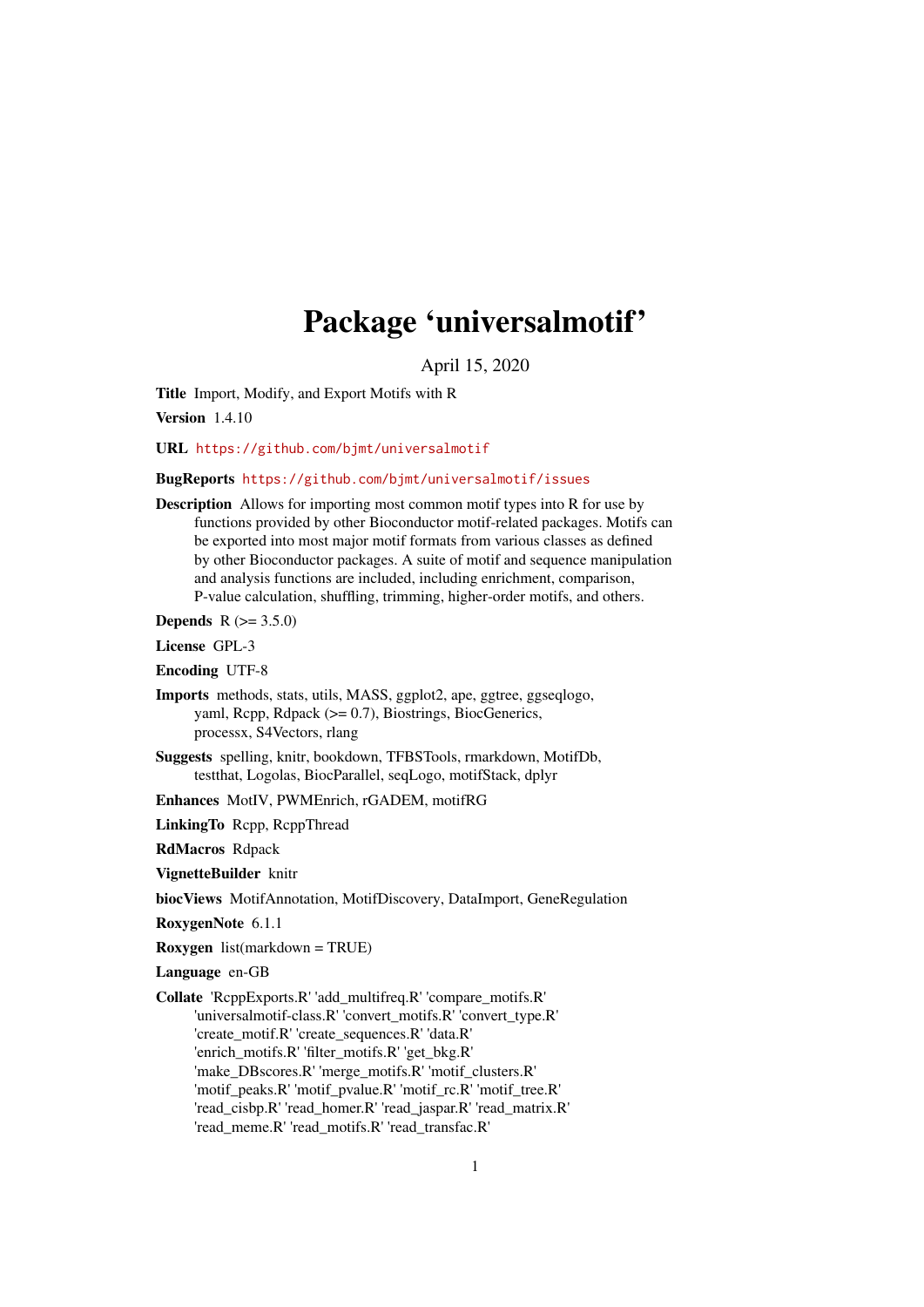'read\_uniprobe.R' 'run\_meme.R' 'sample\_sites.R' 'scan\_sequences.R' 'shuffle\_motifs.R' 'shuffle\_sequences.R' 'switch\_alph.R' 'trim\_motifs.R' 'universalmotif-methods.R' 'universalmotif.R' 'utils-internal.R' 'utils-motif.R' 'utils-sequence.R' 'view\_motifs.R' 'write\_homer.R' 'write\_jaspar.R' 'write\_matrix.R' 'write\_meme.R' 'write\_motifs.R' 'write\_transfac.R' 'zzz.R'

git\_url https://git.bioconductor.org/packages/universalmotif

git\_branch RELEASE\_3\_10

git\_last\_commit 84152c2

git\_last\_commit\_date 2020-04-14

Date/Publication 2020-04-14

Author Benjamin Jean-Marie Tremblay [aut, cre]

Maintainer Benjamin Jean-Marie Tremblay <b2tremblay@uwaterloo.ca>

# R topics documented:

|                                                                                                                       | 3    |
|-----------------------------------------------------------------------------------------------------------------------|------|
|                                                                                                                       | 5    |
|                                                                                                                       | 5    |
|                                                                                                                       | 5    |
|                                                                                                                       | 8    |
| $convert\_type \dots \dots \dots \dots \dots \dots \dots \dots \dots \dots \dots \dots \dots \dots \dots \dots \dots$ | 12   |
|                                                                                                                       | 14   |
|                                                                                                                       | 19   |
|                                                                                                                       | 20   |
|                                                                                                                       | 22   |
|                                                                                                                       | 22   |
|                                                                                                                       | 23   |
|                                                                                                                       | 24   |
|                                                                                                                       | 25   |
|                                                                                                                       | 26   |
|                                                                                                                       | - 28 |
|                                                                                                                       | -30  |
|                                                                                                                       | 31   |
|                                                                                                                       | 34   |
|                                                                                                                       | 34   |
|                                                                                                                       | 37   |
|                                                                                                                       | 38   |
|                                                                                                                       | 39   |
|                                                                                                                       | 40   |
|                                                                                                                       | 41   |
|                                                                                                                       | 42   |
|                                                                                                                       | 43   |
|                                                                                                                       | 44   |
|                                                                                                                       | 45   |
|                                                                                                                       | 47   |
|                                                                                                                       | 48   |
|                                                                                                                       | 50   |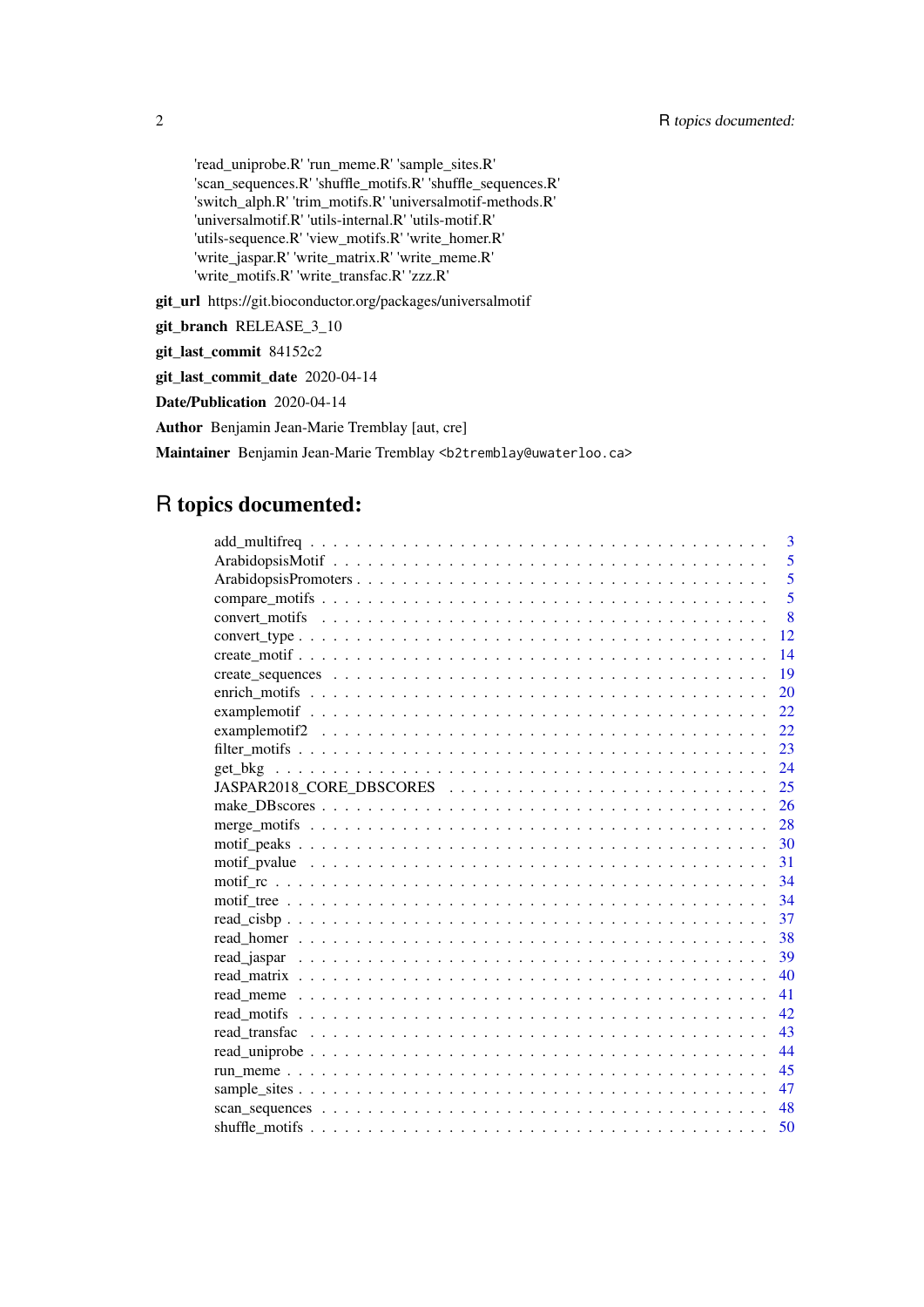<span id="page-2-0"></span>

| Index | 72 |
|-------|----|
|       |    |
|       |    |
|       |    |
|       |    |
|       |    |
|       |    |
|       |    |
|       |    |
|       |    |
|       |    |
|       |    |
|       |    |
|       |    |
|       |    |
|       |    |

<span id="page-2-1"></span>add\_multifreq *Add multi-letter information to a motif.*

# Description

If the original sequences are available for a particular motif, then they can be used to generate higher-order PPM matrices.

# Usage

```
add_multifreq(motif, sequences, add.k = 2:3, RC = FALSE,
  threshold = 0.001, threshold.type = "pvalue", motifs.perseq = 1,
  add.bkg = FALSE)
```

| motif          | See convert_motifs() for acceptable formats. If the motif is not a univer-<br>salmotif motif, then it will be converted.                                                                                                                                                  |
|----------------|---------------------------------------------------------------------------------------------------------------------------------------------------------------------------------------------------------------------------------------------------------------------------|
| sequences      | XStringSet The alphabet must match that of the motif. If these sequences are<br>all the same length as the motif, then they are all used to generate the multi-freq<br>matrices. Otherwise scan_sequences () is first run to find the right sequence<br>stretches within. |
| add.k          | $numeric(1)$ The k-let lengths to add.                                                                                                                                                                                                                                    |
| <b>RC</b>      | logical (1) If TRUE, check reverse complement of input sequences.                                                                                                                                                                                                         |
| threshold      | numeric(1) Between $0$ and $1$ . See details.                                                                                                                                                                                                                             |
| threshold.type | character(1) One of c('logodds', 'logodds.abs', 'pvalue'). See details.                                                                                                                                                                                                   |
| motifs.perseq  | numeric(1) If $scan\_sequences()$ is run, then this indicates how many hits<br>from each sequence is to be used.                                                                                                                                                          |
| add.bkg        | logical (1) Indicate whether to add corresponding higher order background<br>information to the motif. Can sometimes be detrimental when the input consists<br>of few short sequences, which can increase the likelihood of adding zero or<br>near-zero probabilities.    |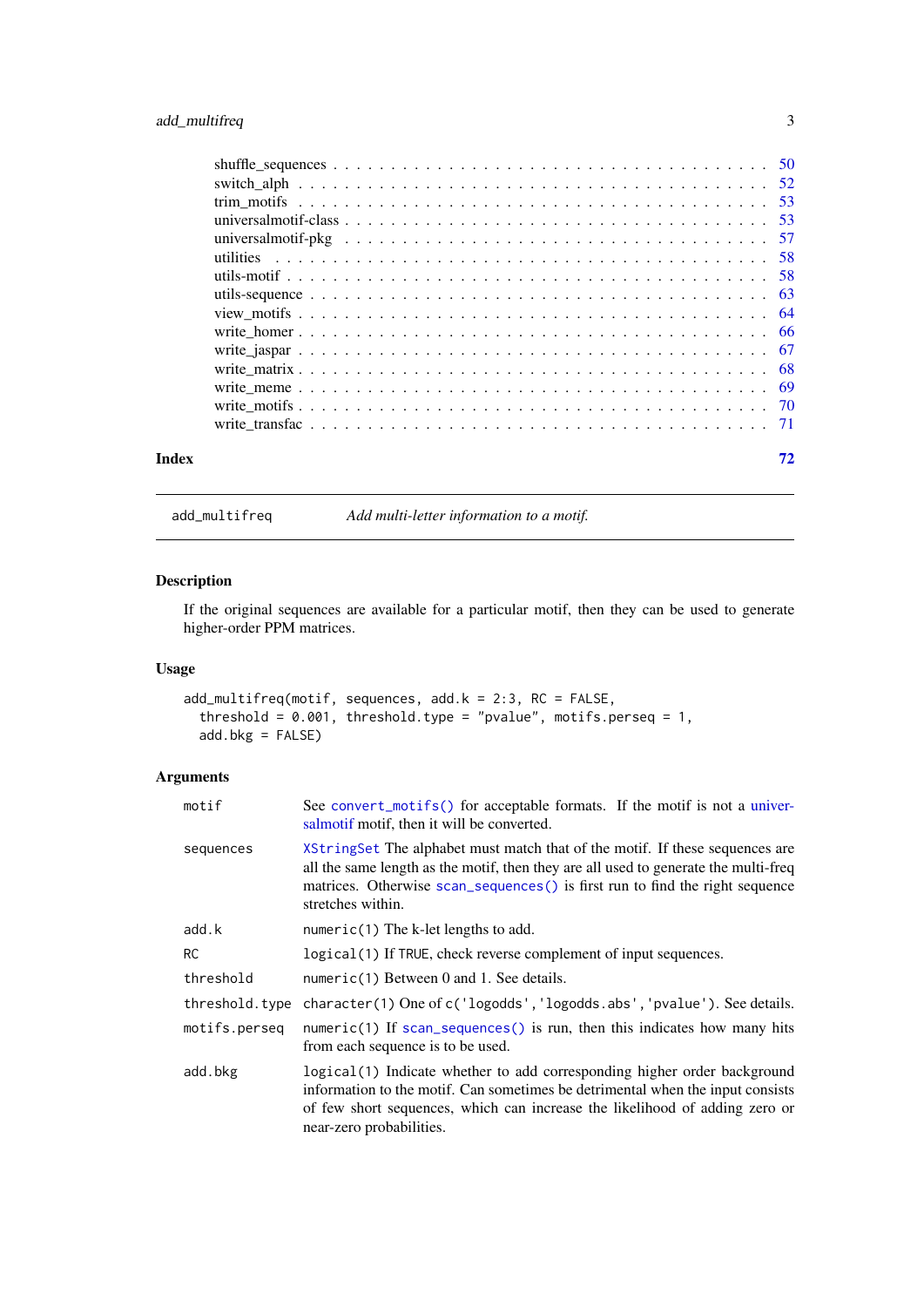#### Details

See [scan\\_sequences\(\)](#page-47-1) for more info on scanning parameters.

At each position in the motif, then the probability of each k-let covering from the initial position to ncol - 1 is calculated. Only positions within the motif are considered; this means that the final k-let probability matrix will have ncol - 1 fewer columns. Calculating k-let probabilities for the missing columns would be trivial however, as you would only need the background frequencies. Since these would not be useful for [scan\\_sequences\(\)](#page-47-1) though, they are not calculated.

Currently [add\\_multifreq\(\)](#page-2-1) does not try to stay faithful to the default motif matrix when generating multifreq matrices. This means that if the sequences used for training are completely different from the actual motif, the multifreq matrices will be as well. However this is only really a problem if you supply [add\\_multifreq\(\)](#page-2-1) with a set of sequences of the same length as the motif; in this case [add\\_multifreq\(\)](#page-2-1) is forced to create the multifreq matrices from these sequences. Otherwise add multifreq() will scan the input sequences for the motif and use the best matches to construct the multifreq matrices.

This 'multifreq' representation is only really useful within the universalmotif environment. Despite this, if you wish it can be preserved in text using [write\\_motifs\(\)](#page-69-1).

Note: the number of rows for each k-let matrix is  $n^k$ , with n being the number of letters in the alphabet being used. This means that the size of the k-let matrix can become quite large as k increases. For example, if one were to wish to represent a DNA motif of length 10 as a 10-let, this would require a matrix with 1,048,576 rows (though at this point if what you want is to search for exact sequence matches, the motif format itself is not very useful).

# Value

A [universalmotif](#page-52-1) object with filled multifreq slot. The bkg slot is also expanded with corresponding higher order probabilities.

#### Author(s)

Benjamin Jean-Marie Tremblay, <b2tremblay@uwaterloo.ca>

#### See Also

[scan\\_sequences\(\)](#page-47-1), [convert\\_motifs\(\)](#page-7-1), [write\\_motifs\(\)](#page-69-1)

#### Examples

```
sequences <- create_sequences(seqlen = 10)
motif <- create_motif()
motif.trained \leq add_multifreq(motif, sequences, add.k = 2:4)
## peek at the 2-let matrix:
motif.trained["multifreq"]$`2`
```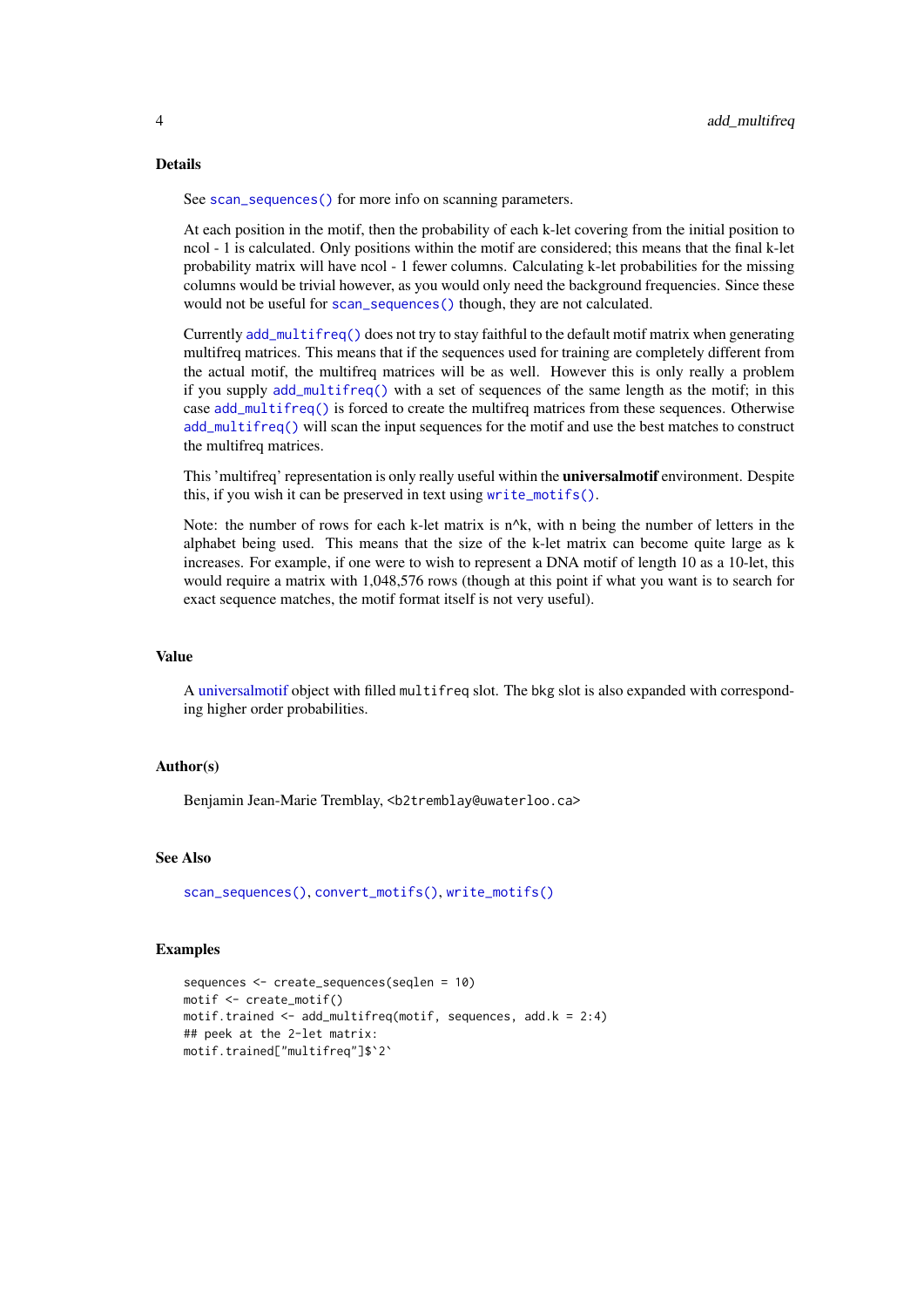<span id="page-4-0"></span>ArabidopsisMotif *Arabidopsis motif in* universalmotif *format.*

#### Description

Arabidopsis motif trained from [ArabidopsisPromoters](#page-4-1) using MEME version 4. This motif was generated at the command line using the following command: meme promoters.fa -revcomp -nmotifs 3 -mod anr -dna.

# Usage

ArabidopsisMotif

#### Format

[universalmotif](#page-52-1)

<span id="page-4-1"></span>ArabidopsisPromoters *Arabidopsis promoters as a* DNAStringSet*.*

#### Description

50 Arabidopsis promoters, each 1000 bases long. See the "Sequence manipulation and scanning" vignette, section 9, for an example workflow describing extracting promoter sequences.

# Usage

ArabidopsisPromoters

# Format

[DNAStringSet](#page-0-0)

<span id="page-4-2"></span>compare\_motifs *Compare motifs.*

# Description

Compare motifs using any of several available metrics. See the "Motif comparisons and P-values" vignette for detailed information.

#### Usage

```
compare_motifs(motifs, compare.to, db.scores, use.freq = 1,
 use.type = "PPM", method = "ALLR", tryRC = TRUE, min.overlap = 6,
 min.mean.ic = 0.25, min.position.ic = 0, relative_entropy = FALSE,
 normalise.scores = FALSE, max.p = 0.01, max.e = 10,
 progress = FALSE, BP = FALSE, nthreads = 1,
 score.strat = "a.mean", output.report, output.report.max.print = 10)
```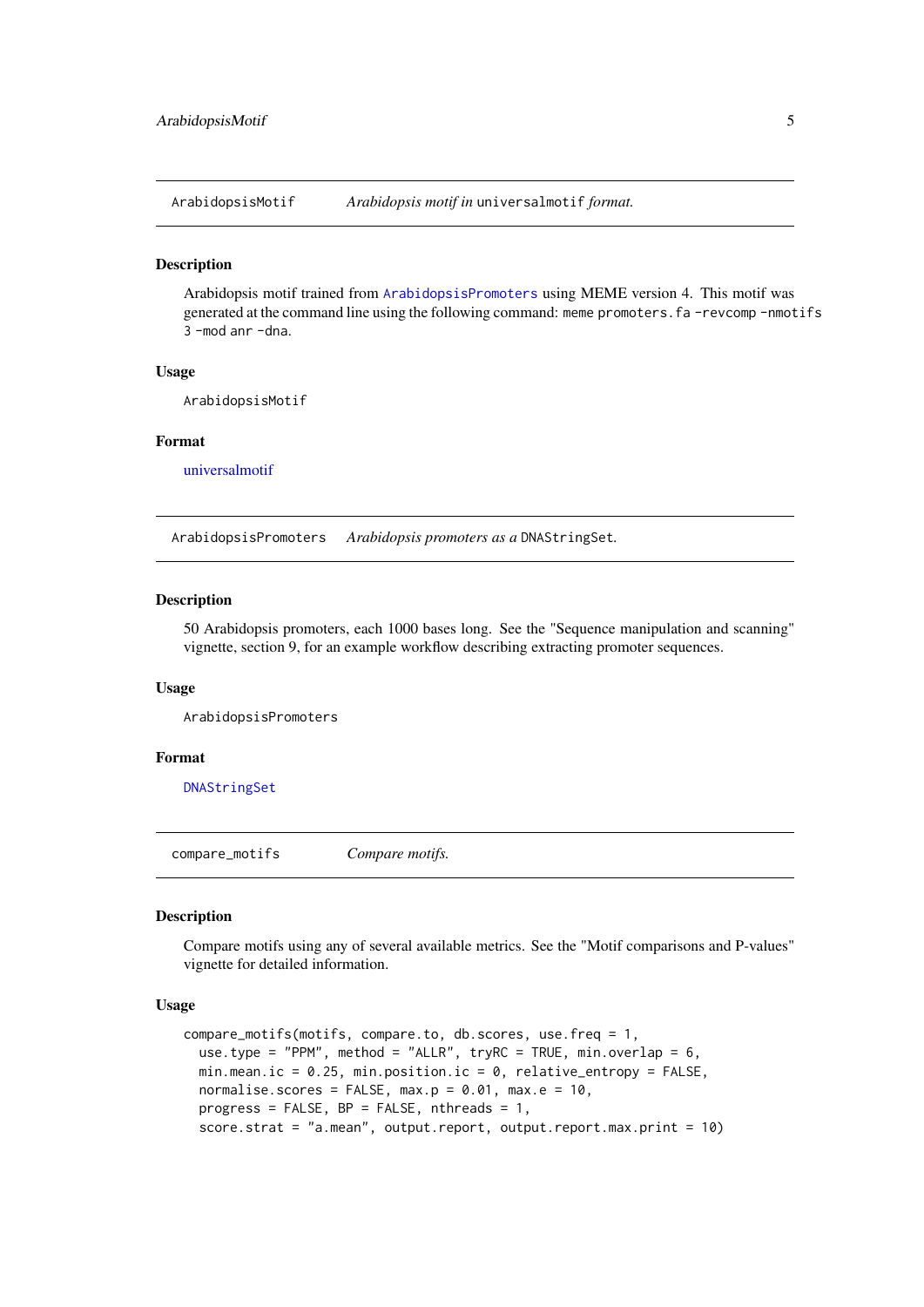| motifs           | See convert_motifs() for acceptable motif formats.                                                                                                                                                                                                                                                                                                                                |
|------------------|-----------------------------------------------------------------------------------------------------------------------------------------------------------------------------------------------------------------------------------------------------------------------------------------------------------------------------------------------------------------------------------|
| compare.to       | numeric If missing, compares all motifs to all other motifs. Otherwise compares<br>all motifs to the specified motif(s).                                                                                                                                                                                                                                                          |
| db.scores        | data. frame or DataFrame. See details.                                                                                                                                                                                                                                                                                                                                            |
| use.freq         | numeric(1). For comparing the multifreq slot.                                                                                                                                                                                                                                                                                                                                     |
| use.type         | character(1) One of 'PPM' and 'ICM'. The latter allows for taking into ac-<br>count the background frequencies if relative_entropy = TRUE. Note that 'ICM'<br>is not allowed when $method = c(ALLR, ALLR_LLL)$ .                                                                                                                                                                  |
| method           | character(1) One of PCC, EUCL, SW, KL, ALLR, BHAT, HELL, SEUCL,<br>MAN, ALLR_LL, WEUCL, WPCC. See details.                                                                                                                                                                                                                                                                        |
| tryRC            | logical (1) Try the reverse complement of the motifs as well, report the best<br>score.                                                                                                                                                                                                                                                                                           |
| min.overlap      | numeric(1) Minimum overlap required when aligning the motifs. Setting this<br>to a number higher then the width of the motifs will not allow any overhangs.<br>Can also be a number less than 1, representing the minimum fraction that the<br>motifs must overlap.                                                                                                               |
| min.mean.ic      | numeric(1) Minimum mean information content between the two motifs for<br>an alignment to be scored. This helps prevent scoring alignments between low<br>information content regions of two motifs.                                                                                                                                                                              |
| min.position.ic  |                                                                                                                                                                                                                                                                                                                                                                                   |
|                  | numeric(1) Minimum information content required between individual align-<br>ment positions for it to be counted in the final alignment score. It is recom-<br>mended to use this together with normalise. scores = TRUE, as this will help<br>punish scores resulting from only a fraction of an alignment.                                                                      |
| relative_entropy |                                                                                                                                                                                                                                                                                                                                                                                   |
|                  | logical(1) Change the ICM calculation affecting min.position.ic and min.mean.ic.<br>See convert_type().                                                                                                                                                                                                                                                                           |
| normalise.scores |                                                                                                                                                                                                                                                                                                                                                                                   |
|                  | logical(1) Favour alignments which leave fewer unaligned positions, as well<br>as alignments between motifs of similar length. Similarity scores are multiplied<br>by the ratio of aligned positions to the total number of positions in the larger<br>motif, and the inverse for distance scores.                                                                                |
| max.p            | numeric(1) Maximum P-value allowed in reporting matches. Only used if<br>compare. to is set.                                                                                                                                                                                                                                                                                      |
| max.e            | numeric(1) Maximum E-value allowed in reporting matches. Only used if<br>compare to is set. The E-value is the P-value multiplied by the number of<br>input motifs times two.                                                                                                                                                                                                     |
| progress         | logical(1) Deprecated. Does nothing.                                                                                                                                                                                                                                                                                                                                              |
| BP               | logical(1) Deprecated. See nthreads.                                                                                                                                                                                                                                                                                                                                              |
| nthreads         | numeric(1) Run compare_motifs() in parallel with nthreads threads. nthreads<br>$= 0$ uses all available threads.                                                                                                                                                                                                                                                                  |
| score.strat      | character(1) How to handle column scores calculated from motif alignments.<br>"sum": add up all scores. "a.mean": take the arithmetic mean. "g.mean":<br>take the geometric mean. "median": take the median. "wa.mean", "wg.mean":<br>weighted arithmetic/geometric mean. "fzt": Fisher Z-transform. Weights are the<br>total information content shared between aligned columns. |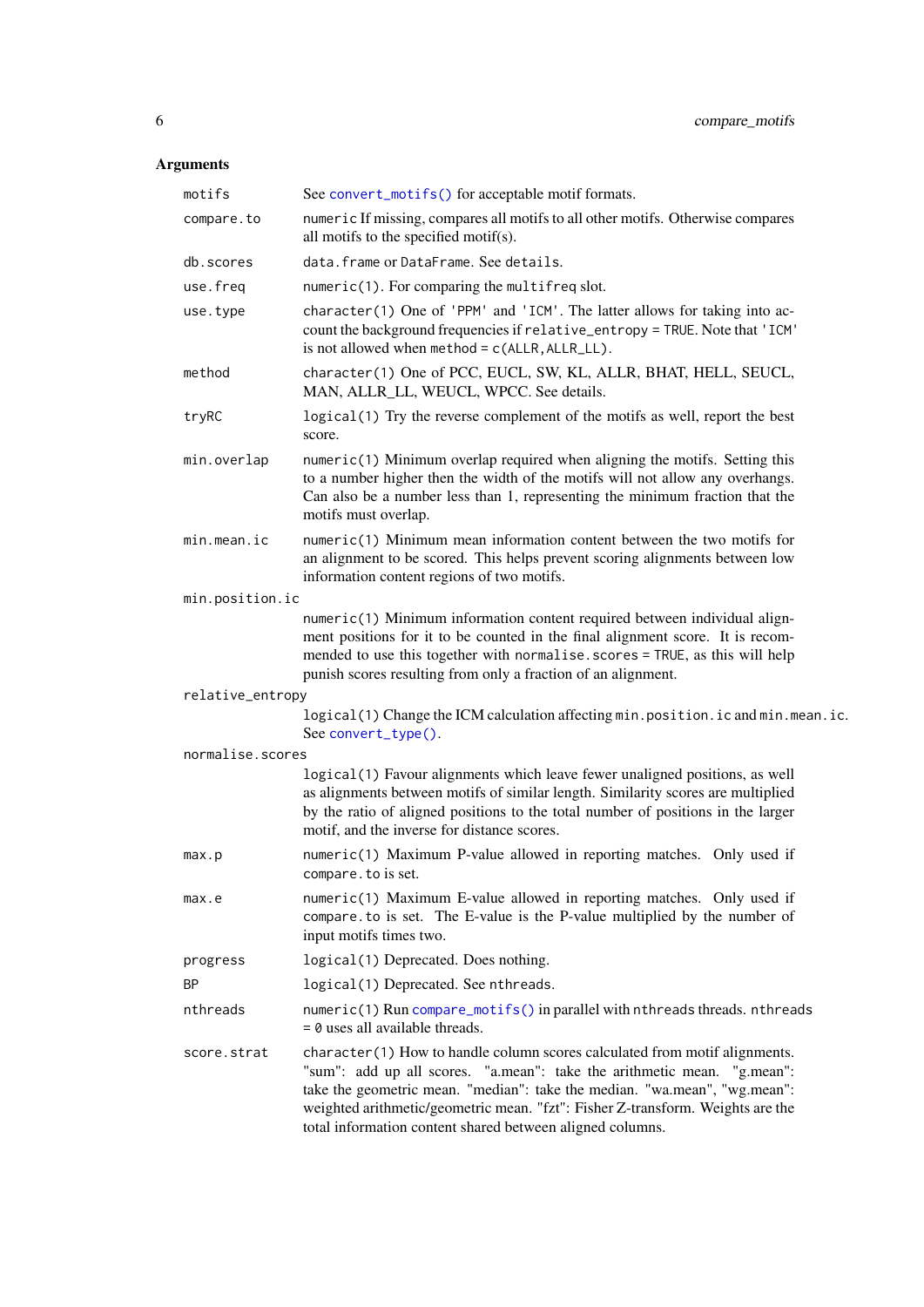output.report character(1) Provide a filename for [compare\\_motifs\(\)](#page-4-2) to write an html ouput report to. The top matches are shown alongside figures of the match alignments. This requires the knitr and rmarkdown packages. (Note: still in development.) output.report.max.print

numeric(1) Maximum number of top matches to print.

#### **Details**

The following metrics are available:

- Euclidean distance (EUCL) (Choi et al. 2004)
- Weighted Euclidean distance (WEUCL)
- Kullback-Leibler divergence (KL) (Kullback and Leibler 1951; Roepcke et al. 2005)
- Hellinger distance (HELL) (Hellinger 1909)
- Squared Euclidean distance (SEUCL)
- Manhattan distance (MAN)
- Pearson correlation coefficient (PCC)
- Weighted Pearson correlation coefficient (WPCC)
- Sandelin-Wasserman similarity (SW), or sum of squared distances (Sandelin and Wasserman 2004)
- Average log-likelihood ratio (ALLR) (Wang and Stormo 2003)
- Lower limit ALLR (ALLR\_LL) (Mahony et al. 2007)
- Bhattacharyya coefficient (BHAT) (Bhattacharyya 1943)

Comparisons are calculated between two motifs at a time. All possible alignments are scored, and the best score is reported. In an alignment scores are calculated individually between columns. How those scores are combined to generate the final alignment scores depends on score.strat.

See the "Motif comparisons and P-values" vignette for a description of the various metrics. Note that PCC, WPCC, SW, ALLR, ALLR\_LL and BHAT are similarities; higher values mean more similar motifs. For the remaining metrics, values closer to zero represent more similar motifs.

Small pseudocounts are automatically added when one of the following methods is used: KL, ALLR, ALLR<sub>LL</sub>. This is avoid zeros in the calculations.

To note regarding p-values: P-values are pre-computed using the [make\\_DBscores\(\)](#page-25-1) function. If not given, then uses a set of internal precomputed P-values from the JASPAR2018 CORE motifs. These precalculated scores are dependent on the length of the motifs being compared; this takes into account that comparing small motifs with larger motifs leads to higher scores, since the probability of finding a higher scoring alignment is higher.

The default P-values have been precalculated for regular DNA motifs; they are of little use for motifs with a different number of alphabet letters (or even the multifreq slot).

#### Value

matrix if compare. to is missing; DataFrame otherwise. For the latter, function args are stored in the metadata slot.

# Author(s)

Benjamin Jean-Marie Tremblay, <b2tremblay@uwaterloo.ca>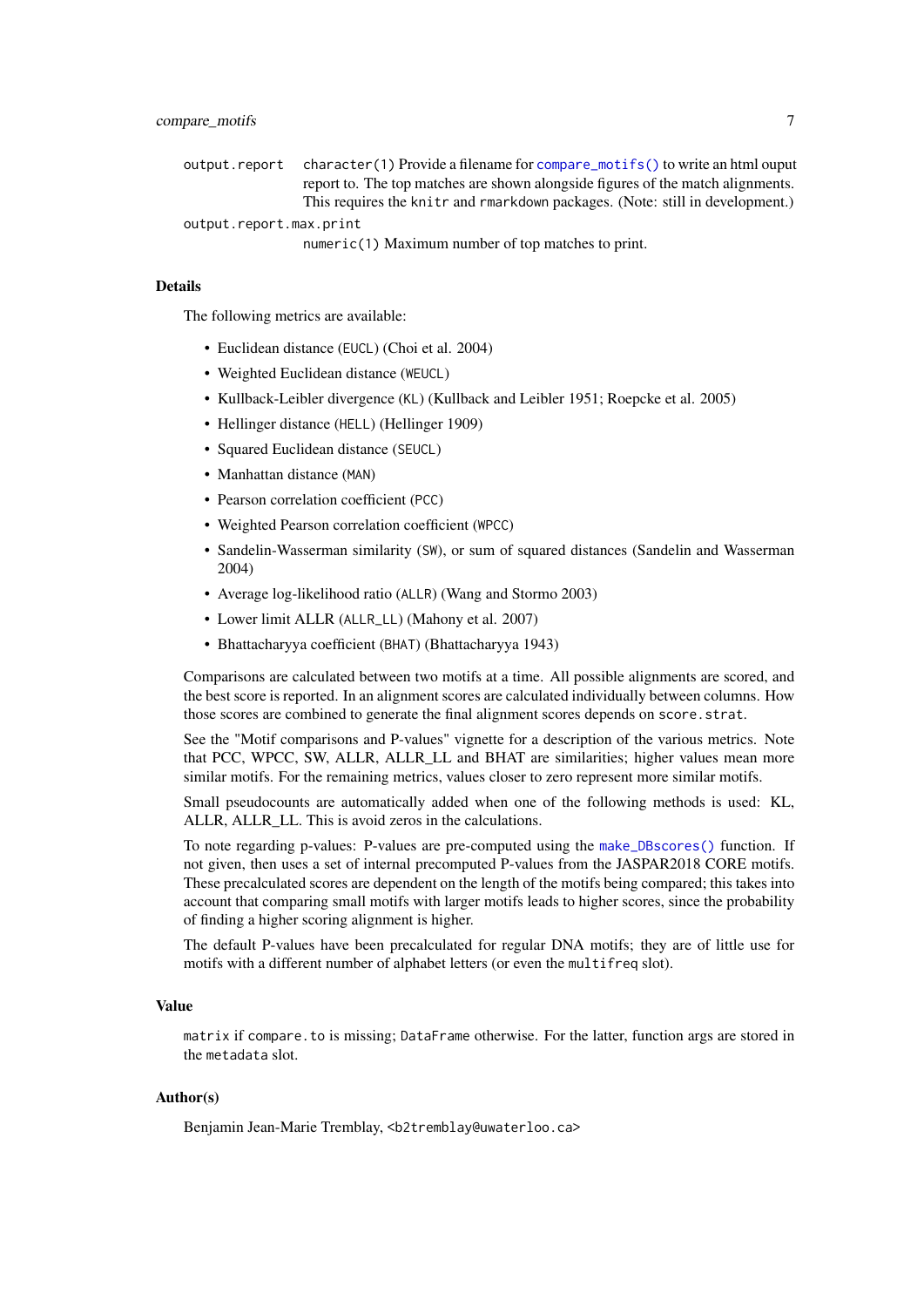#### <span id="page-7-0"></span>References

Bhattacharyya A (1943). "On a measure of divergence between two statistical populations defined by their probability distributions." *Bulletin of the Calcutta Mathematical Society*, 35, 99–109.

Choi I, Kwon J, Kim S (2004). "Local feature frequency profile: a method to measure structural similarity in proteins." *PNAS*, 101, 3797–3802.

Hellinger E (1909). "Neue Begrundung der Theorie quadratischer Formen von unendlichvielen Veranderlichen." *Journal fur die reine und angewandte Mathematik*, 136, 210–271.

Khan A, Fornes O, Stigliani A, Gheorghe M, Castro-Mondragon J, van der Lee R, Bessy A, Cheneby J, Kulkarni SR, Tan G, Baranasic D, Arenillas D, Sandelin A, Vandepoele K, Lenhard B, Ballester B, Wasserman W, Parcy F, Mathelier A (2018). "JASPAR 2018: update of the open-access database of transcription factor binding profiles and its web framework." *Nucleic Acids Research*, 46, D260-D266.

Kullback S, Leibler RA (1951). "On information and sufficiency." *The Annals of Mathematical Statistics*, 22, 79-86.

Itakura F, Saito S (1968). "Analysis synthesis telephony based on the maximum likelihood method." In *6th International Congress on Acoustics*, C-17–C-20.

Mahony S, Auron P, Benos P (2007). "DNA Familial Binding Profiles Made Easy: Comparison of Various Motif Alignment and Clustering Strategies." *PLoS Computational Biology*, 3(3), e61.

Pietrokovski S (1996). "Searching databases of conserved sequence regions by aligning protein multiple-alignments." *Nucleic Acids Research*, 24, 3836–3845.

Roepcke S, Grossmann S, Rahmann S, Vingron M (2005). "T-Reg Comparator: an analysis tool for the comparison of position weight matrices." *Nucleic Acids Research*, 33, W438–W441.

Sandelin A, Wasserman W (2004). "Constrained binding site diversity within families of transcription factors enhances pattern discovery bioinformatics." *Journal of Molecular Biology*, 338(2), 207–215.

Wang T, Stormo G (2003). "Combining phylogenetic data with co-regulated genes to identify motifs." *Bioinformatics*, 19(18), 2369–2380.

#### See Also

[convert\\_motifs\(\)](#page-7-1), [motif\\_tree\(\)](#page-33-1), [view\\_motifs\(\)](#page-63-1), [make\\_DBscores\(\)](#page-25-1)

#### Examples

```
motif1 <- create_motif()
motif2 <- create_motif()
motif1vs2 <- compare_motifs(list(motif1, motif2), method = "PCC")
## to get a dist object:
as.dist(1 - motif1vs2)
```
<span id="page-7-1"></span>convert\_motifs *Convert motif class.*

#### Description

Allows for easy transfer of motif information between different classes defined by other Bioconductor packages. This function is also used by nearly all other functions in this package; so any motifs of a compatible class can be used without needed to convert beforehand.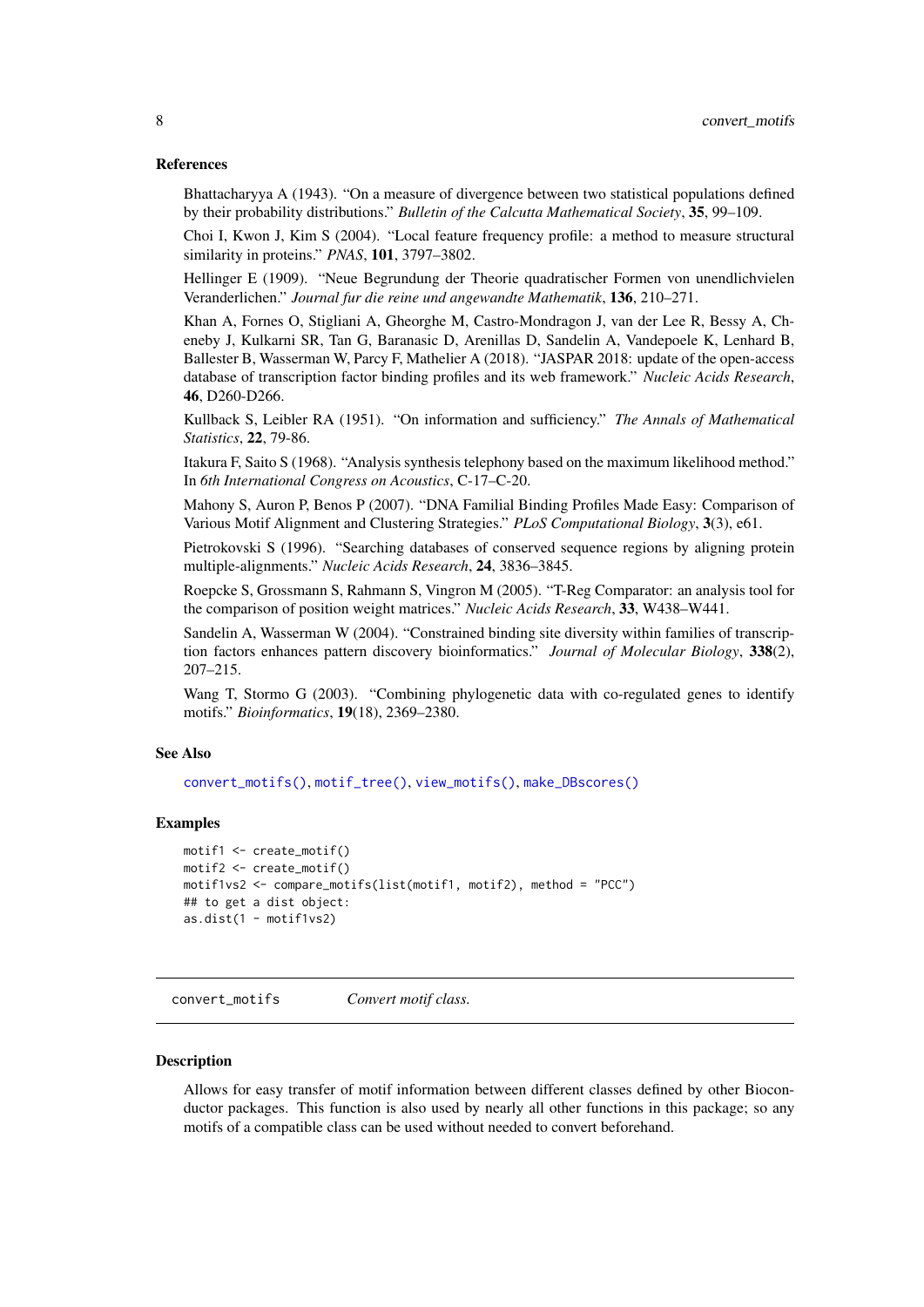# convert\_motifs 9

#### Usage

```
convert_motifs(motifs, class = "universalmotif-universalmotif")
## S4 method for signature 'list'
convert_motifs(motifs,
  class = "universalmotif-universalmotif")
## S4 method for signature 'universalmotif'
convert_motifs(motifs,
 class = "universalmotif-universalmotif")
## S4 method for signature 'MotifList'
convert_motifs(motifs,
 class = "universalmotif-universalmotif")
## S4 method for signature 'TFFMFirst'
convert_motifs(motifs,
 class = "universalmotif-universalmotif")
## S4 method for signature 'PFMatrix'
convert_motifs(motifs,
  class = "universalmotif-universalmotif")
## S4 method for signature 'PWMatrix'
convert_motifs(motifs,
 class = "universalmotif-universalmotif")
## S4 method for signature 'ICMatrix'
convert_motifs(motifs,
 class = "universalmotif-universalmotif")
## S4 method for signature 'XMatrixList'
convert_motifs(motifs,
  class = "universalmotif-universalmotif")
## S4 method for signature 'pwm'
convert_motifs(motifs,
  class = "universalmotif-universalmotif")
## S4 method for signature 'pcm'
convert_motifs(motifs,
  class = "universalmotif-universalmotif")
## S4 method for signature 'pfm'
convert_motifs(motifs,
 class = "universalmotif-universalmotif")
## S4 method for signature 'PWM'
convert_motifs(motifs,
  class = "universalmotif-universalmotif")
## S4 method for signature 'Motif'
```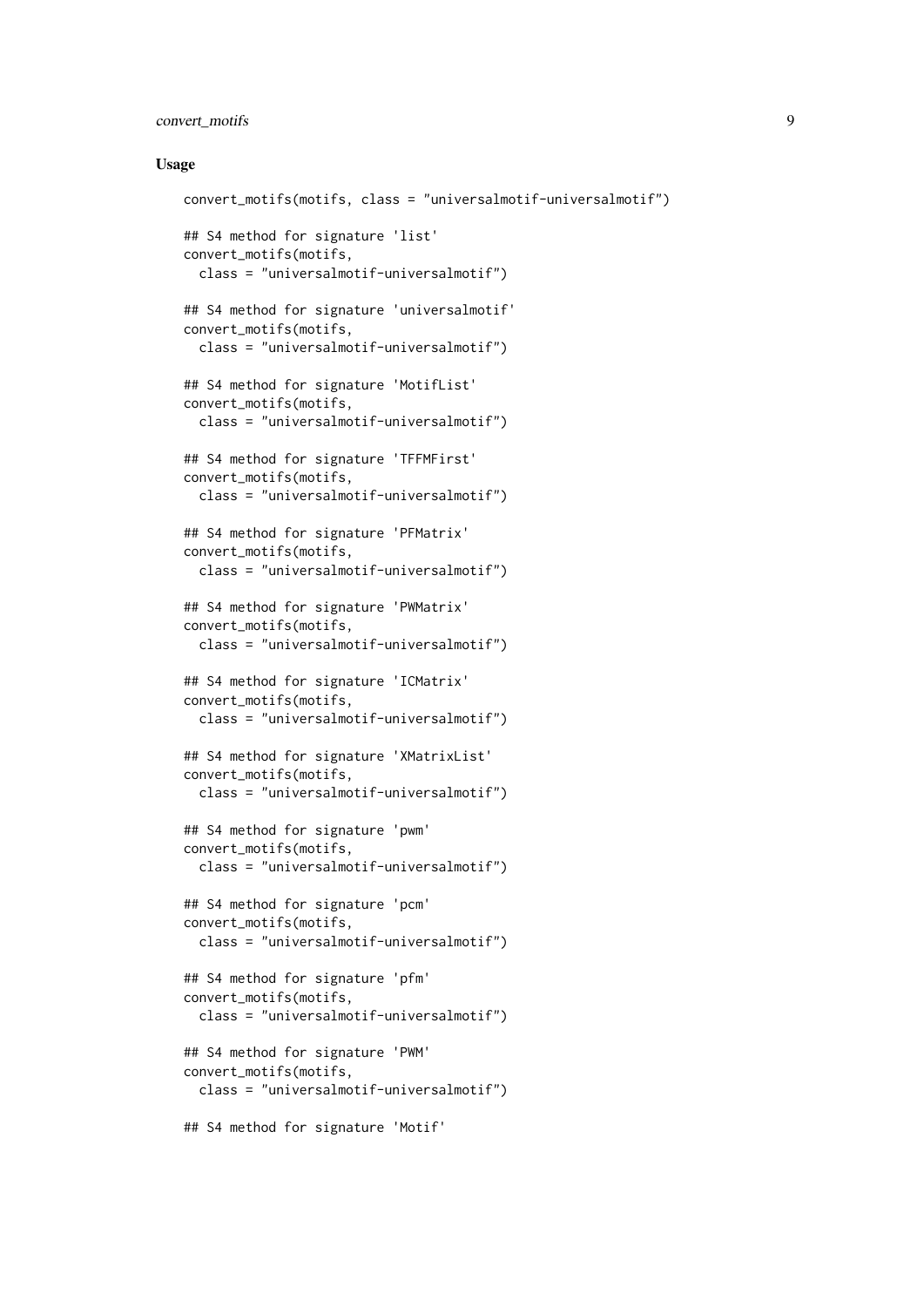```
convert_motifs(motifs,
 class = "universalmotif-universalmotif")
## S4 method for signature 'matrix'
convert_motifs(motifs,
 class = "universalmotif-universalmotif")
```
# Arguments

| motifs | Single motif object or list. See details.                                                                                                 |
|--------|-------------------------------------------------------------------------------------------------------------------------------------------|
| class  | character(1) Desired motif class. Input as 'package-class'. If left empty,<br>defaults to 'universalmotif-universalmotif'. (See details.) |

# Details

The following packge-class combinations can be used as input:

- MotifDb-MotifList
- TFBSTools-PFMatrix
- TFBSTools-PWMatrix
- TFBSTools-ICMatrix
- TFBSTools-PFMatrixList
- TFBSTools-PWMatrixList
- TFBSTools-ICMatrixList
- TFBSTools-TFFMFirst
- seqLogo-pwm
- motifStack-pcm
- motifStack-pfm
- PWMEnrich-PWM
- motifRG-Motif
- universalmotif-universalmotif
- matrix

The following package-class combinations can be output:

- MotIV-pwm2
- TFBSTools-PFMatrix
- TFBSTools-PWMatrix
- TFBSTools-ICMatrix
- TFBSTools-TFFMFirst
- seqLogo-pwm
- motifStack-pcm
- motifStack-pfm
- PWMEnrich-PWM
- Biostrings-PWM (type = 'log2prob')
- rGADEM-motif
- universalmotif-universalmotif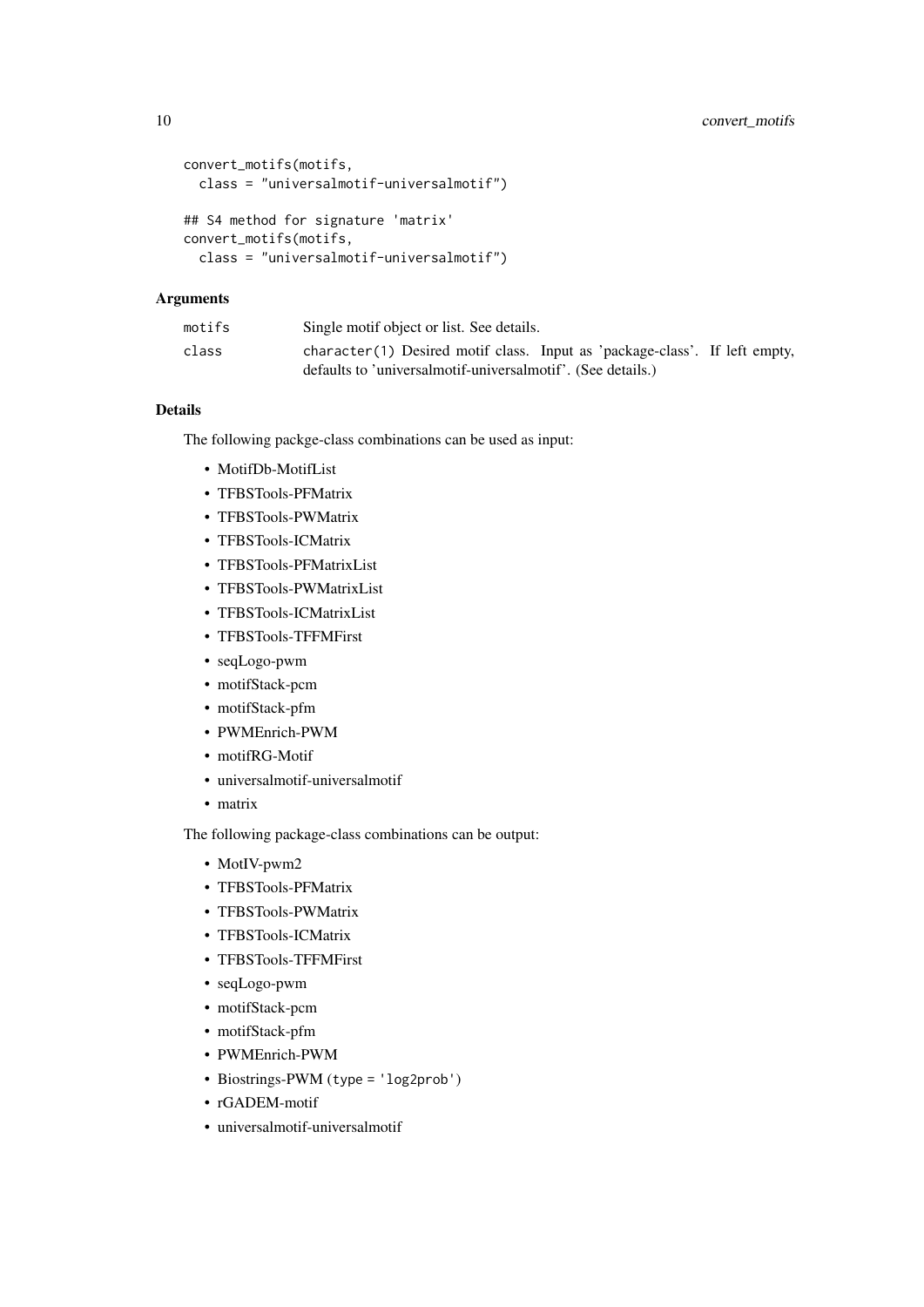#### convert\_motifs 11

#### Value

Single motif object or list.

#### Methods (by class)

- list: Convert a list of motifs.
- universalmotif: Convert a [universalmotif](#page-52-1) object.
- MotifList: Convert MotifList motifs. (MotifDb)
- TFFMFirst: Convert TFFMFirst motifs. (TFBSTools)
- PFMatrix: Convert PFMatrix motifs. (TFBSTools)
- PWMatrix: Convert PWMatrix motifs. (TFBSTools)
- ICMatrix: Convert ICMatrix motifs. (TFBSTools)
- XMatrixList: Convert XMatrixList motifs. (TFBSTools)
- pwm: Convert pwm motifs. (seqLogo)
- pcm: Convert pcm motifs. (motifStack)
- pfm: Convert pfm motifs. (motifStack)
- PWM: Convert PWM motifs. (PWMEnrich)
- Motif: Convert Motif motifs. (motifRG)
- matrix: Create motif from matrices.

#### Author(s)

Benjamin Jean-Marie Tremblay, <b2tremblay@uwaterloo.ca>

# References

Bembom O (2018). *seqLogo: Sequence logos for DNA sequence alignments*. R package version 1.46.0.

Droit A, Gottardo R, Robertson G, Li L (2014). *rGADEM: de novo motif discovery*. R package version 2.28.0.

Mercier E, Gottardo R (2014). *MotIV: Motif Identification and Validation*. R package version 1.36.0.

Ou J, Wolfe SA, Brodsky MH, Zhu LJ (2018). "motifStack for the analysis of transcription factor binding site evolution." *Nature Methods*, 15, 8-9. doi: [10.1038/nmeth.4555,](https://doi.org/10.1038/nmeth.4555) [http://dx.doi.org/](http://dx.doi.org/10.1038/nmeth.4555) [10.1038/nmeth.4555](http://dx.doi.org/10.1038/nmeth.4555).

Shannon P, Richards M (2018). *MotifDb: An Annotated Collection of Protein-DNA Binding Sequence Motifs*. R package version 1.22.0.

Stojnic R, Diez D (2015). *PWMEnrich: PWM enrichment analysis*. R package version 4.16.0.

Tan G, Lenhard B (2016). "TFBSTools: an R/Bioconductor package for transcription factor binding site analysis." *Bioinformatics*, 32, 1555-1556. doi: [10.1093/bioinformatics/btw024,](https://doi.org/10.1093/bioinformatics/btw024) [http:](http://bioinformatics.oxfordjournals.org/content/32/10/1555) [//bioinformatics.oxfordjournals.org/content/32/10/1555](http://bioinformatics.oxfordjournals.org/content/32/10/1555).

Yao Z (2012). *motifRG: A package for discriminative motif discovery, designed for high throughput sequencing dataset*. R package version 1.24.0.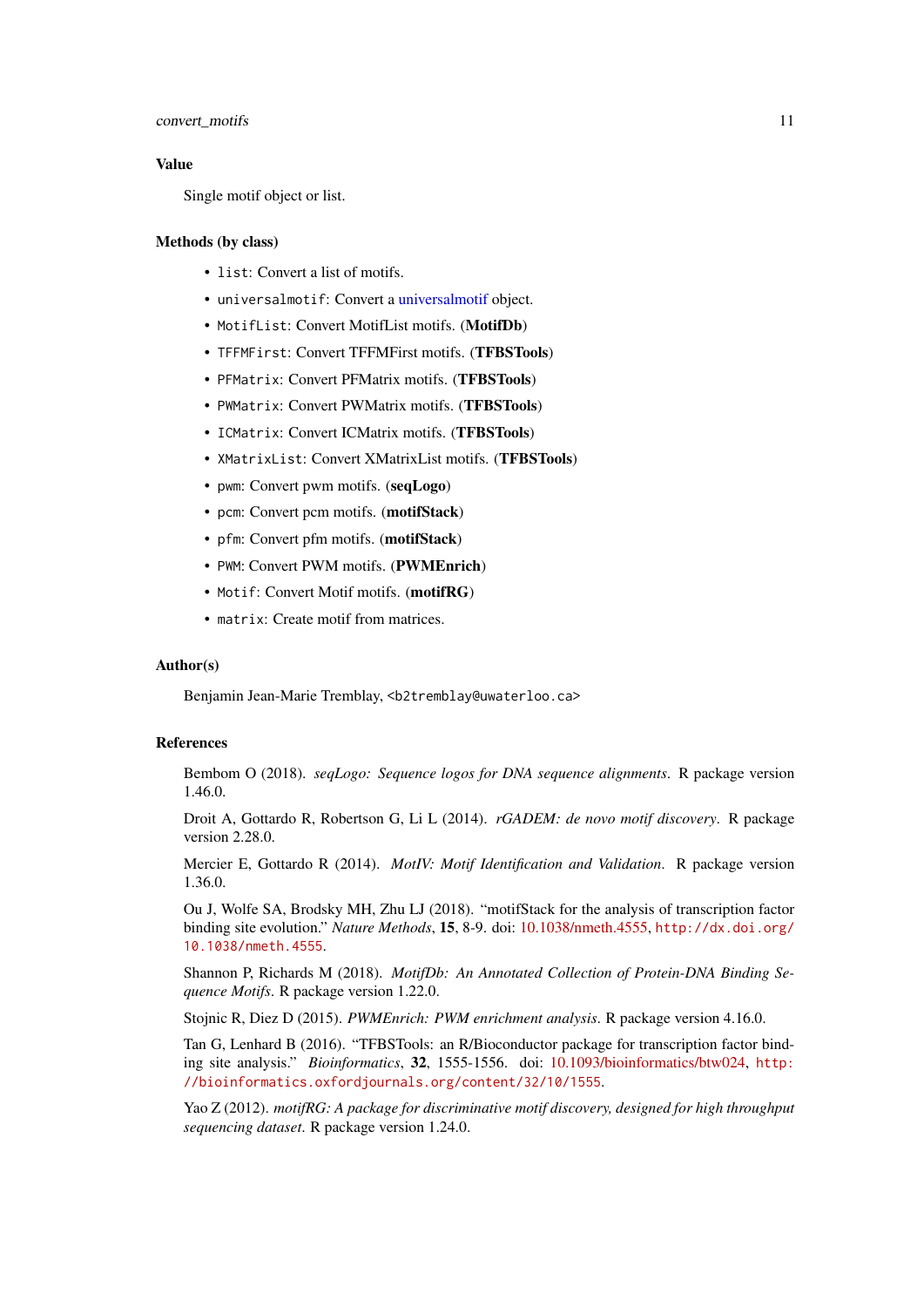#### Examples

```
# convert from universalmotif:
jaspar <- read_jaspar(system.file("extdata", "jaspar.txt",
                                 package = "universalmotif"))
if (requireNamespace("motifStack", quietly = TRUE)) {
  jaspar.motifstack.pfm <- convert_motifs(jaspar, "motifStack-pfm")
}
# convert from another class to universalmotif:
if (requireNamespace("TFBSTools", quietly = TRUE)) {
library(TFBSTools)
data(MA0003.2)
motif <- convert_motifs(MA0003.2)
# convert from another class to another class
if (requireNamespace("PWMEnrich", quietly = TRUE)) {
  motif <- convert_motifs(MA0003.2, "PWMEnrich-PWM")
}
# the 'convert_motifs' function is embedded in the rest of the universalmotif
# functions; non-universalmotif class motifs can be used
MA0003.2.trimmed <- trim_motifs(MA0003.2)
# note: if the motif object going in has information that the
# 'universalmotif' class can't hold, it will be lost
}
```
<span id="page-11-1"></span>convert\_type *Convert [universalmotif](#page-52-1) type.*

# Description

Switch between position count matrix (PCM), position probability matrix (PPM), position weight matrix (PWM), and information count matrix (ICM) types. See the "Introduction to sequence motifs" vignette for details.

#### Usage

```
convert_type(motifs, type, pseudocount, nsize_correction = FALSE,
  relative_entropy = FALSE)
```
#### Arguments

| motifs           | See convert_motifs() for acceptable formats.                                                                                                                                                              |
|------------------|-----------------------------------------------------------------------------------------------------------------------------------------------------------------------------------------------------------|
| type             | character(1) One of c('PCM', 'PPM', 'PWM', 'ICM').                                                                                                                                                        |
| pseudocount      | numeric(1) Correction to be applied to prevent -Inf from appearing in PWM<br>matrices. If missing, the pseudocount stored in the universal motif 'pseudocount'<br>slot will be used, which defaults to 0. |
| nsize_correction |                                                                                                                                                                                                           |

logical(1) If true, the ICM at each position will be corrected to account for small sample sizes. Only used if relative\_entropy = FALSE.

#### relative\_entropy

logical(1) If true, the ICM will be calculated as relative entropy. See details.

<span id="page-11-0"></span>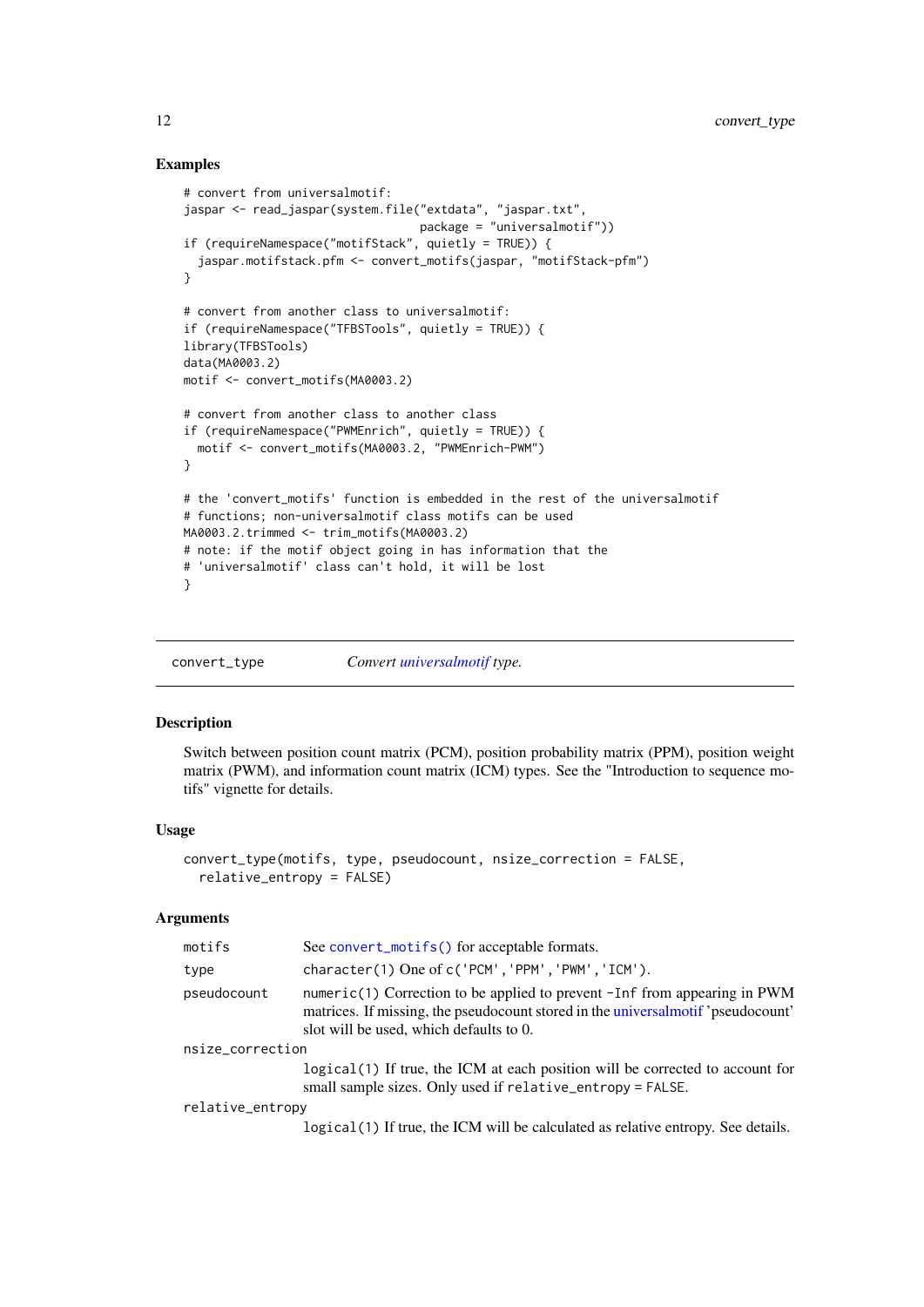#### convert\_type 13

#### Details

Position count matrix (PCM), also known as position frequency matrix (PFM). For n sequences from which the motif was built, each position is represented by the numbers of each letter at that position. In theory all positions should have sums equal to n, but not all databases are this consistent. If converting from another type to PCM, column sums will be equal to the 'nsites' slot; if empty, 100 is used.

Position probability matrix (PPM), also known as position frequency matrix (PFM). At each position, the probability of individual letters is calculated by dividing the count for that letter by the total sum of counts at that position (letter\_count / position\_total). As a result, each position will sum to 1. Letters with counts of 0 will thus have a probability of 0, which can be undesirable when searching for motifs in a set of sequences. To avoid this a pseudocount can be added  $((letter count + pseudocount) / (position total + pseudocount)).$ 

Position weight matrix (PWM; Stormo et al. (1982)), also known as position-specific weight matrix (PSWM), position-specific scoring matrix (PSSM), or log-odds matrix. At each position, each letter is represented by it's log-likelihood (log2(letter\_probability / background\_probility)), which is normalized using the background letter frequencies. A PWM matrix is constructed from a PPM; if any position has 0-probability letters to which pseudocounts were not added, then the final log-likelihood of these letters will be -Inf.

Information content matrix (ICM; Schneider and Stephens (1990)). An ICM is a PPM where each letter probability is multiplied by the total information content at that position. The information content of each position is determined as: totalIC -Hi, where the total information totalIC

totalIC <-log2(alphabet\_length), and the Shannon entropy (Shannon 1948) for a specific position (Hi)

Hi <--sum(sapply(alphabet\_frequencies,function(x) x \* log(2)).

As a result, the total sum or height of each position is representative of it's sequence conservation, measured in the unit 'bits', which is a unit of energy (Schneider (1991); see [https://](https://fr-s-schneider.ncifcrf.gov/logorecommendations.html) [fr-s-schneider.ncifcrf.gov/logorecommendations.html](https://fr-s-schneider.ncifcrf.gov/logorecommendations.html) for more information). However not all programs will calculate information content the same; some will 'correct' the total information content at each position using a correction factor as described by Schneider et al. (1986). This correction can applied by setting nsize\_correction = TRUE, however it will only be applied if the 'nsites' slot is not empty. This is done using TFBSTools:::schneider\_correction (Tan and Lenhard 2016). As such, converting from an ICM to which some form of correction has been applied will result in a PCM/PPM/PWM with slight inaccuracies.

Another method of calculating information content is calculating the relative entropy, also known as Kullback-Leibler divergence (Kullback and Leibler 1951). This accounts for background frequencies, which can be useful for genomes with a heavy imbalance in letter frequencies. For each position, the individual letter frequencies are calculated as letter\_freq \* log2(letter\_freq / bkg\_freq). When calculating information content using Shannon entropy, the maximum content for each position will always be log2(alphabet\_length); this does not hold for information content calculated as relative entropy. Please note that conversion from ICM assumes the information content was *not* calculated as relative entropy.

# Value

See [convert\\_motifs\(\)](#page-7-1) for possible output motif objects.

#### Author(s)

Benjamin Jean-Marie Tremblay, <b2tremblay@uwaterloo.ca>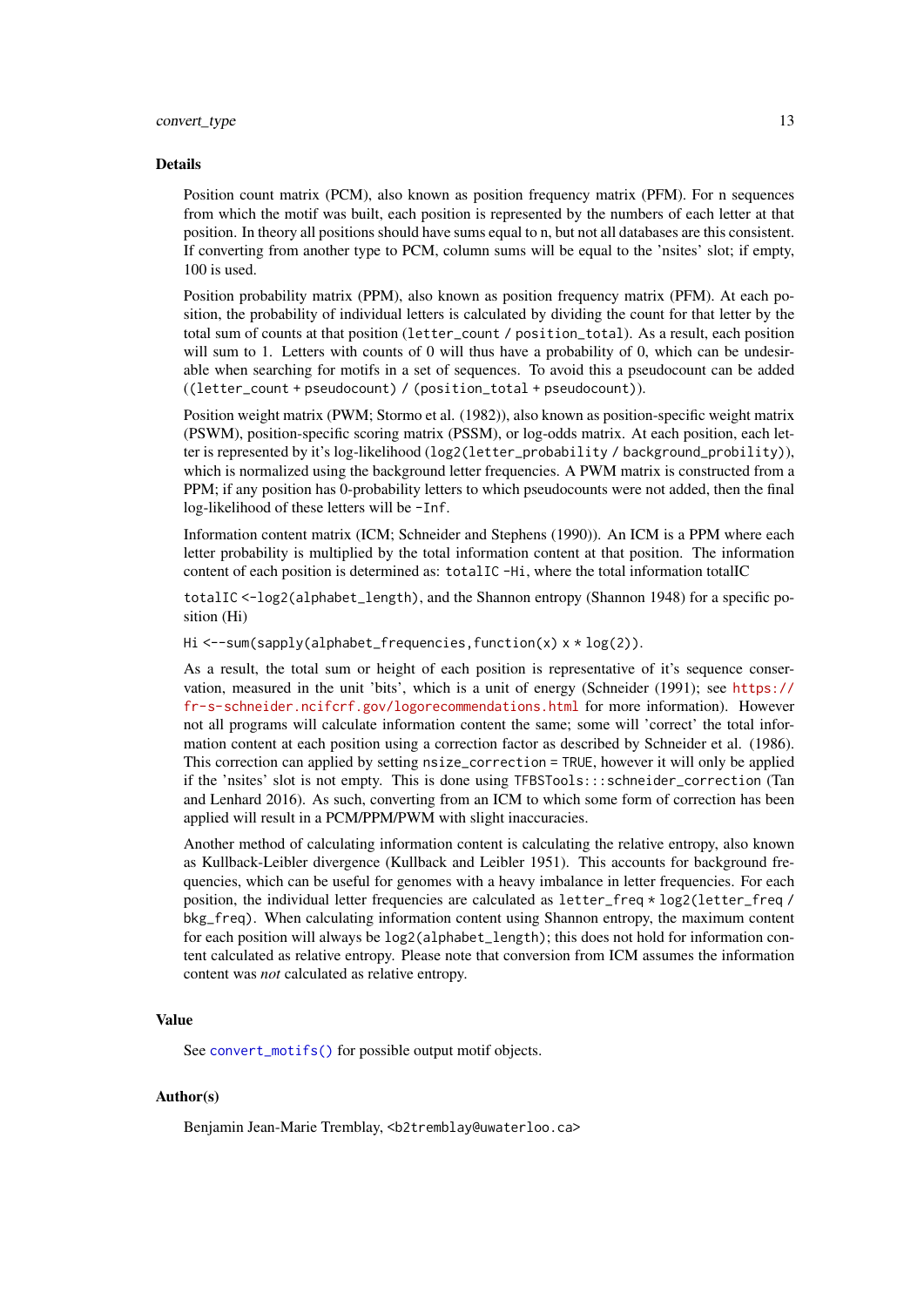#### <span id="page-13-0"></span>References

Kullback S, Leibler RA (1951). "On information and sufficiency." *The Annals of Mathematical Statistics*, 22, 79-86.

Nishida K, Frith MC, Nakai K (2009). "Pseudocounts for transcription factor binding sites." *Nucleic Acids Research*, 37, 939-944.

Schneider TD, Stormo GD, Gold L, Ehrenfeucht A (1986). "Information content of binding sites on nucleotide sequences." *Journal of Molecular Biology*, 188, 415-431.

Schneider TD, Stephens RM (1990). "Sequence Logos: A New Way to Display Consensus Sequences." *Nucleic Acids Research*, 18, 6097-6100.

Schneider TD (1991). "Theory of Molecular Machines. II. Energy Dissipation from Molecular Machines." *Journal of Theoretical Biology*, 148, 125-137.

Shannon CE (1948). "A Mathematical Theory of Communication." *Bell System Technical Journal*, 27, 379-423.

Stormo GD, Schneider TD, Gold L, Ehrenfeucht A (1982). "Use of the Perceptron algorithm to distinguish translational initiation sites in E. coli." *Nucleic Acids Research*, 10, 2997-3011.

Tan G, Lenhard B (2016). "TFBSTools: an R/Bioconductor package for transcription factor binding site analysis." *Bioinformatics*, 32, 1555-1556. doi: [10.1093/bioinformatics/btw024,](https://doi.org/10.1093/bioinformatics/btw024) [http:](http://bioinformatics.oxfordjournals.org/content/32/10/1555) [//bioinformatics.oxfordjournals.org/content/32/10/1555](http://bioinformatics.oxfordjournals.org/content/32/10/1555).

#### See Also

[convert\\_motifs\(\)](#page-7-1)

# Examples

```
jaspar.pcm <- read_jaspar(system.file("extdata", "jaspar.txt",
                                      package = "universalmotif"))
## pseudocounts default to 0.8
jaspar.pwm <- convert_type(jaspar.pcm, type = "PPM")
## setting pseudocounts to 0 will prevent any correction from being
## applied to PPM/PWM matrices
jaspar.pwm <- convert_type(jaspar.pcm, type = "PWM", pseudocount = 0)
```
<span id="page-13-1"></span>create\_motif *Create a motif.*

#### Description

Create a motif from a set of sequences, a matrix, or generate a random motif. See the "Motif import, export and manipulation" vignette for details.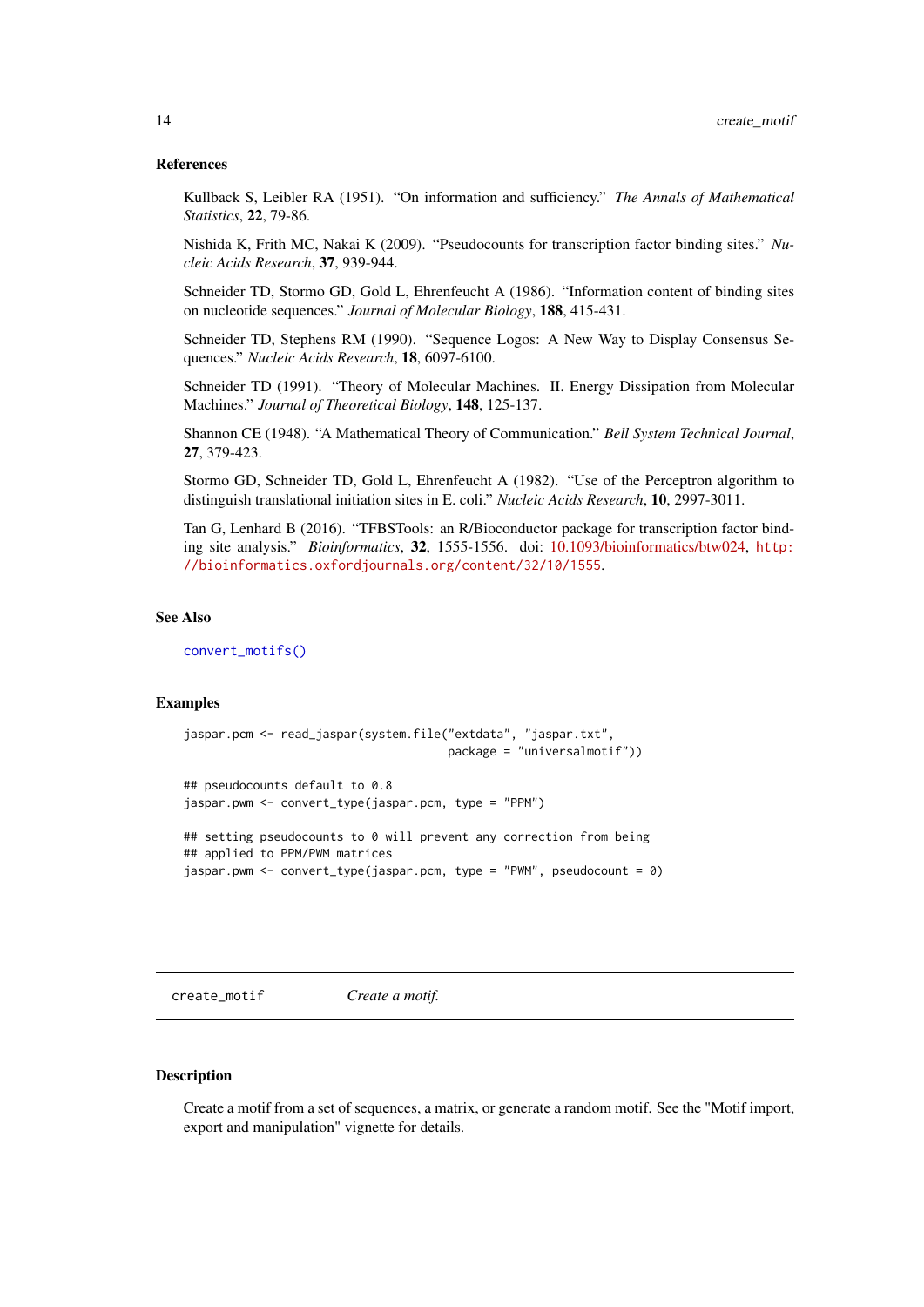#### create\_motif 15

#### Usage

```
create_motif(input, alphabet, type = "PPM", name = "motif",
     pseudocount = 0, bkg, nsites, altname, family, organism, bkgsites,
     strand, pval, qval, eval, extrainfo, add.multifreq)
   ## S4 method for signature 'missing'
   create_motif(input, alphabet, type = "PPM",
     name = "motif", pseudocount = 0, bkg, nsites, altname, family,
     organism, bkgsites, strand, pval, qval, eval, extrainfo, add.multifreq)
   ## S4 method for signature 'numeric'
   create_motif(input, alphabet, type = "PPM",
     name = "motif", pseudocount = 0, bkg, nsites, altname, family,
     organism, bkgsites, strand, pval, qval, eval, extrainfo, add.multifreq)
   ## S4 method for signature 'character'
   create_motif(input, alphabet, type = "PPM",
     name = "motif", pseudocount = 0, bkg, nsites, altname, family,
     organism, bkgsites, strand, pval, qval, eval, extrainfo, add.multifreq)
   ## S4 method for signature 'matrix'
   create_motif(input, alphabet, type = "PPM",
     name = "motif", pseudocount = 0, bkg, nsites, altname, family,
     organism, bkgsites, strand, pval, qval, eval, extrainfo, add.multifreq)
   ## S4 method for signature 'DNAStringSet'
   create_motif(input, alphabet, type = "PPM",
     name = "motif", pseudocount = 0, bkg, nsites, altname, family,
     organism, bkgsites, strand, pval, qval, eval, extrainfo, add.multifreq)
   ## S4 method for signature 'RNAStringSet'
   create_motif(input, alphabet, type = "PPM",
     name = "motif", pseudocount = 0, bkg, nsites, altname, family,
     organism, bkgsites, strand, pval, qval, eval, extrainfo, add.multifreq)
   ## S4 method for signature 'AAStringSet'
   create_motif(input, alphabet, type = "PPM",
     name = "motif", pseudocount = 0, bkg, nsites, altname, family,
     organism, bkgsites, strand, pval, qval, eval, extrainfo, add.multifreq)
   ## S4 method for signature 'BStringSet'
   create_motif(input, alphabet, type = "PPM",
     name = "motif", pseudocount = 0, bkg, nsites, altname, family,
     organism, bkgsites, strand, pval, qval, eval, extrainfo, add.multifreq)
Arguments
```

| input    | character, numeric, matrix, XStringSet, or missing                                                                                                                                   |
|----------|--------------------------------------------------------------------------------------------------------------------------------------------------------------------------------------|
| alphabet | character(1) One of c('DNA', 'RNA', 'AA'), or a combined string represent-<br>ing the letters. If no alphabet is provided then it will try and guess the alphabet<br>from the input. |
| type     | $character(1)$ One of $c('PCM', 'PPM', 'PWM', 'ICM').$                                                                                                                               |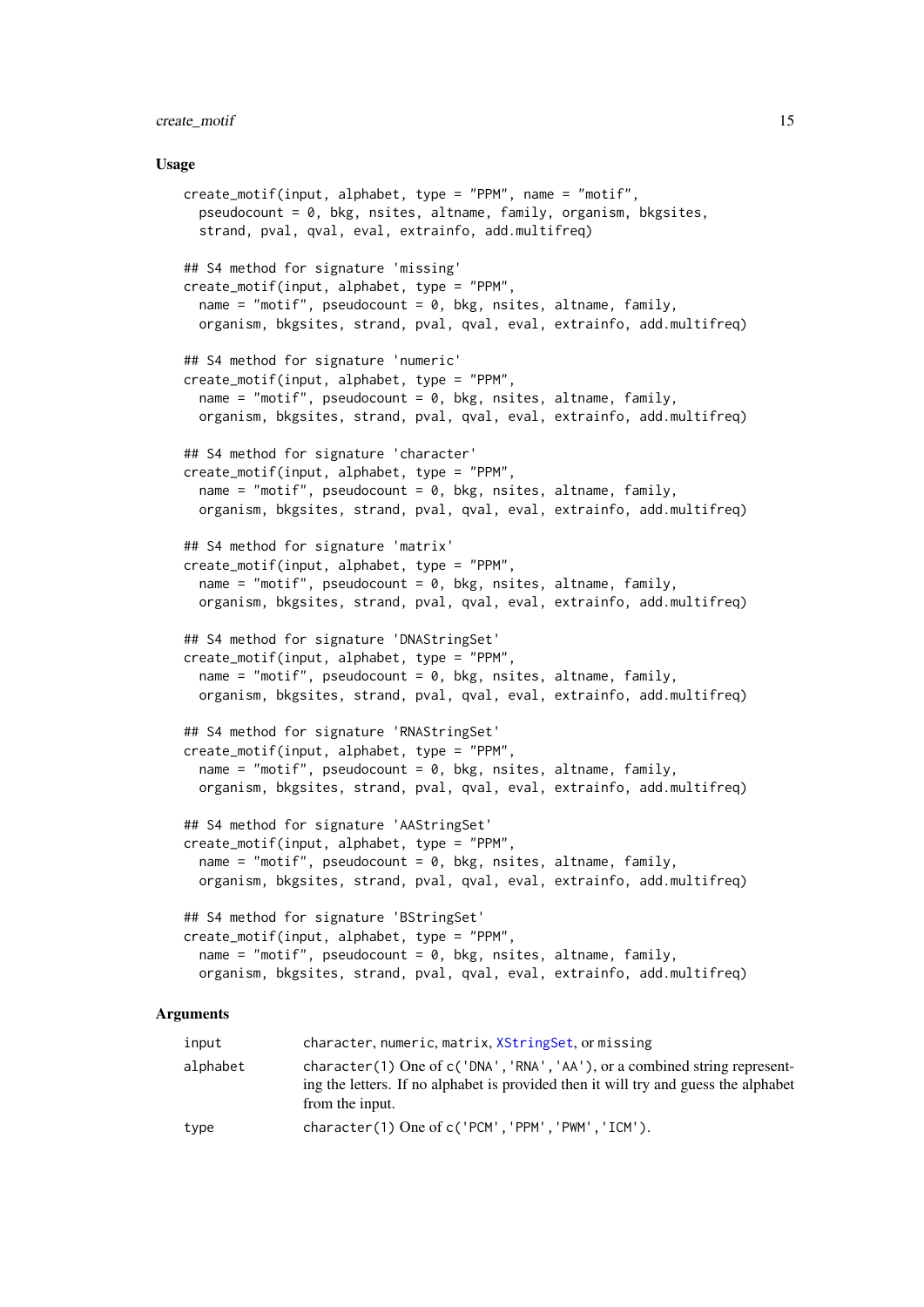| name          | character(1) Motif name.                                                                                                                                                                                                                                                               |
|---------------|----------------------------------------------------------------------------------------------------------------------------------------------------------------------------------------------------------------------------------------------------------------------------------------|
| pseudocount   | numeric(1) Correction to be applied to prevent -Inf from appearing in PWM<br>matrices.                                                                                                                                                                                                 |
| bkg           | numeric A vector of probabilities, each between 0 and 1. If higher order back-<br>grounds are provided, then the elements of the vector must be named. If un-<br>named, then the order of probabilities must be in the same order as the alphabet-<br>ically sorted sequence alphabet. |
| nsites        | numeric(1) Number of sites the motif was constructed from.                                                                                                                                                                                                                             |
| altname       | character(1) Alternate motif name.                                                                                                                                                                                                                                                     |
| family        | character(1) Transcription factor family.                                                                                                                                                                                                                                              |
| organism      | character(1) Species of origin.                                                                                                                                                                                                                                                        |
| bkgsites      | numeric(1) Total number of sites used to find the motif.                                                                                                                                                                                                                               |
| strand        | $character(1)$ Whether the motif is specific to a certain strand.                                                                                                                                                                                                                      |
| pval          | $numeric(1)$ P-value associated with motif.                                                                                                                                                                                                                                            |
| qval          | numeric(1) Adjusted P-value associated with motif.                                                                                                                                                                                                                                     |
| eval          | $numeric(1)$ E-value associated with motif.                                                                                                                                                                                                                                            |
| extrainfo     | character Any other extra information, represented as a named character vec-<br>tor.                                                                                                                                                                                                   |
| add.multifreq | numeric If the motif is created from a set of sequences, then the add_multifreq()<br>function can be run at the same time (with $RC = FALSE$ ).                                                                                                                                        |

#### Details

The aim of this function is provide an easy interface to creating [universalmotif](#page-52-1) motifs, as an alternative to the default class constructor (i.e. new('universalmotif', name=...)). See examples for potential use cases.

Note: when generating random motifs, the nsites slot is also given a random value. Furthermore, be careful about the nsites slot when creating motifs from consensus strings: for example, the following call create\_motif("TAAAT") generates a motif with nsites = 1.

See the examples section for more info on motif creation.

# Value

[universalmotif](#page-52-1) object.

#### Methods (by class)

- missing: Create a random motif of length 10.
- numeric: Create a random motif with a specified length.
- character: Create motif from a consensus string.
- matrix: Create motif from a matrix.
- DNAStringSet: Create motif from a [DNAStringSet](#page-0-0).
- RNAStringSet: Create motif from a [RNAStringSet](#page-0-0).
- AAStringSet: Create motif from a [AAStringSet](#page-0-0).
- BStringSet: Create motif from a [BStringSet](#page-0-0).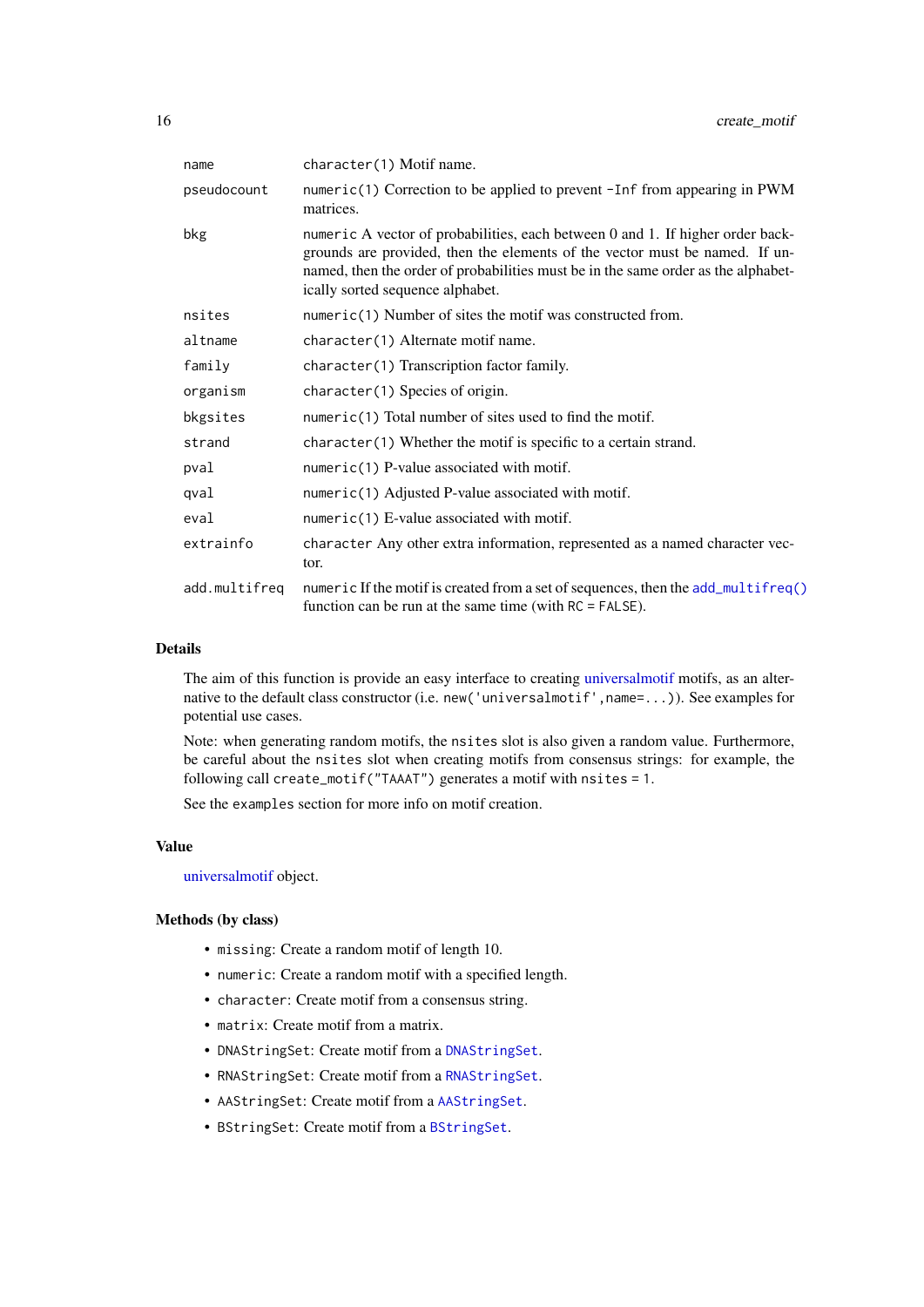#### create\_motif 17

#### Author(s)

Benjamin Jean-Marie Tremblay, <b2tremblay@uwaterloo.ca>

#### See Also

```
convert_type(), add_multifreq(), create_sequences(), shuffle_motifs().
create_sequences()
```
#### Examples

```
##### create motifs from a single string
```

```
# motif is by default generated as a PPM; change final type as desired
DNA.motif <- create_motif("TATAWAW")
DNA.motif <- create_motif("TATAWAW", type = "PCM")
# nsites will be set to the number of input sequences unless specified
DNA.motif <- create_motif("TTTTTTT", nsites = 10)
# if ambiguity letters are found and nsites is not specified, nsites will
# be set to the minimum required to respect amibiguity letters
DNA.motif <- create_motif("TATAWAW")
DNA.motif <- create_motif("NNVVWWAAWWDDN")
# be careful about setting nsites when using ambiguity letters!
DNA.motif <- create_motif("NNVVWWAAWWDDN", nsites = 1)
RNA.motif <- create_motif("UUUCCG")
# 'create_motif' will try to detect the alphabet type; this can be
# unreliable for AA and custom alphabets as DNA and RNA alphabets are
# detected first
AA.motif <- create_motif("AVLK", alphabet = "AA")
custom.motif <- create_motif("QWER", alphabet = "QWER")
# specify custom alphabet
custom.motif <- create_motif("QWER", alphabet = "QWERASDF")
###### create motifs from multiple strings of equal length
DNA.motif <- create_motif(c("TTTT", "AAAA", "AACC", "TTGG"), type = "PPM")
DNA.motif <- create_motif(c("TTTT", "AAAA", "AACC", "TTGG"), nsites = 20)
RNA.motif <- create_motif(c("UUUU", "AAAA", "AACC", "UUGG"), type = "PWM")
AA.motif <- create_motif(c("ARNDCQ", "EGHILK", "ARNDCQ"), alphabet = "AA")
custom.motif <- create_motif(c("POIU", "LKJH", "POIU", "CVBN"),
                             alphabet = "POIULKJHCVBN")
# ambiguity letters are only allowed for single consensus strings; the
# following fails
## Not run:
create_motif(c("WWTT", "CCGG"))
create_motif(c("XXXX", "XXXX"), alphabet = "AA")
## End(Not run)
```
##### create motifs from XStringSet objects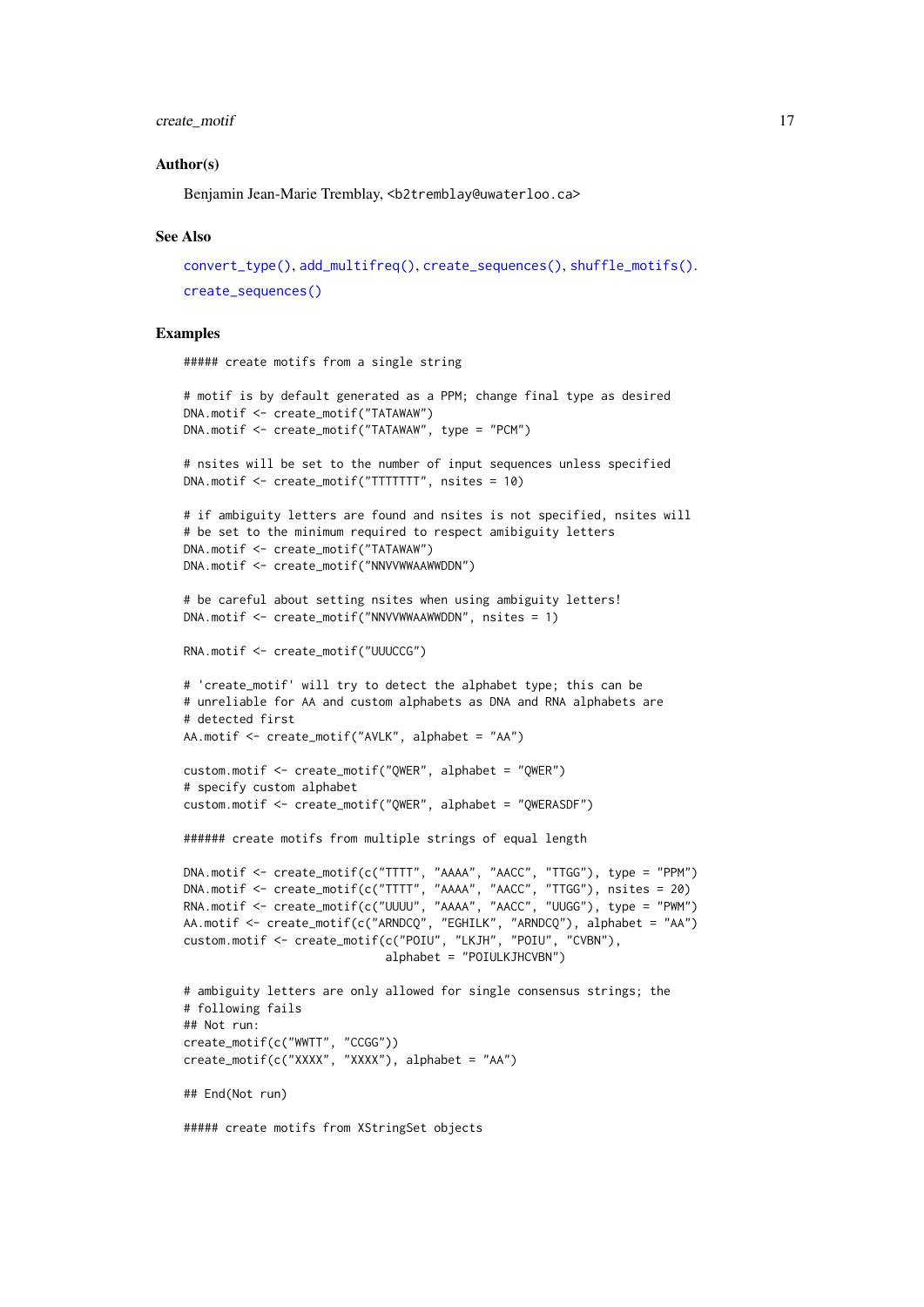```
library(Biostrings)
```

```
DNA.set <- DNAStringSet(c("TTTT", "AAAA", "AACC", "TTGG"))
DNA.motif <- create_motif(DNA.set)
RNA.set <- RNAStringSet(c("UUUU", "AACC", "UUCC"))
RNA.motif <- create_motif(RNA.set)
AA.set <- AAStringSet(c("VVVLLL", "AAAIII"))
AA.motif <- create_motif(AA.set)
# custom motifs can be created from BStringSet objects
B.set <- BStringSet(c("QWER", "ASDF", "ZXCV", "TYUI"))
custom.motif <- create_motif(B.set)
##### create motifs with filled 'multifreq' slot
DNA.motif.k2 <- create_motif(DNA.set, add.multifreq = 2)
##### create motifs from matrices
mat < -matrix(c(1, 1, 1, 1,2, 0, 2, 0,
                0, 2, 0, 2,
                0, 0, 0, 0),
                nrow = 4, byrow = TRUE)
DNA.motif <- create_motif(mat, alphabet = "DNA")
RNA.motif <- create_motif(mat, alphabet = "RNA", nsites = 20)
custom.motif <- create_motif(mat, alphabet = "QWER")
# specify custom alphabet
custom.motif <- create_motif(mat, alphabet = "QWER")
# alphabet can be detected from rownames
rownames(mat) <- DNA_BASES
DNA.motif <- create_motif(mat)
rownames(mat) <- c("Q", "W", "E", "R")
custom.motif <- create_motif(mat)
# matrices can also be used as input
mat.ppm <- matrix(c(0.1, 0.1, 0.1, 0.1,
                    0.5, 0.5, 0.5, 0.5,
                    0.1, 0.1, 0.1, 0.1,
                    0.3, 0.3, 0.3, 0.3),
                    nrow = 4, byrow = TRUE)
DNA.motif <- create_motif(mat.ppm, alphabet = "DNA", type = "PPM")
##### create random motifs
# these are generated as PPMs with 10 positions
DNA.motif \leq create motif()
RNA.motif <- create_motif(alphabet = "RNA")
AA.motif <- create_motif(alphabet = "AA")
custom.motif <- create_motif(alphabet = "QWER")
# the number of positions can be specified
```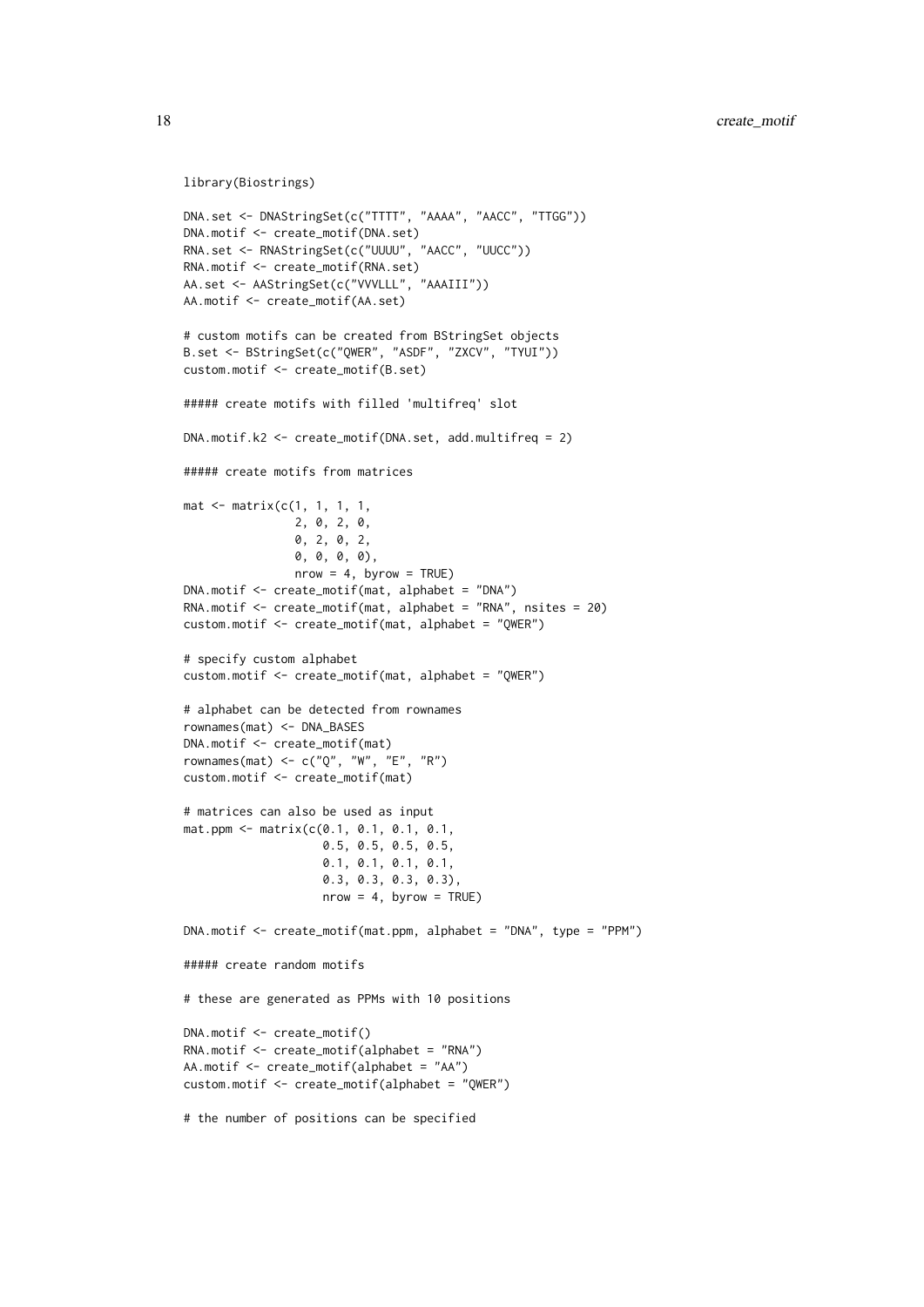# <span id="page-18-0"></span>create\_sequences 19

```
DNA.motif <- create_motif(5)
# If the background frequencies are not provided, they are generated
# using `rpois`; positions are created using `rdirichlet(1, bkg)`.
# (calling `create_motif()` creates motifs with an average
# positional IC of 1)
DNA.motif < -create_motif(bkg = c(0.3, 0.2, 0.2, 0.3))DNA.motif \leq create_motif(10, bkg = c(0.1, 0.4, 0.4, 0.1))
```
<span id="page-18-1"></span>create\_sequences *Create random sequences.*

# Description

Generate random sequences from any set of characters, represented as [XStringSet](#page-0-0) objects.

# Usage

```
create_sequences(alphabet = "DNA", seqnum = 100, seqlen = 100, freqs,
 progress = FALSE, BP = FALSE, nthreads = 1,
 rng.seed = sample.int(1e+09, 1))
```
# Arguments

| alphabet  | character(1) One of $c('DNA', 'RNA', 'AA'),$ or a string of characters to be<br>used as the alphabet.                                                                                                                                                                                                                                                                                                                                                                                                |
|-----------|------------------------------------------------------------------------------------------------------------------------------------------------------------------------------------------------------------------------------------------------------------------------------------------------------------------------------------------------------------------------------------------------------------------------------------------------------------------------------------------------------|
| segnum    | $numeric(1)$ Number of sequences to generate.                                                                                                                                                                                                                                                                                                                                                                                                                                                        |
| seqlen    | $numeric(1)$ Length of random sequences.                                                                                                                                                                                                                                                                                                                                                                                                                                                             |
| freqs     | numeric A named vector of probabilities. The length of the vector must be the<br>power of the number of letters in the sequence alphabet.                                                                                                                                                                                                                                                                                                                                                            |
| progress  | logical (1) Deprecated. Does nothing.                                                                                                                                                                                                                                                                                                                                                                                                                                                                |
| <b>BP</b> | logical(1) Deprecated. See nthreads.                                                                                                                                                                                                                                                                                                                                                                                                                                                                 |
| nthreads  | numeric(1) Run create_sequences() in parallel with nthreads threads. nthreads<br>$= 0$ uses all available threads. Note that no speed up will occur for jobs with<br>$seqnum = 1$ .                                                                                                                                                                                                                                                                                                                  |
| rng.seed  | numeric(1) Set random number generator seed. Since sequence creation can<br>occur simultaneously in multiple threads using C++, it cannot communicate<br>with the regular R random number generator state and thus requires an inde-<br>pendent seed. Each individual sequence creation instance is given the following<br>seed: $rng. seed * index. The default is to pick a random number as chosen by$<br>sample(), which effectively is make create_sequences() dependent on the R<br>RNG state. |

# Value

[XStringSet](#page-0-0) The returned sequences are *unnamed*.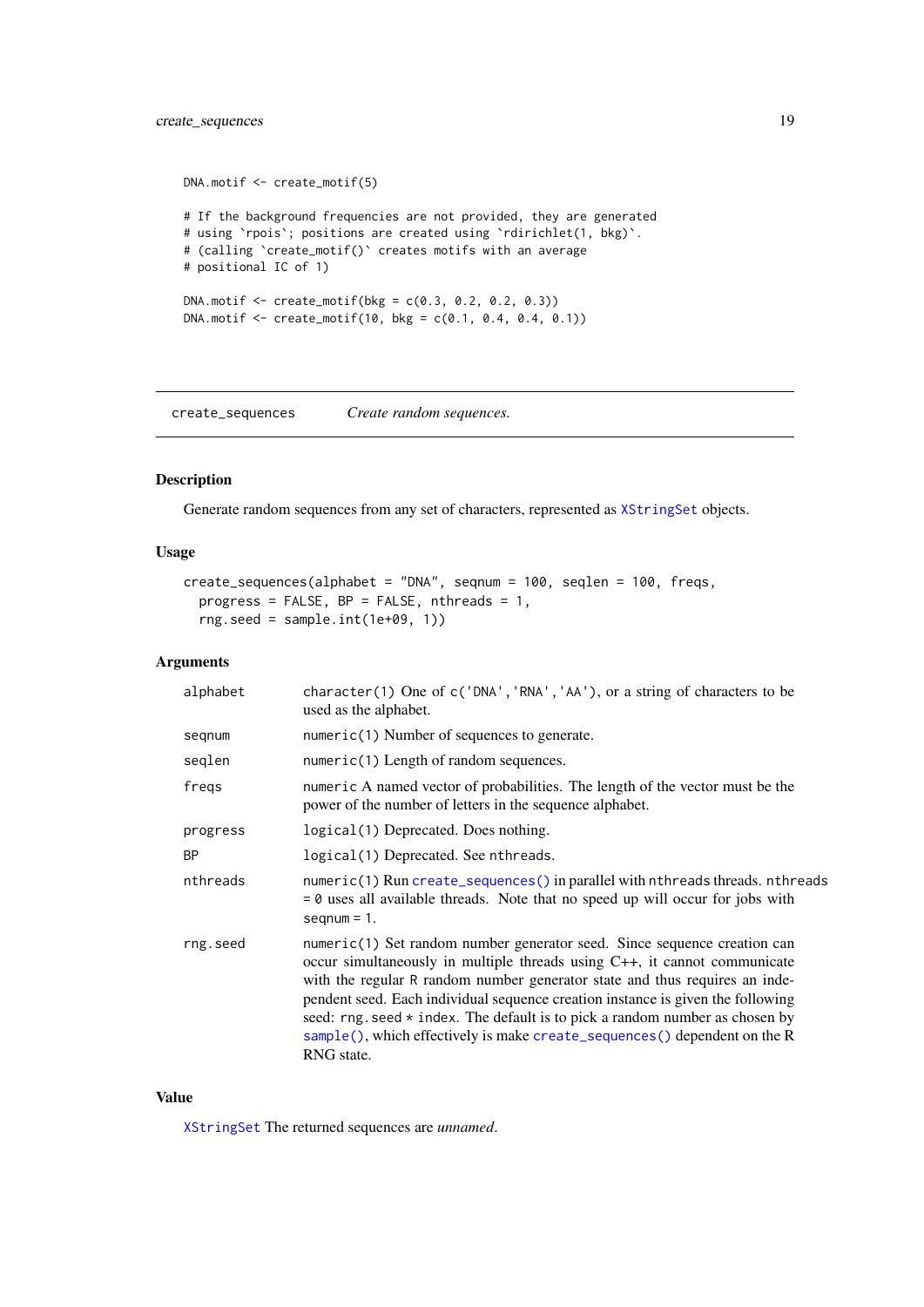#### Author(s)

Benjamin Jean-Marie Tremblay, <b2tremblay@uwaterloo.ca>

# See Also

[create\\_motif\(\)](#page-13-1), [shuffle\\_sequences\(\)](#page-49-2)

#### Examples

```
## create DNA sequences with slightly increased AT content:
sequences \leq create_sequences(freqs = c(A=0.3, C=0.2, G=0.2, T=0.3))
## create custom sequences:
sequences.QWER <- create_sequences("QWER")
## you can include non-alphabet characters are well, even spaces:
sequences.custom <- create_sequences("!@#$ ")
```
enrich\_motifs *Enrich for input motifs in a set of sequences.*

# Description

Given a set of target and background sequences, test if the input motifs are significantly enriched in the targets sequences relative to the background sequences. See the "Sequence manipulation and scanning" vignette.

#### Usage

```
enrich_motifs(motifs, sequences, bkg.sequences, search.mode = "hits",
 max.p = 1e-05, max.q = 1e-05, max.e = 0.001, qval.method = "fdr",positional.test = "t.test", threshold = 0.001,
  threshold.type = "pvalue", verbose = \theta, RC = FALSE, use.freq = 1,
  shuffle.k = 2, shuffle.method = "euler",
 return.scan.results = FALSE, progress = FALSE, BP = FALSE,
 nthreads = 1, rng.seed = sample.int(1e+09, 1), motif_pvalue.k = 8)
```

| motifs        | See convert_motifs() for acceptable motif formats.                                                                                               |
|---------------|--------------------------------------------------------------------------------------------------------------------------------------------------|
| sequences     | XString Set Sequences to scan. Alphabet should match motif.                                                                                      |
| bkg.sequences | XStringSet Optional; if missing, shuffle_sequences() is used to create back-<br>ground sequences from the input sequences.                       |
| search.mode   | character(1) Deprecated. Only 'hits' is accepted.                                                                                                |
| max.p         | $numeric(1)$ P-value threshold.                                                                                                                  |
| max.a         | numeric(1) Adjusted P-value threshold. This is only useful if multiple motifs<br>are being enriched for.                                         |
| max.e         | numeric(1). The E-value is calculated by multiplying the adjusted P-value with<br>the number of input motifs times two (McLeay and Bailey 2010). |
| qval.method   | $character(1)$ See stats::p.adjust().                                                                                                            |
|               |                                                                                                                                                  |

<span id="page-19-0"></span>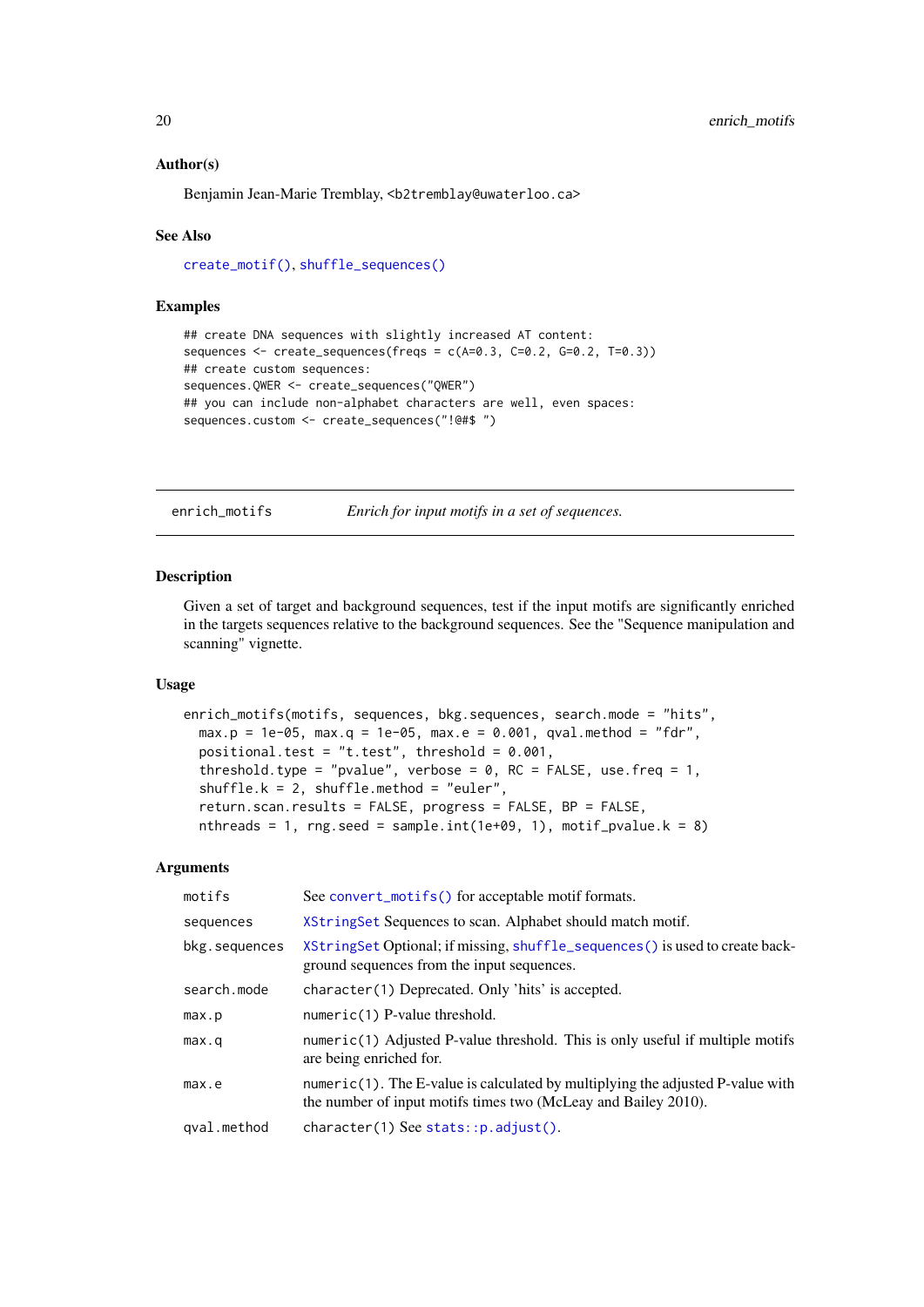# enrich\_motifs 21

| positional.test     |                                                                                                                                                                                                                                                                                                                                                                                |  |
|---------------------|--------------------------------------------------------------------------------------------------------------------------------------------------------------------------------------------------------------------------------------------------------------------------------------------------------------------------------------------------------------------------------|--|
|                     | character(1) Deprecated. See motif_peaks().                                                                                                                                                                                                                                                                                                                                    |  |
| threshold           | numeric(1) Between 0 and 1. See details.                                                                                                                                                                                                                                                                                                                                       |  |
|                     | threshold.type character(1) One of c('logodds', 'logodds.abs', 'pvalue'). See details.                                                                                                                                                                                                                                                                                         |  |
| verbose             | numeric(1) 0 for no output, 4 for max verbosity.                                                                                                                                                                                                                                                                                                                               |  |
| <b>RC</b>           | logical(1) If TRUE, check reverse complement of input sequences.                                                                                                                                                                                                                                                                                                               |  |
| use.freq            | numeric(1) The default, 1, uses the motif matrix (from the motif['motif']<br>slot) to search for sequences. If a higher number is used, then the matching k-let<br>matrix from the motif['multifreq'] slot is used. See add_multifreq().                                                                                                                                       |  |
| shuffle.k           | numeric(1) The k-let size to use when shuffling input sequences. Only used if<br>no background sequences are input. See shuffle_sequences().                                                                                                                                                                                                                                   |  |
|                     | shuffle.method character(1) One of c('euler', 'markov', 'linear'). See shuffle_sequences().                                                                                                                                                                                                                                                                                    |  |
| return.scan.results |                                                                                                                                                                                                                                                                                                                                                                                |  |
|                     | logical(1) Return output from scan_sequences(). For large jobs, leaving<br>this as FALSE can save a small amount time by preventing construction of the<br>complete results data. frame from scan_sequences().                                                                                                                                                                 |  |
| progress            | logical(1) Deprecated. Does nothing.                                                                                                                                                                                                                                                                                                                                           |  |
| <b>BP</b>           | logical(1) Deprecated. See nthreads.                                                                                                                                                                                                                                                                                                                                           |  |
| nthreads            | numeric(1) Run scan_sequences() in parallel with nthreads threads. nthreads<br>$= 0$ uses all available threads. Note that no speed up will occur for jobs with only<br>a single motif and sequence.                                                                                                                                                                           |  |
| rng.seed            | numeric(1) Set random number generator seed. Since shuffling can occur si-<br>multaneously in multiple threads using C++, it cannot communicate with the<br>regular R random number generator state and thus requires an independent seed.<br>Each individual sequence in an XStringSet object will be given the following<br>seed: rng.seed * index. See shuffle_sequences(). |  |
|                     |                                                                                                                                                                                                                                                                                                                                                                                |  |

motif\_pvalue.k numeric(1) Control [motif\\_pvalue\(\)](#page-30-1) approximation. See [motif\\_pvalue\(\)](#page-30-1).

# Details

To find enriched motifs, [scan\\_sequences\(\)](#page-47-1) is run on both target and background sequences. [stats::fisher.test\(\)](#page-0-0) is run to test for enrichment.

See [scan\\_sequences\(\)](#page-47-1) for more info on scanning parameters.

# Value

DataFrame Enrichment results in a DataFrame. Function args and (optionally) scan results are stored in the metadata slot.

# Author(s)

Benjamin Jean-Marie Tremblay <b2tremblay@uwaterloo.ca>

# References

McLeay R, Bailey T (2010). "Motif Enrichment Analysis: A unified framework and method evaluation." *BMC Bioinformatics*, 11.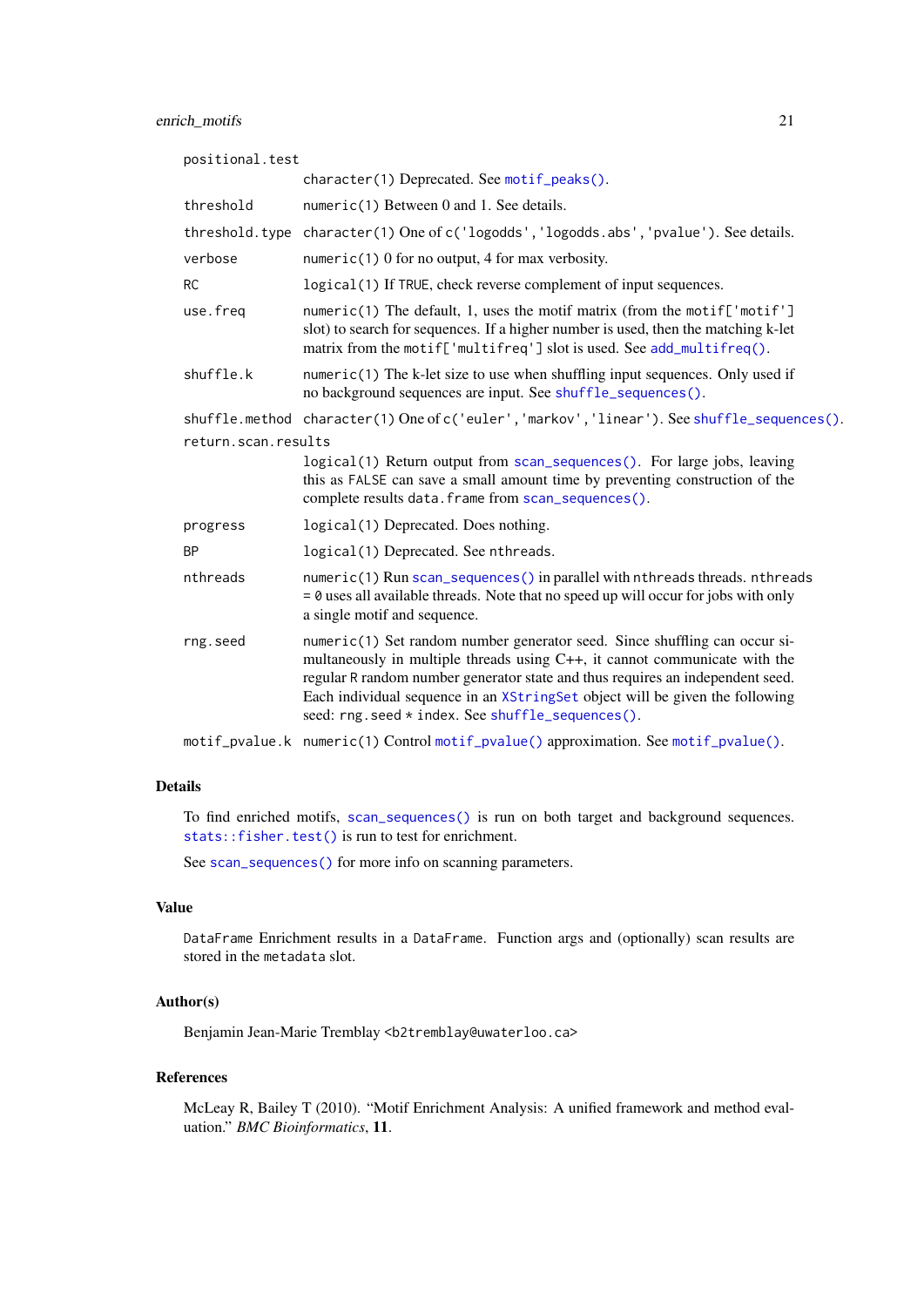# See Also

```
scan_sequences(), shuffle_sequences(), add_multifreq(), motif_pvalue()
```
## Examples

```
data(ArabidopsisPromoters)
data(ArabidopsisMotif)
enrich_motifs(ArabidopsisMotif, ArabidopsisPromoters, threshold = 0.01)
```
examplemotif *Example motif in* universalmotif *format.*

# Description

A simple DNA motif. To recreate this motif: create\_motif("TATAWAW", nsites = numeric())

# Usage

examplemotif

# Format

[universalmotif](#page-52-1)

examplemotif2 *Another example motif in* universalmotif *format.*

# Description

A simple DNA motif with a non-empty multifreq slot. To recreate to this motif: add\_multifreq(examplemotif,DNAS

# Usage

```
examplemotif2
```
#### Format

[universalmotif](#page-52-1)

<span id="page-21-0"></span>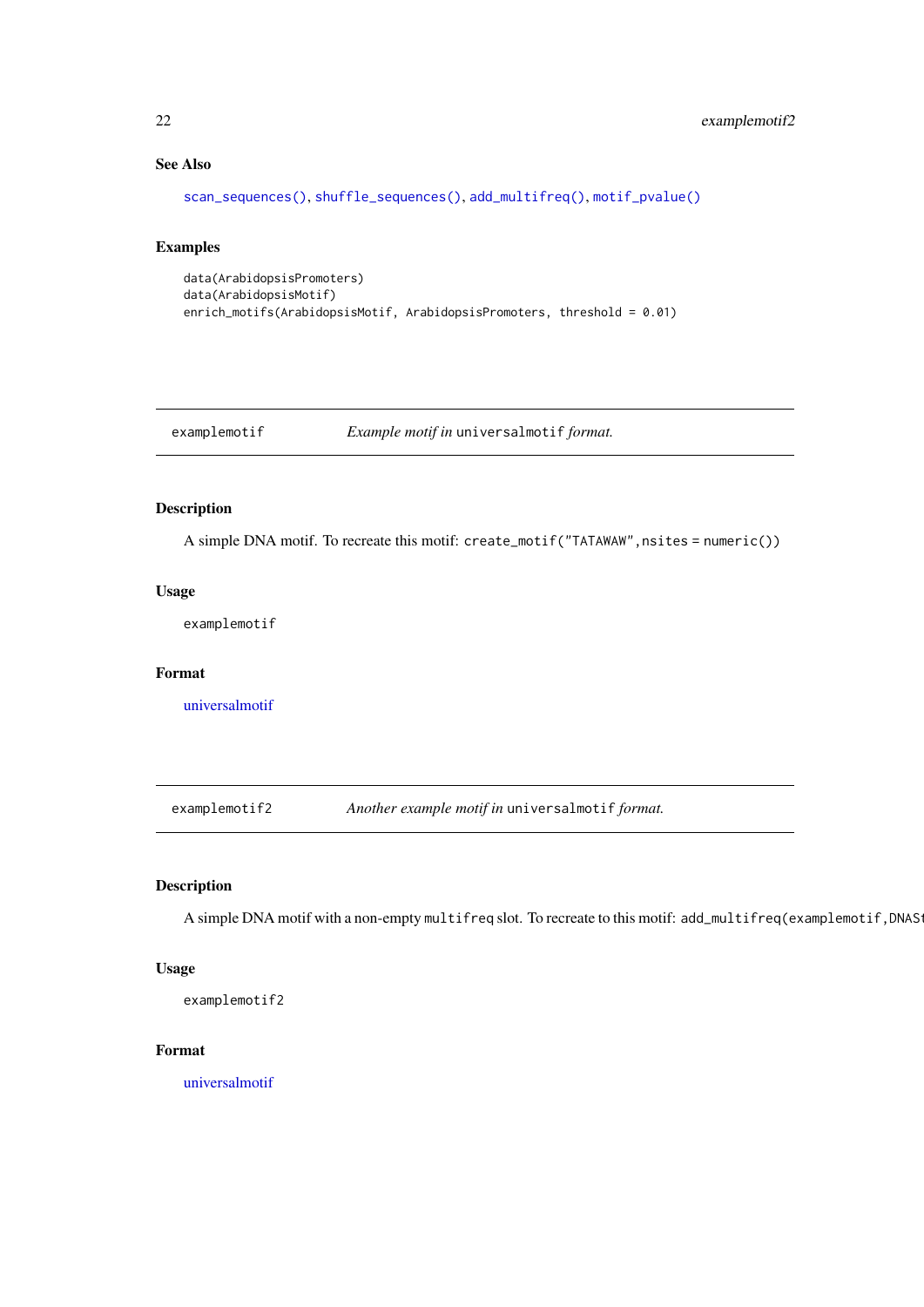<span id="page-22-1"></span><span id="page-22-0"></span>filter\_motifs *Filter a list of motifs.*

# Description

Filter motifs based on the contents of available [universalmotif](#page-52-1) slots. If the input motifs are not of [universalmotif,](#page-52-1) then they they will be converted for the duration of the [filter\\_motifs\(\)](#page-22-1) operation.

# Usage

```
filter_motifs(motifs, name, altname, family, organism, width, alphabet,
  type, icscore, nsites, strand, pval, qval, eval, extrainfo)
```
# Arguments

| motifs    | list See convert_motifs() for acceptable formats.                                           |
|-----------|---------------------------------------------------------------------------------------------|
| name      | character Keep motifs by names.                                                             |
| altname   | character Keep motifs by altnames.                                                          |
| family    | character Keep motifs by family.                                                            |
| organism  | character Keep motifs by organism.                                                          |
| width     | numeric(1) Keep motifs with minimum width.                                                  |
| alphabet  | character Keep motifs by alphabet.                                                          |
| type      | character Keep motifs by type.                                                              |
| icscore   | $numeric(1)$ Keep motifs with minimum total IC.                                             |
| nsites    | numeric(1) Keep motifs with minimum number of target sites.                                 |
| strand    | character Keeps motifs by strand.                                                           |
| pval      | numeric(1) Keep motifs by max P-value.                                                      |
| qval      | numeric(1) Keep motifs by max $Q$ -value.                                                   |
| eval      | numeric(1) Keep motifs by max $E$ -val.                                                     |
| extrainfo | character Named character vector of items that must be present in motif extrainfo<br>slots. |

# Value

list Motifs. An attempt will be made to preserve the original class, see [convert\\_motifs\(\)](#page-7-1) for limitations.

# Author(s)

Benjamin Jean-Marie Tremblay, <b2tremblay@uwaterloo.ca>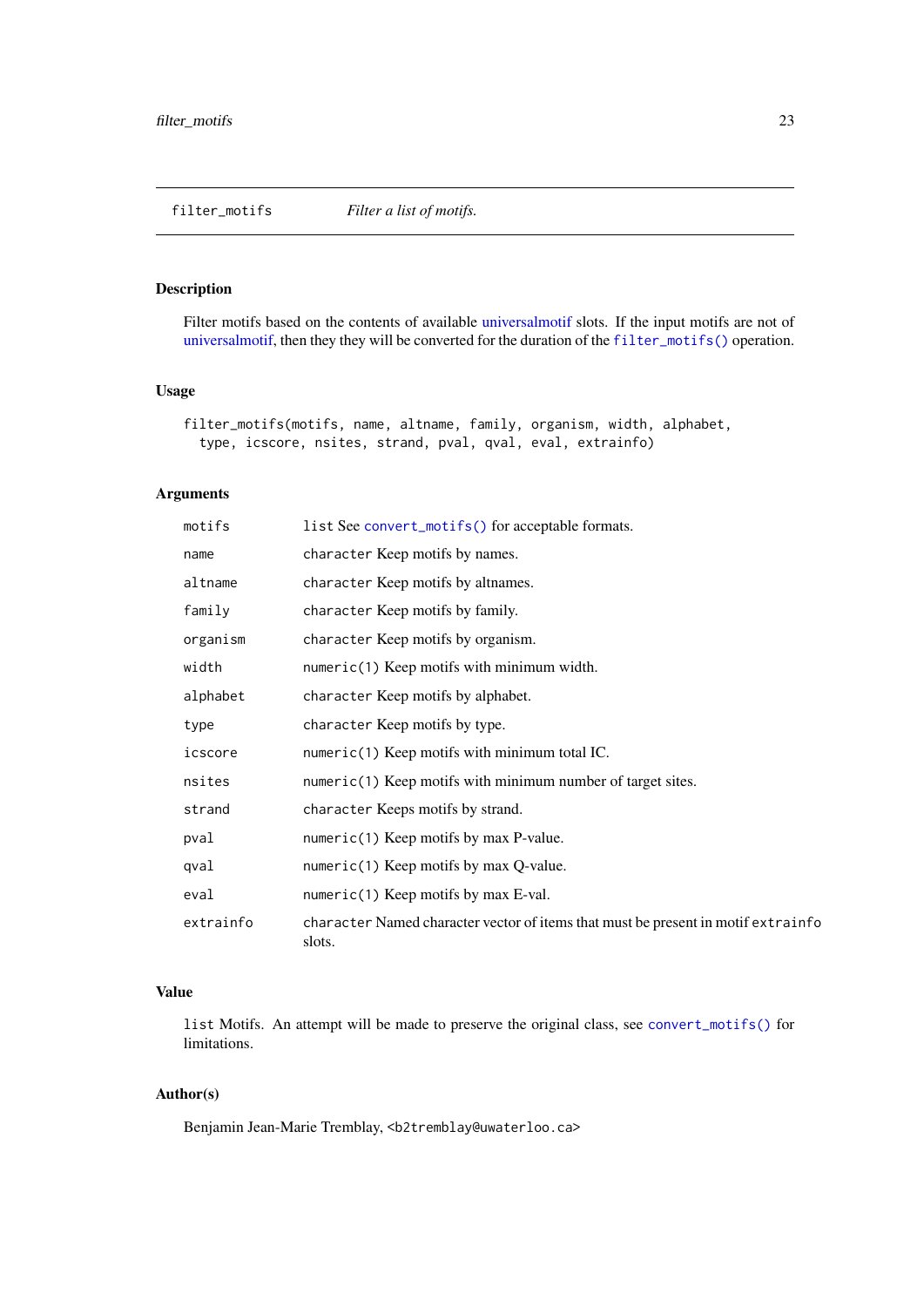# Examples

```
## By minimum IC:
jaspar <- read_jaspar(system.file("extdata", "jaspar.txt",
                                 package = "universalmotif"))
jaspar.ic10 <- filter_motifs(jaspar, icscore = 10)
## By organism:
if (requireNamespace("MotifDb", quietly = TRUE) && .Platform$OS.type == "unix") {
 library(MotifDb)
 motifs <- convert_motifs(MotifDb)
 motifs <- filter_motifs(motifs, organism = c("Athaliana", "Mmusculus"),
                         extrainfo = c("dataSource" = "cisbp_1.02"))
}
```
<span id="page-23-1"></span>get\_bkg *Calculate sequence background.*

# Description

For a set of input sequences, calculate the overall sequence background for any k-let size. Only recommended for non-DNA/RNA sequences: otherwise use the much faster and more efficient [Biostrings::oligonucleotideFrequency\(\)](#page-0-0).

#### Usage

```
get_bkg(sequences, k = 1:3, as.prob = TRUE, pseudocount = 0,
 alphabet = NULL, to.meme = NULL, RC = FALSE, list.out = TRUE,
 progress = FALSE, BP = FALSE, nthreads = 1)
```

| sequences   | XString Set Input sequences. Note that if multiple sequences are present, they<br>will be combined into one.                                                                                                                                                                              |
|-------------|-------------------------------------------------------------------------------------------------------------------------------------------------------------------------------------------------------------------------------------------------------------------------------------------|
| k           | integer Size of k-let. Background can be calculated for any k-let size.                                                                                                                                                                                                                   |
| as.prob     | logical (1) Whether to return k-let counts or probabilities.                                                                                                                                                                                                                              |
| pseudocount | integer (1) Add a count to each possible k-let. Prevents any k-let from having<br>0 or 1 probabilities.                                                                                                                                                                                   |
| alphabet    | character (1) Provide a custom alphabet to calculate a background for. If NULL,<br>then standard letters will be assumed for DNA, RNA and AA sequences, and all<br>unique letters found will be used for BString Set type sequences.                                                      |
| to.meme     | If not NULL, then get_bkg() will return the sequence background in MEME<br>Markov Background Model format. Input for this argument will be used for<br>$cat(, file = to.$ meme) within $get_bkg()$ . See http://meme-suite.org/<br>doc/bfile-format.html for a description of the format. |
| <b>RC</b>   | logical (1) Calculate the background of the reverse complement of the input<br>sequences as well. Only valid for DNA/RNA.                                                                                                                                                                 |
| list.out    | logical (1) Return background frequencies as list, with an entry for each k. If<br>FALSE, return a single vector.                                                                                                                                                                         |

<span id="page-23-0"></span>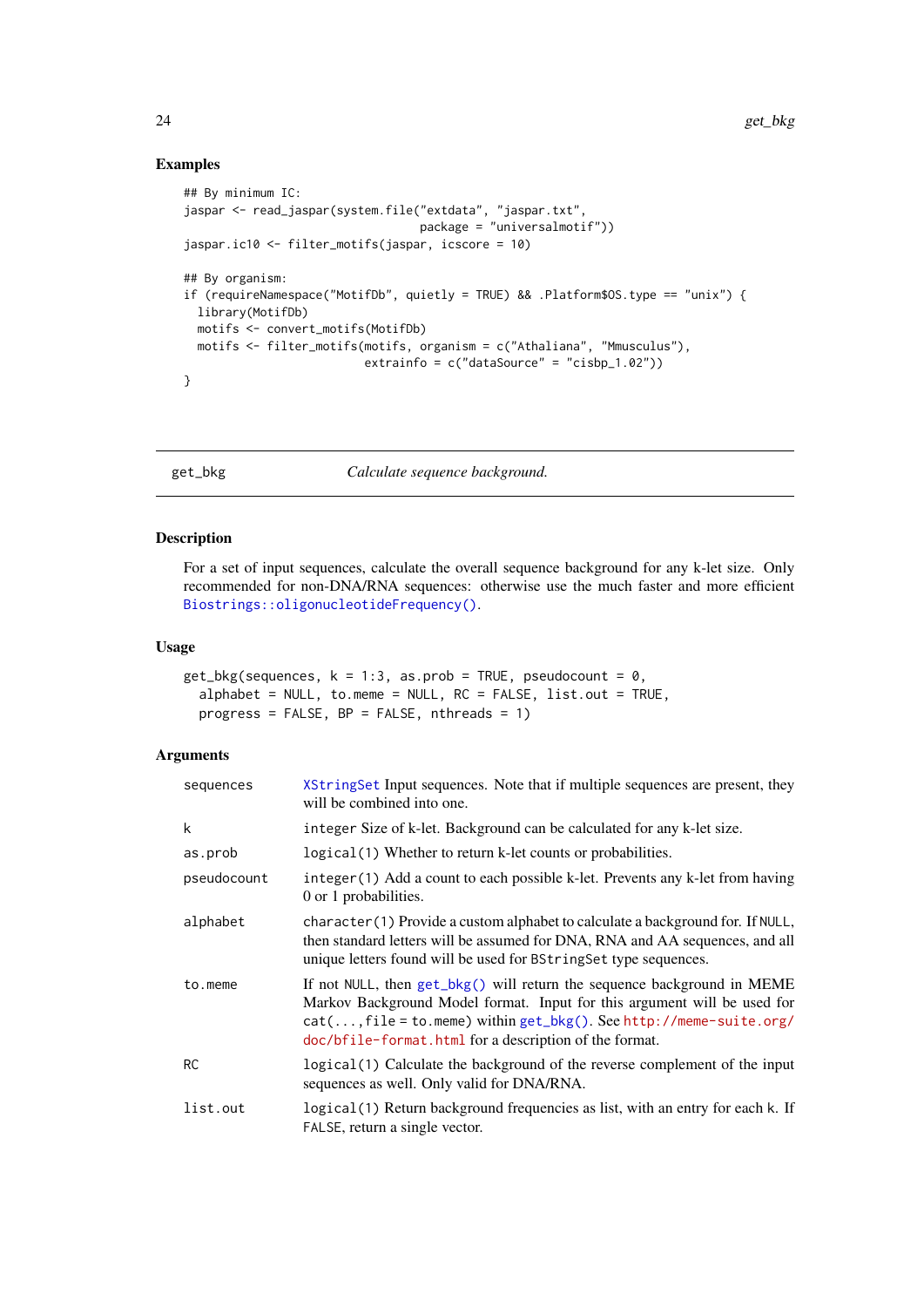# <span id="page-24-0"></span>JASPAR2018\_CORE\_DBSCORES 25

| progress  | logical(1) Deprecated. Does nothing.                                                                                                                                              |
|-----------|-----------------------------------------------------------------------------------------------------------------------------------------------------------------------------------|
| <b>BP</b> | logical(1) Deprecated. See nthreads.                                                                                                                                              |
| nthreads  | numeric(1) Run get_bkg() in parallel with nthreads threads. nthreads = 0<br>uses all available threads. Note that no speed up will occur for jobs with only a<br>single sequence. |

# Value

If to.meme = NULL and list.out = TRUE: a list with each entry being a named numeric vector for every element in k. If to.meme = NULL and list.out = FALSE: a named numeric vector. Otherwise: NULL, invisibly.

#### Author(s)

Benjamin Jean-Marie Tremblay, <b2tremblay@uwaterloo.ca>

# References

Bailey T, Elkan C (1994). "Fitting a mixture model by expectation maximization to discover motifs in biopolymers." *Proceedings of the Second International Conference on Intelligent Systems for Molecular Biology*, 2, 28–36.

# See Also

[create\\_sequences\(\)](#page-18-1), [scan\\_sequences\(\)](#page-47-1), [shuffle\\_sequences\(\)](#page-49-2)

# Examples

```
## Compare to Biostrings version
library(Biostrings)
seqs.DNA <- create_sequences()
bkg.DNA <- get_bkg(seqs.DNA, k = 3, as.prob = FALSE, list.out = FALSE)
bkg.DNA2 <- oligonucleotideFrequency(seqs.DNA, 3, 1, as.prob = FALSE)
bkg.DNA2 <- colSums(bkg.DNA2)
all(bkg.DNA == bkg.DNA2)## Create a MEME background file
get_bkg(seqs.DNA, k = 1:3, to.meme = stdout(), pseudocount = 1)
## Non-DNA/RNA/AA alphabets
seqs.QWERTY <- create_sequences("QWERTY")
bkg.QWERTY <- get_bkg(seqs.QWERTY, k = 1:2)
```
JASPAR2018\_CORE\_DBSCORES

*JASPAR2018 CORE database scores*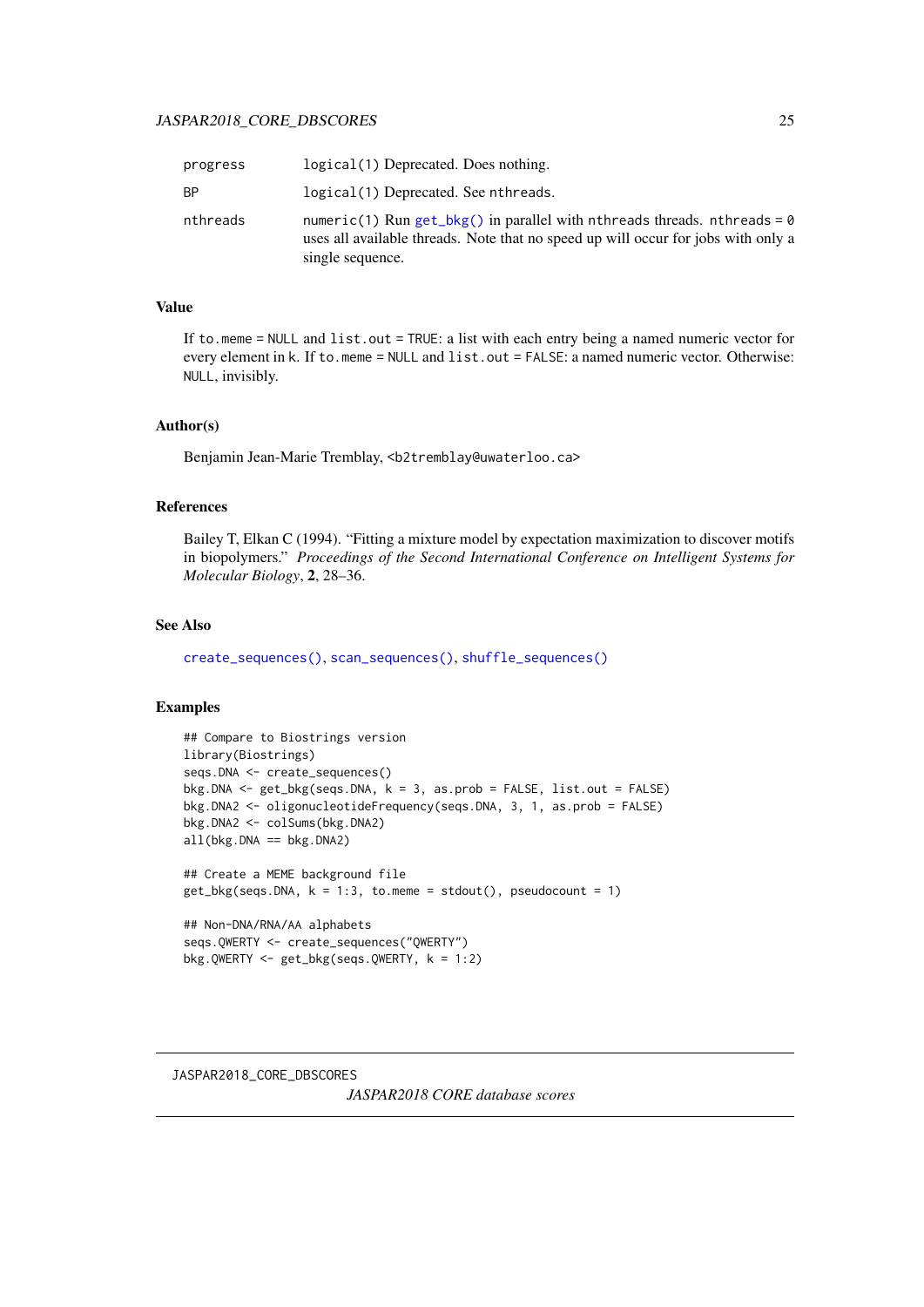# Description

For use with [compare\\_motifs\(\)](#page-4-2). The precomputed scores allow for fast P-value estimation. These scores were generated using [make\\_DBscores\(\)](#page-25-1) with the JASPAR2018 CORE motif set. The scores are organized in a DataFrame. In this DataFrame is the location and scale of scores resulting from a logistic distribution using the the comparisons of JASPAR2018 CORE motifs with randomized motifs of the specified subject and target motif length. Created using [make\\_DBscores\(\)](#page-25-1) from universalmotif v1.4.0. The parameters used can be seen via S4Vectors: : metadata(JASPAR2018\_CORE\_DBSCORES).

# Usage

JASPAR2018\_CORE\_DBSCORES

# Format

DataFrame with function args in the metadata slot.

<span id="page-25-1"></span>

make\_DBscores *Create P-value databases.*

#### **Description**

Generate data used by [compare\\_motifs\(\)](#page-4-2) for P-value calculations. By default, [compare\\_motifs\(\)](#page-4-2) uses an internal database based on the JASPAR2018 core motifs (Khan et al. 2018). Parameters for distributions are are estimated for every combination of motif widths.

#### Usage

```
make_DBscores(db.motifs, method = c("PCC", "EUCL", "SW", "KL", "WEUCL",
  "ALLR", "BHAT", "HELL", "WPCC", "SEUCL", "MAN", "ALLR_LL"),
  shuffle.db = TRUE, shuffle.k = 3, shuffle.method = "linear",rand.tries = 1000, widths = 5:30, min.position.ic = 0,
 normalise.scores = c(FALSE, TRUE), min.overlap = 6,
 min.mean.ic = 0.25, progress = TRUE, BP = FALSE, nthreads = 1,
  tryRC = TRUE, score.strat = c("sum", "a.mean", "g.mean", "median",
  "wa.mean", "wg.mean", "fzt"))
```

| db.motifs  | list Database motifs.                                                                                      |
|------------|------------------------------------------------------------------------------------------------------------|
| method     | character(1) One of PCC, EUCL, SW, KL, ALLR, BHAT, HELL, SEUCL,<br>MAN, ALLR LL, WEUCL, WPCC. See details. |
| shuffle.db | $logical(1)$ Deprecated. Does nothing, generate random motifs with create_motif().                         |
| shuffle.k  | numeric(1) See shuffle_motifs().                                                                           |
|            | shuffle.method character(1) See shuffle_motifs().                                                          |
| rand.tries | $numeric(1)$ Approximate number of comparisons to perform for every combi-<br>nation of widths.            |
| widths     | numeric Motif widths to use in P-value database calculation.                                               |

<span id="page-25-0"></span>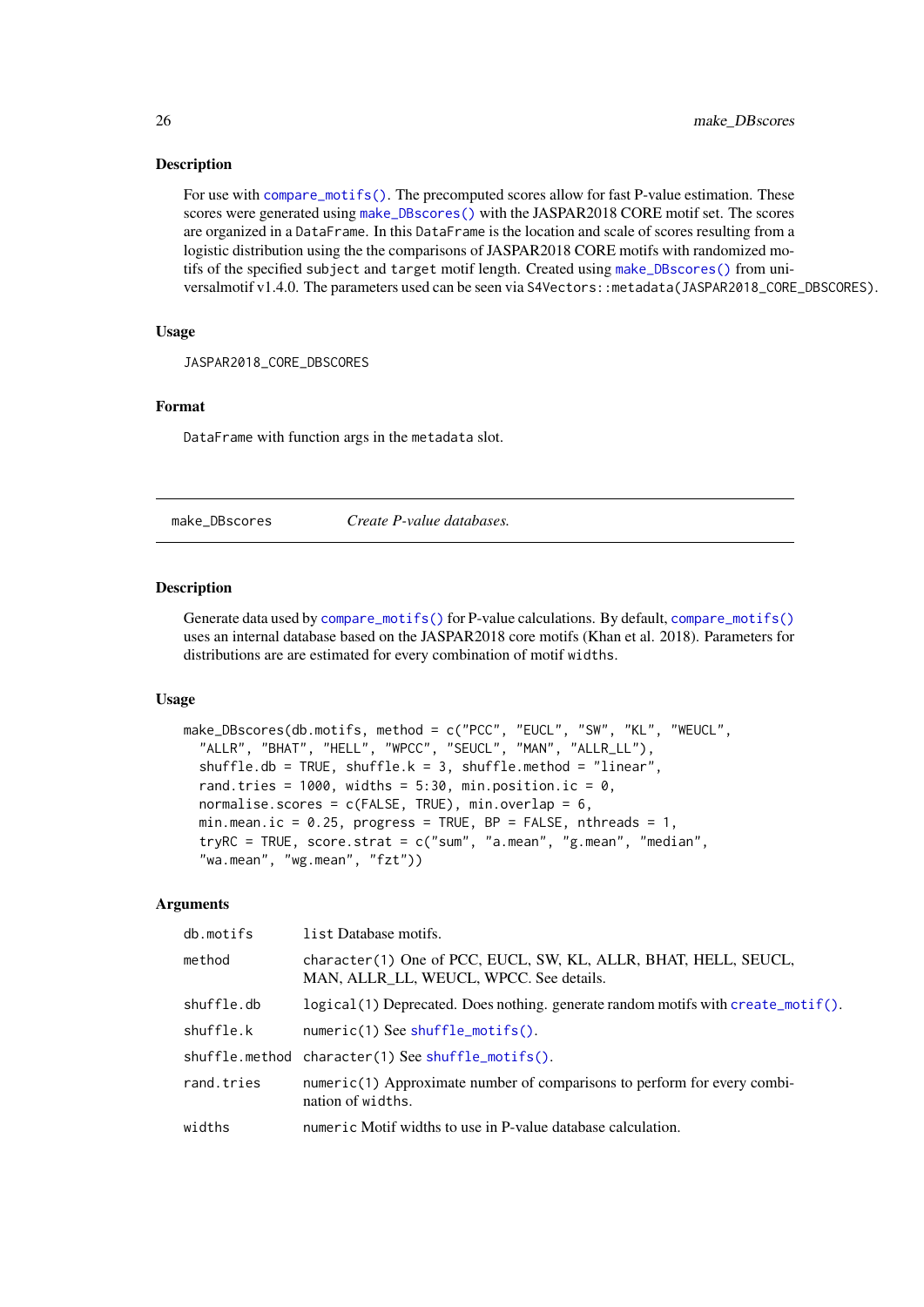| min.position.ic  |                                                                                                                                                                                                                                                                                                                                                                                   |
|------------------|-----------------------------------------------------------------------------------------------------------------------------------------------------------------------------------------------------------------------------------------------------------------------------------------------------------------------------------------------------------------------------------|
|                  | numeric(1) Minimum information content required between individual align-<br>ment positions for it to be counted in the final alignment score. It is recom-<br>mended to use this together with normalise.scores = TRUE, as this will help<br>punish scores resulting from only a fraction of an alignment.                                                                       |
| normalise.scores |                                                                                                                                                                                                                                                                                                                                                                                   |
|                  | logical(1) Favour alignments which leave fewer unaligned positions, as well<br>as alignments between motifs of similar length. Similarity scores are multiplied<br>by the ratio of aligned positions to the total number of positions in the larger<br>motif, and the inverse for distance scores.                                                                                |
| min.overlap      | $numeric(1)$ Minimum overlap required when aligning the motifs. Setting this<br>to a number higher then the width of the motifs will not allow any overhangs.<br>Can also be a number less than 1, representing the minimum fraction that the<br>motifs must overlap.                                                                                                             |
| min. mean.       | numeric(1) Minimum mean information content between the two motifs for<br>an alignment to be scored. This helps prevent scoring alignments between low<br>information content regions of two motifs.                                                                                                                                                                              |
| progress         | logical(1) Show progress.                                                                                                                                                                                                                                                                                                                                                         |
| <b>BP</b>        | logical(1) Deprecated. See nthreads.                                                                                                                                                                                                                                                                                                                                              |
| nthreads         | numeric(1) Run compare_motifs() in parallel with nthreads threads. nthreads<br>$= 0$ uses all available threads.                                                                                                                                                                                                                                                                  |
| tryRC            | logical (1) Try the reverse complement of the motifs as well, report the best<br>score.                                                                                                                                                                                                                                                                                           |
| score.strat      | character(1) How to handle column scores calculated from motif alignments.<br>"sum": add up all scores. "a.mean": take the arithmetic mean. "g.mean":<br>take the geometric mean. "median": take the median. "wa.mean", "wg.mean":<br>weighted arithmetic/geometric mean. "fzt": Fisher Z-transform. Weights are the<br>total information content shared between aligned columns. |

# Details

See [compare\\_motifs\(\)](#page-4-2) for more info on comparison parameters.

To replicate the internal universalmotif DB scores, run [make\\_DBscores\(\)](#page-25-1) with the default settings. Note that this will be a slow process.

Arguments widths, method, normalise.scores and score.strat are vectorized; all combinations will be attempted.

# Value

A DataFrame with score distributions for the input database. If more than one [make\\_DBscores\(\)](#page-25-1) run occurs (i.e. args method, normalise.scores or score.strat are longer than 1), then the function args are included in the metadata slot.

# Author(s)

Benjamin Jean-Marie Tremblay, <b2tremblay@uwaterloo.ca>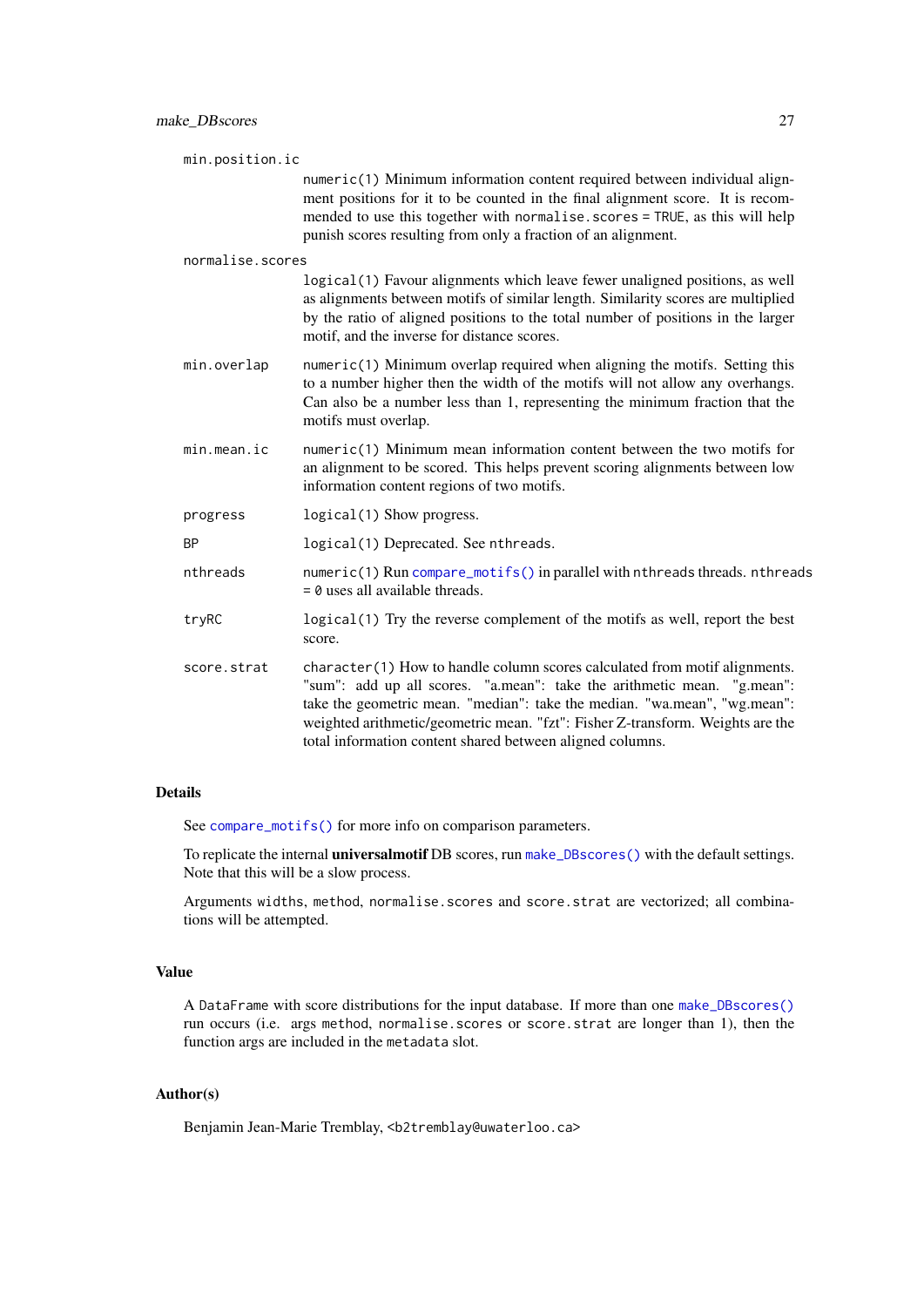#### References

Khan A, Fornes O, Stigliani A, Gheorghe M, Castro-Mondragon J, van der Lee R, Bessy A, Cheneby J, Kulkarni SR, Tan G, Baranasic D, Arenillas D, Sandelin A, Vandepoele K, Lenhard B, Ballester B, Wasserman W, Parcy F, Mathelier A (2018). "JASPAR 2018: update of the open-access database of transcription factor binding profiles and its web framework." *Nucleic Acids Research*, 46, D260-D266.

# See Also

[compare\\_motifs\(\)](#page-4-2)

# Examples

```
## Not run:
library(MotifDb)
motifs <- convert_motifs(MotifDb[1:100])
scores <- make_DBscores(motifs, method = "PCC")
compare_motifs(motifs, 1:100, db.scores = scores)
```

```
## End(Not run)
```
<span id="page-27-1"></span>merge\_motifs *Merge motifs.*

# Description

Aligns the motifs using [compare\\_motifs\(\)](#page-4-2), then averages the motif PPMs. Currently the multifreq slot, if filled in any of the motifs, will be dropped. Only 0-order background probabilities will be kept. Motifs are merged one at a time, starting with the first entry in the list.

# Usage

```
merge_motifs(motifs, method = "ALLR", use.type = "PPM",
 min.overlap = 6, min.mean.ic = 0.25, tryRC = TRUE,
  relative_entropy = FALSE, normalise.scores = FALSE,
 min.position.ic = 0, score.strat = "sum")
```

| motifs      | See convert_motifs() for acceptable motif formats.                                                                                                                                                                                                                    |
|-------------|-----------------------------------------------------------------------------------------------------------------------------------------------------------------------------------------------------------------------------------------------------------------------|
| method      | character(1) One of PCC, EUCL, SW, KL, ALLR, BHAT, HELL, SEUCL,<br>MAN, ALLR LL, WEUCL, WPCC. See details.                                                                                                                                                            |
| use.type    | $character(1)$ One of 'PPM' and 'ICM'. The latter allows for taking into ac-<br>count the background frequencies if relative_entropy = TRUE. Note that 'ICM'<br>is not allowed when method = $c(ALLR, ALLR_LL)$ .                                                     |
| min.overlap | $numeric(1)$ Minimum overlap required when aligning the motifs. Setting this<br>to a number higher then the width of the motifs will not allow any overhangs.<br>Can also be a number less than 1, representing the minimum fraction that the<br>motifs must overlap. |

<span id="page-27-0"></span>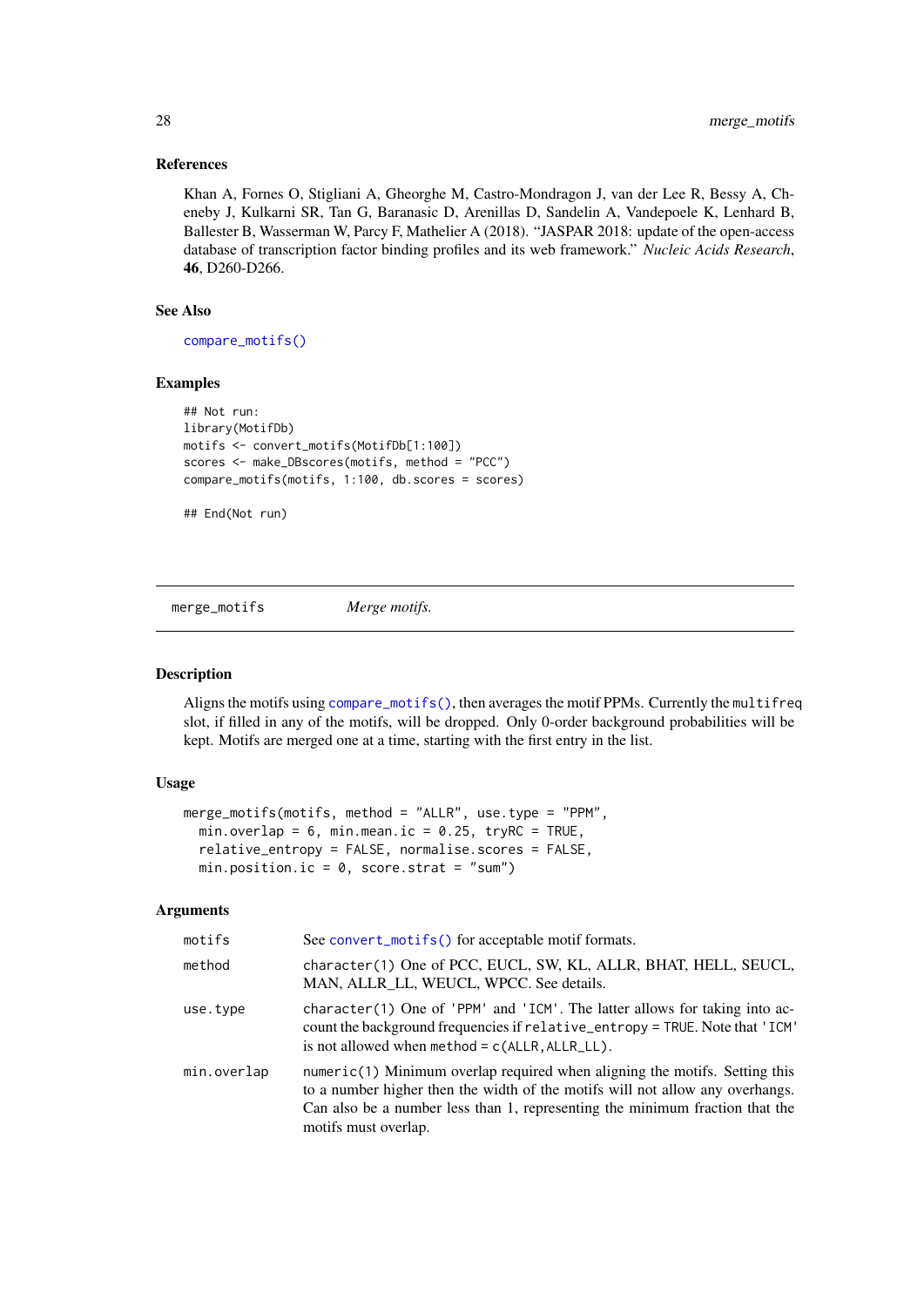| min.mean.ic      | $numeric(1)$ Minimum mean information content between the two motifs for<br>an alignment to be scored. This helps prevent scoring alignments between low<br>information content regions of two motifs.                                                                                                                                                                            |  |
|------------------|-----------------------------------------------------------------------------------------------------------------------------------------------------------------------------------------------------------------------------------------------------------------------------------------------------------------------------------------------------------------------------------|--|
| tryRC            | logical (1) Try the reverse complement of the motifs as well, report the best<br>score.                                                                                                                                                                                                                                                                                           |  |
| relative_entropy |                                                                                                                                                                                                                                                                                                                                                                                   |  |
|                  | logical(1) Change the ICM calculation affecting min.position.ic and min.mean.ic.<br>See convert_type().                                                                                                                                                                                                                                                                           |  |
| normalise.scores |                                                                                                                                                                                                                                                                                                                                                                                   |  |
|                  | logical (1) Favour alignments which leave fewer unaligned positions, as well<br>as alignments between motifs of similar length. Similarity scores are multiplied<br>by the ratio of aligned positions to the total number of positions in the larger<br>motif, and the inverse for distance scores.                                                                               |  |
| min.position.ic  |                                                                                                                                                                                                                                                                                                                                                                                   |  |
|                  | numeric(1) Minimum information content required between individual align-<br>ment positions for it to be counted in the final alignment score. It is recom-<br>mended to use this together with normalise.scores = TRUE, as this will help<br>punish scores resulting from only a fraction of an alignment.                                                                       |  |
| score.strat      | character(1) How to handle column scores calculated from motif alignments.<br>"sum": add up all scores. "a.mean": take the arithmetic mean. "g.mean":<br>take the geometric mean. "median": take the median. "wa.mean", "wg.mean":<br>weighted arithmetic/geometric mean. "fzt": Fisher Z-transform. Weights are the<br>total information content shared between aligned columns. |  |

# Details

See [compare\\_motifs\(\)](#page-4-2) for more info on comparison parameters.

Note: score.strat = "a.mean" is NOT recommended, as [merge\\_motifs\(\)](#page-27-1) will not discriminate between two alignments with equal mean scores, even if one alignment is longer than the other.

# Value

A single motif object. See [convert\\_motifs\(\)](#page-7-1) for available formats.

# Author(s)

Benjamin Jean-Marie Tremblay, <b2tremblay@uwaterloo.ca>

# See Also

[compare\\_motifs\(\)](#page-4-2)

# Examples

```
## Not run:
library(MotifDb)
merged.motif <- merge_motifs(MotifDb[1:5])
```
## End(Not run)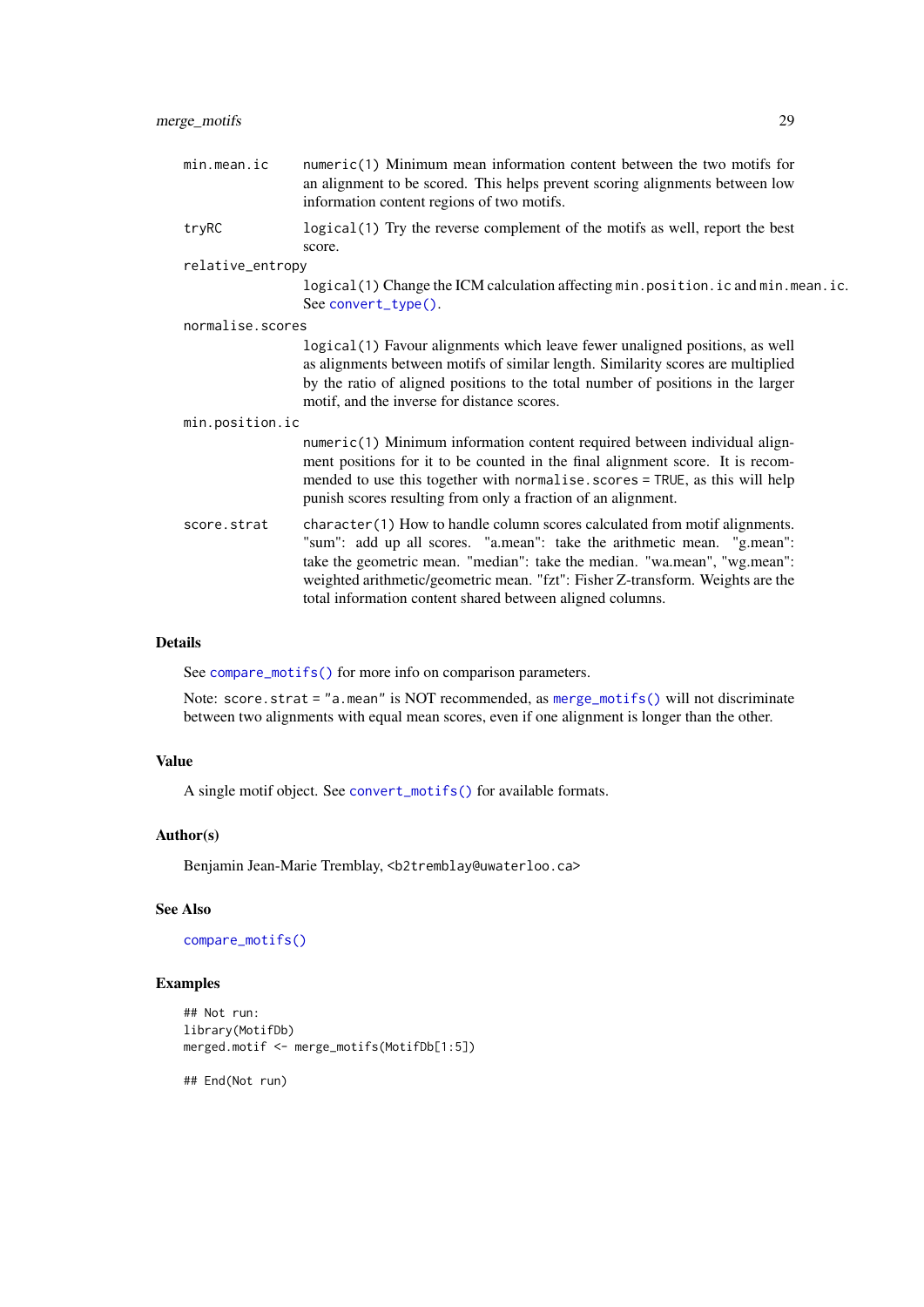# Description

Using the motif position data from [scan\\_sequences\(\)](#page-47-1) (or elsewhere), test whether certain positions in the sequences have significantly higher motif density.

#### Usage

```
motif_peaks(hits, seq.length, seq.count, bandwidth, max.p = 1e-06,
 peak.width = 3, nrand = 100, plot = TRUE, BP = FALSE)
```
# Arguments

| hits       | numeric A vector of sequence positions indicating motif sites.                                                                                                                                                                                                                                     |
|------------|----------------------------------------------------------------------------------------------------------------------------------------------------------------------------------------------------------------------------------------------------------------------------------------------------|
| seq.length | numeric(1) Length of sequences. Only one number is allowed, as all sequences<br>must be of identical length. If missing, then the largest number from hits is<br>used.                                                                                                                             |
| seq.count  | $numeric(1)$ Number of sequences with motif sites. If missing, then the number<br>of unique values in hits is used.                                                                                                                                                                                |
| bandwidth  | $numeric(1)$ Peak smoothing parameter. Smaller numbers will result in skinnier<br>peaks, larger numbers will result in wider peaks. Leaving this empty will cause<br>motif_peaks() to generate one by itself (see 'details').                                                                      |
| max.p      | numeric(1) Maximum P-value allowed for finding significant motif site peaks.                                                                                                                                                                                                                       |
| peak.width | numeric(1) Minimum peak width. A peak is defined as as the highest point<br>within the value set by peak.width.                                                                                                                                                                                    |
| nrand      | numeric(1) Number of random permutations for generating a null distribution.<br>In order to calculate P-values, a set of random motif site positions are generated<br>nrand times.                                                                                                                 |
| plot       | logical (1) Will create a ggplot2 object displaying motif peaks.                                                                                                                                                                                                                                   |
| <b>BP</b>  | logical(1) Allows for the use of <b>BiocParallel</b> within motif_peaks(). See<br>BiocParallel:: register() to change the default backend. Setting BP = TRUE<br>is only recommended for exceptionally large jobs. Keep in mind that this func-<br>tion will not attempt to limit its memory usage. |

# Details

Kernel smoothing is used to calculate motif position density. The implementation for this process is based on code from the KernSmooth R package (Wand 2015). These density estimates are used to determine peak locations and heights. To calculate the P-values of these peaks, a null distribution is calculated from peak heights of randomly generated motif positions.

If the bandwidth option is not supplied, then the following code is used (from KernSmooth):

del0 <-(1 /  $(4 * pi)$ )^(1 / 10)

bandwidth <-del0 \* (243 / (35 \* length(hits)))^(1 / 5) \* sqrt(var(hits))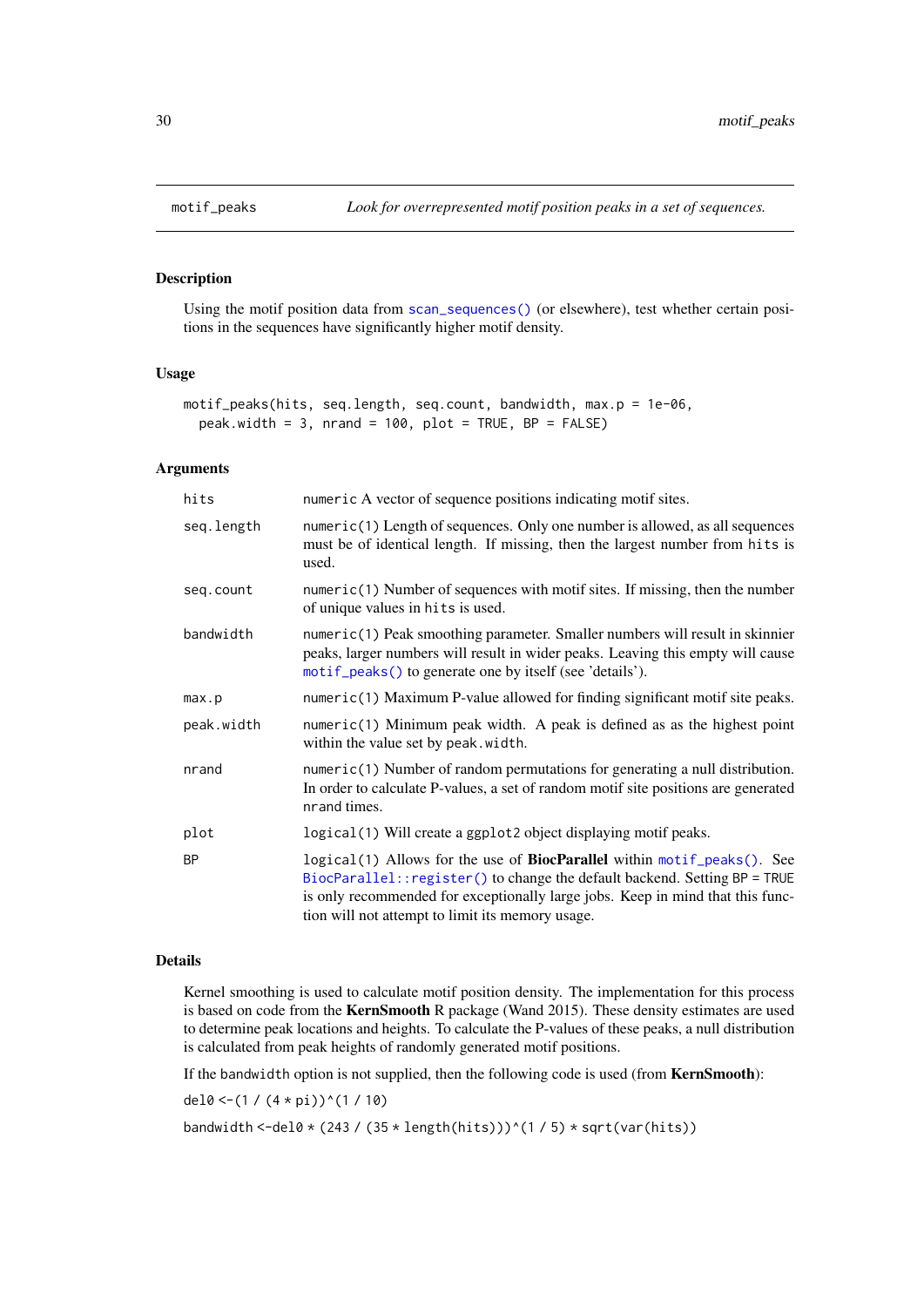#### <span id="page-30-0"></span>motif\_pvalue 31

# Value

A DataFrame with peak positions and P-values. If plot = TRUE, then a list is returned with the DataFrame as the first item and the ggplot2 object as the second item.

# Author(s)

Benjamin Jean-Marie Tremblay, <b2tremblay@uwaterloo.ca>

# References

Wand M (2015). *KernSmooth: Functions for Kernel Smoothing Supporting Wand and Jones (1995)*. R package version 2.23-15, <https://CRAN.R-project.org/package=KernSmooth>.

#### See Also

[scan\\_sequences\(\)](#page-47-1)

# Examples

```
data(ArabidopsisMotif)
data(ArabidopsisPromoters)
hits <- scan_sequences(ArabidopsisMotif, ArabidopsisPromoters, RC = FALSE)
res <- motif_peaks(as.vector(hits$start), 1000, 50)
# View plot:
res$Plot
```
# The raw plot data can be found in: res\$Plot\$data

<span id="page-30-1"></span>motif\_pvalue *Motif P-value and scoring utility*

#### Description

For calculating p-values/logodds scores for any number of motifs.

#### Usage

```
motif_pvalue(motifs, score, pvalue, bkg.probs, use.freq = 1, k = 8,
 progress = FALSE, BP = FALSE, nthreads = 1, rand.tries = 10,
 rng.seed = sample.int(1e+09, 1))
```

| motifs    | See convert_motifs() for acceptable motif formats.                                                                                                                                                                                                                                                                       |
|-----------|--------------------------------------------------------------------------------------------------------------------------------------------------------------------------------------------------------------------------------------------------------------------------------------------------------------------------|
| score     | numeric Get a p-value for a motif from a logodds score.                                                                                                                                                                                                                                                                  |
| pvalue    | numeric Get a logodds score for a motif from a p-value.                                                                                                                                                                                                                                                                  |
| bkg.probs | numeric, list If supplying individual background probabilities for each motif.<br>a list. If missing, retrieves the background from the motif bkg slot. Note that<br>this only influences calculating p-values from an input score; calculating a score<br>from an input p-value currently assumes a uniform background. |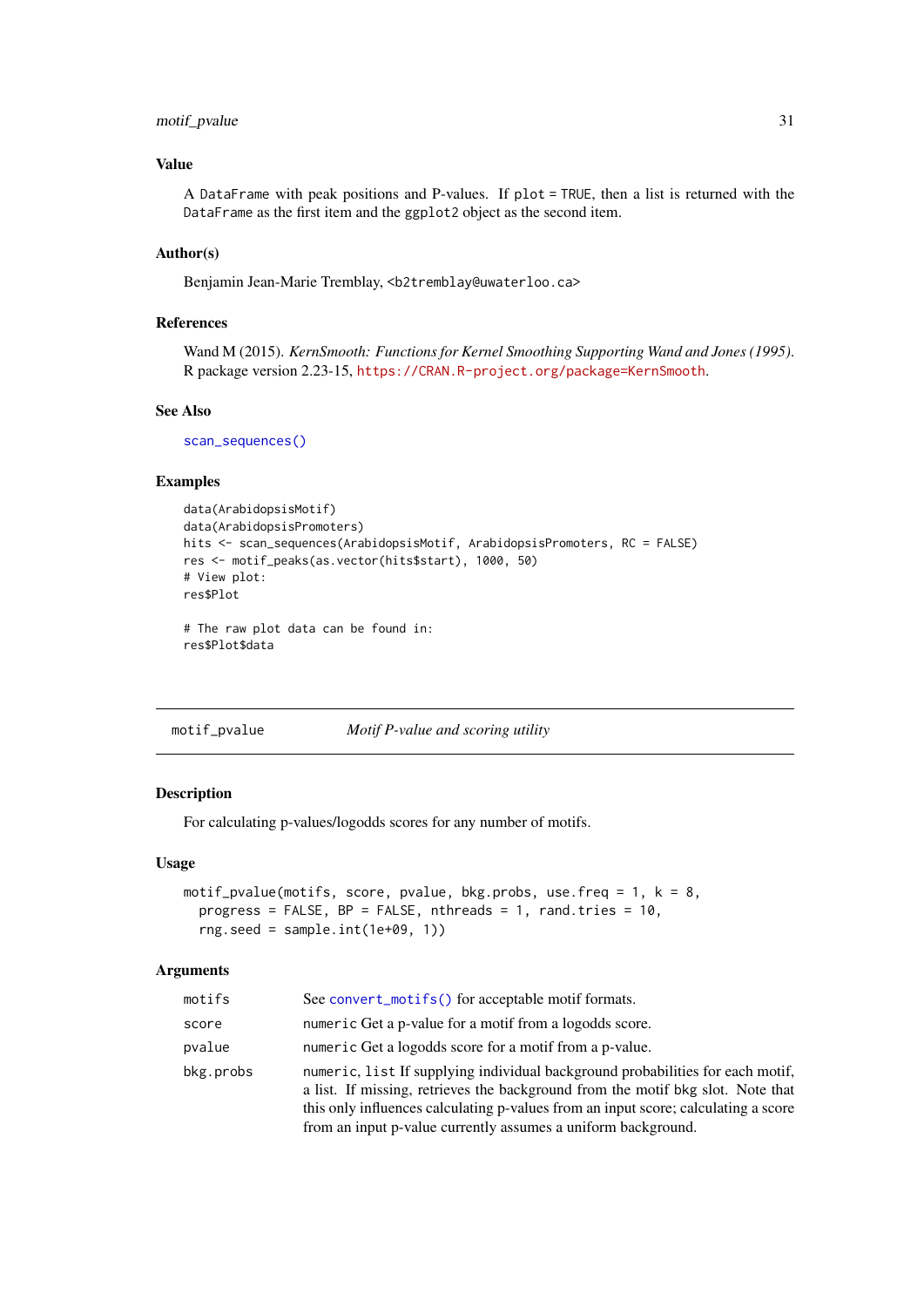| use.freq   | numeric(1) By default uses the regular motif matrix; otherwise uses the corre-<br>sponding multifreq matrix. Max is 3.                                                                                                                                                                                                                                                                                                                                                                                                                                                                                                                                     |
|------------|------------------------------------------------------------------------------------------------------------------------------------------------------------------------------------------------------------------------------------------------------------------------------------------------------------------------------------------------------------------------------------------------------------------------------------------------------------------------------------------------------------------------------------------------------------------------------------------------------------------------------------------------------------|
| k          | numeric(1) For speed, scores/p-values can be approximated after subsetting the<br>motif every k columns. If k is a value equal or higher to the size of input mo-<br>$tif(s)$ , then the calculations are (nearly) exact. The default, 8, is recommended to<br>those looking for a good tradeoff between speed and accuracy for jobs requiring<br>repeated calculations.                                                                                                                                                                                                                                                                                   |
| progress   | logical (1) Deprecated. Does nothing.                                                                                                                                                                                                                                                                                                                                                                                                                                                                                                                                                                                                                      |
| <b>BP</b>  | logical(1) Deprecated. See nthreads.                                                                                                                                                                                                                                                                                                                                                                                                                                                                                                                                                                                                                       |
| nthreads   | numeric(1) Run motif_pvalue() in parallel with nthreads threads. nthreads<br>$= 0$ uses all available threads.                                                                                                                                                                                                                                                                                                                                                                                                                                                                                                                                             |
| rand.tries | numeric(1) When $ncol(motif) < k$ , an approximation is used. This involves<br>randomly approximating the overall motif score distribution. To increase ac-<br>curacy, the distribution is approximated rand. tries times and the final scores<br>averaged.                                                                                                                                                                                                                                                                                                                                                                                                |
| rng.seed   | numeric(1) In order to allow motif_pvalue() to perform C++ level paralleli-<br>sation, it must work independently from R. This means it cannot communicate<br>with R to get/set the R RNG state. To get around this, the RNG seed used by<br>the C++ function can be set with rng. seed. To make sure each thread gets a<br>different seed however, the seed is multiplied with the iteration count. For ex-<br>ample: when working with two motifs, the second motif gets the following seed:<br>rng. seed $*$ 2. The default is to pick a random number as chosen by sample(),<br>which effectively is make motif_pvalue() dependent on the R RNG state. |

# Details

Calculating p-values for motifs can be very computationally intensive. This is due to how p-values must be calculated: for a given score, all possible sequences which score equal or higher must be found, and the probability for each of these sequences (based on background probabilities) summed. For a DNA motif of length 10, the number of possible unique sequences is  $4^{\wedge}10 = 1,048,576$ . Finding all possible sequences higher than a given score can be done very efficiently and quickly with a branch-and-bound algorithm, but as the motif length increases this calculation becomes impractical. To get around this, the p-value calculation can be approximated.

In order to calculate p-values for longer motifs, this function uses the approximation proposed by Hartmann et al. (2013), where the motif is subset, p-values calculated for the subsets, and finally combined for a total p-value. The smaller the size of the subsets, the faster the calculation; but also, the bigger the approximation. This can be controlled by setting k. In fact, for smaller motifs  $\leq 13$ positions) calculating exact p-values can be done individually in reasonable time by setting  $k = 12$ .

To calculate a score from a P-value, all possible scores are calculated and the 1 -pvaluenth percentile score returned. When  $k \leq \text{ncol(motif)}$ , the complete set of scores is instead approximated by randomly adding up all possible scores from each subset. It is important to keep in mind that no consideration is given to background frequencies in the score calculator. Note that this approximation can actually be potentially quite expensive at times and even slower than the exact version; for jobs requiring lots of repeat calculations, a bit of benchmarking beforehand can be useful to find the optimal settings.

To get an idea as to how the score calculator works (without approximation), try the following code with your motif (be careful with longer motifs):

quantile(get\_scores(motif),probs = 0.99)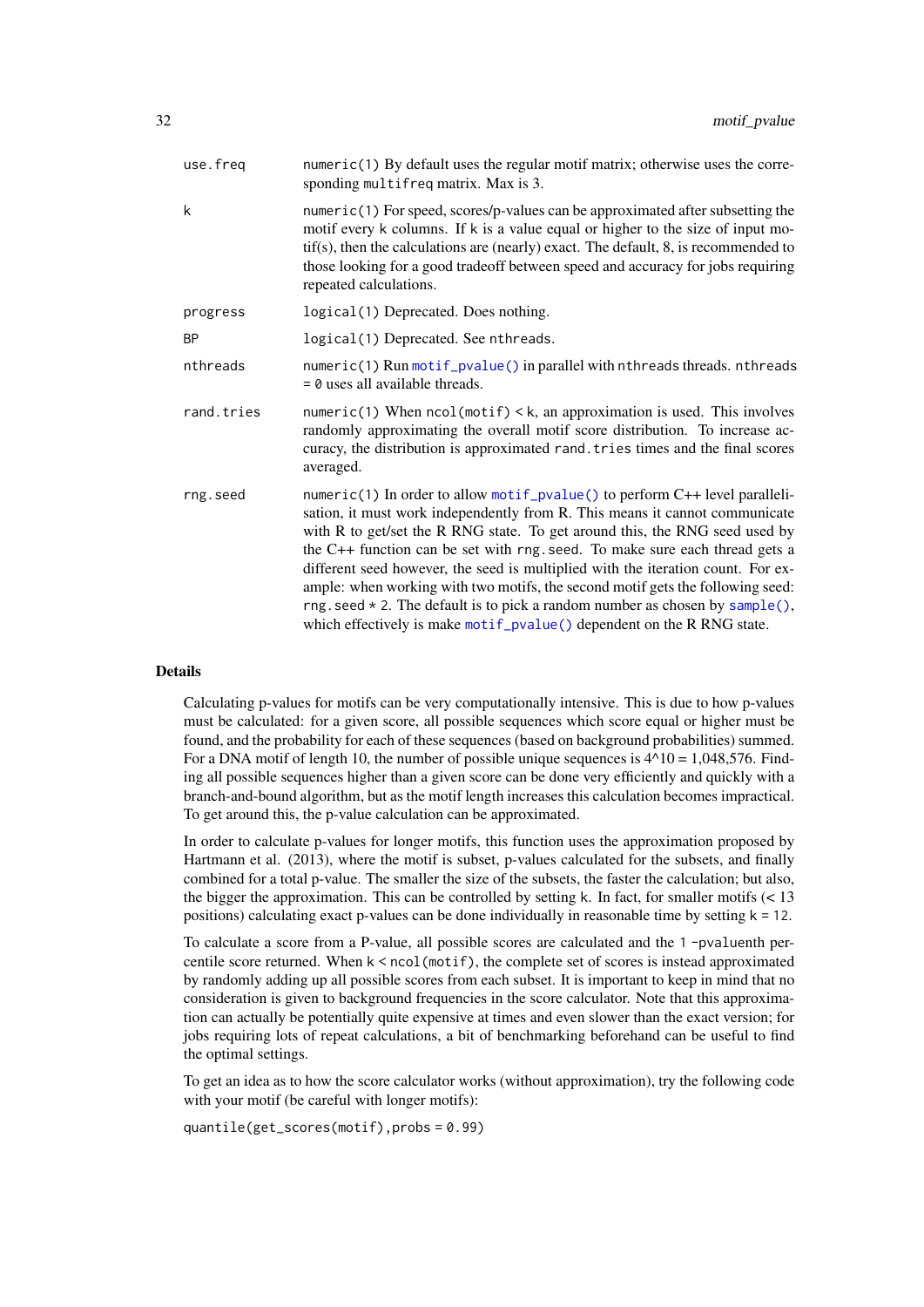#### motif\_pvalue 33

#### Value

numeric A vector of scores/p-values.

# Author(s)

Benjamin Jean-Marie Tremblay, <b2tremblay@uwaterloo.ca>

#### References

Hartmann H, Guthohrlein E, Siebert M, and S. Luehr J. Soding (2013). "P-value-based regulatory motif discovery using positional weight matrices." *Genome Research*, 23, 181–194.

# See Also

[motif\\_score\(\)](#page-57-1)

#### Examples

```
data(examplemotif)
```

```
## p-value/score calculations are performed using the PWM version of the
## motif; these calculations do not work if any -Inf values are present
examplemotif["pseudocount"] <- 1
# or
examplemotif <- normalize(examplemotif)
## get a minimum score based on a p-value
motif_pvalue(examplemotif, pvalue = 0.001)
## get the probability of a particular sequence hit
motif_pvalue(examplemotif, score = 0)
## the calculations can be performed for multiple motifs
motif_pvalue(list(examplemotif, examplemotif), pvalue = c(0.001, 0.0001))
## Compare score thresholds and P-value:
scores <- motif_score(examplemotif, c(0.6, 0.7, 0.8, 0.9))
motif_pvalue(examplemotif, scores)
## Calculate the probability of getting a certain match or better:
TATATAT <- score_match(examplemotif, "TATATAT")
TATATAG <- score_match(examplemotif, "TATATAG")
motif_pvalue(examplemotif, TATATAT)
motif_pvalue(examplemotif, TATATAG)
## Get all possible matches by P-value:
get_matches(examplemotif, motif_pvalue(examplemotif, pvalue = 0.0001))
```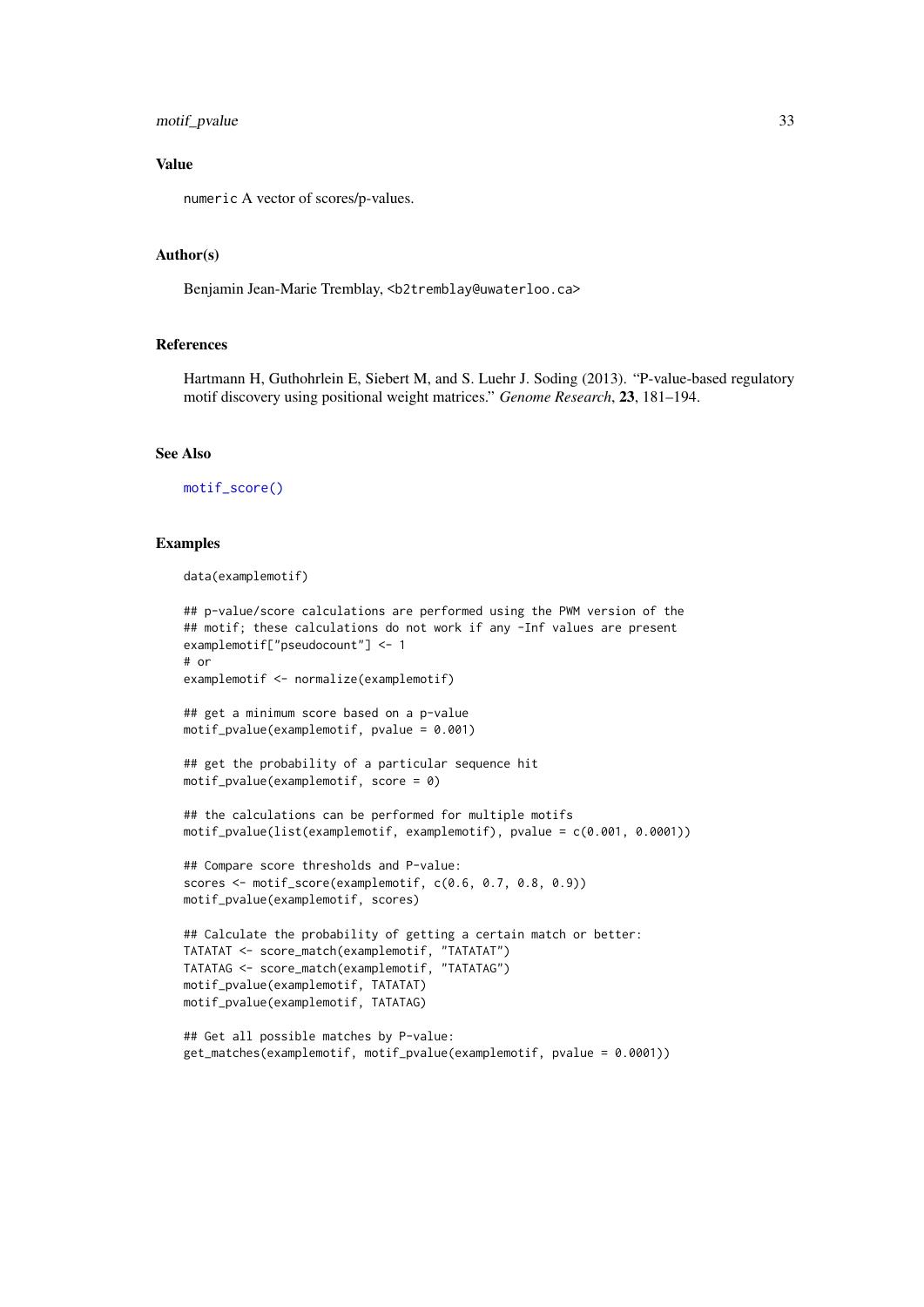<span id="page-33-2"></span><span id="page-33-0"></span>

#### Description

For any motif, change the motif slot to it's reverse complement. If the multifreq slot is filled, then it is also applied. No other slots are affected.

#### Usage

```
motif_rc(motifs, ignore.alphabet = FALSE)
```
#### Arguments

motifs See [convert\\_motifs\(\)](#page-7-1) for acceptable formats

ignore.alphabet

logical(1) If TRUE, then [motif\\_rc\(\)](#page-33-2) throws an error when it detects a non-DNA/RNA motif. If FALSE, it will proceed regardless.

# Value

See [convert\\_motifs\(\)](#page-7-1) for available output formats.

# Author(s)

Benjamin Jean-Marie Tremblay, <b2tremblay@uwaterloo.ca>

# Examples

```
jaspar <- read_jaspar(system.file("extdata", "jaspar.txt",
                                  package = "universalmotif"))
jaspar.rc <- motif_rc(jaspar)
```
<span id="page-33-1"></span>motif\_tree *Generate* ggplot2 *motif trees with* ggtree*.*

#### Description

For more powerful motif tree functions, see the motifStack package. The [motif\\_tree\(\)](#page-33-1) function compares motifs with [compare\\_motifs\(\)](#page-4-2) to create a distance matrix, which is used to generate a phylogeny via ape. This can be plotted with [ggtree::ggtree\(\)](#page-0-0). The purpose of this function is simply to combine the [compare\\_motifs\(\)](#page-4-2) and [ggtree::ggtree\(\)](#page-0-0) steps into one. For more control over tree creation, it is recommend to do these steps separately. See the "Motif comparisons and P-values" vignette for such a workthrough.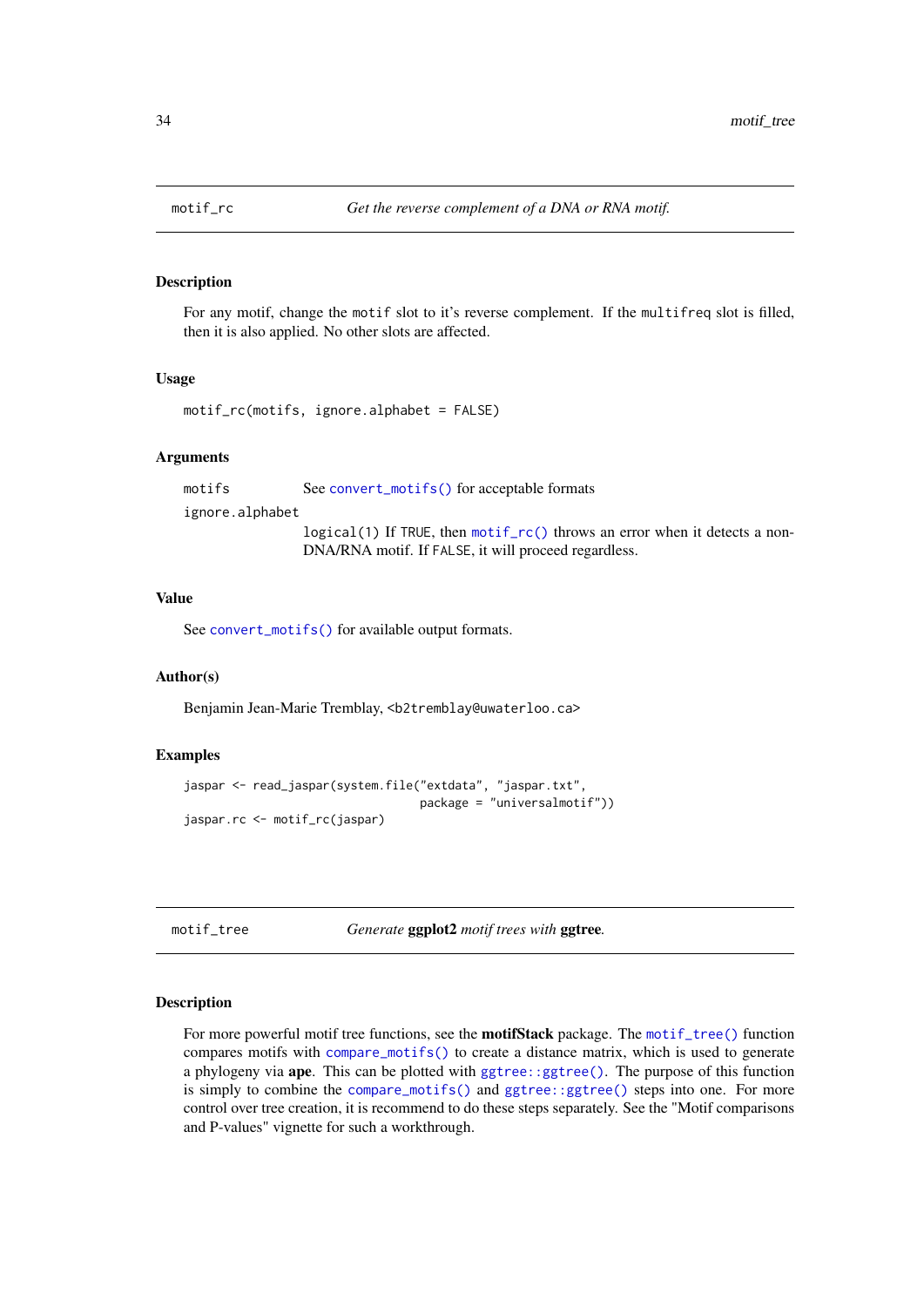# motif\_tree 35

# Usage

```
motif_tree(motifs, layout = "circular", linecol = "family",
  labels = "none", tipsize = "none", legend = TRUE,
  branch.length = "none", db.scores, method = "EUCL",
  use.type = "PPM", min.overlap = 6, min.position.ic = 0,
 tryRC = TRUE, min.mean.ic = 0, relative_entropy = FALSE,
  progress = FALSE, BP = FALSE, nthreads = 1,
  score.strat = "a.mean", ...)
```

| motifs           | list, dist See convert_motifs() for available formats. Alternatively, the<br>resulting comparison matrix from compare_motifs() (run as.dist(results)<br>beforehand; if the comparison was performed with a similarity metric, make<br>sure to convert to distances first).                                   |
|------------------|--------------------------------------------------------------------------------------------------------------------------------------------------------------------------------------------------------------------------------------------------------------------------------------------------------------|
| layout           | character(1) One of c('rectangular','slanted','fan','circular','radial','equal_ang<br>See ggtree::ggtree().                                                                                                                                                                                                  |
| linecol          | character(1) universalmotif slot to use to colour lines (e.g. 'family'). Not<br>available for distinput (see examples for how to add it manually). See ggtree: : ggtree().                                                                                                                                   |
| labels           | character(1) universalmotif slot to use to label tips (e.g. 'name'). For dist<br>input, only 'name' is available. See ggtree: : ggtree().                                                                                                                                                                    |
| tipsize          | character(1) universalmotif slot to use to control tip size (e.g. 'icscore').<br>Not available for dist input (see examples for how to add it manually). See<br>ggtree::ggtree().                                                                                                                            |
| legend           | logical(1) Show legend for line colour and tip size. See ggtree::ggtree().                                                                                                                                                                                                                                   |
| branch.length    | character(1) If 'none', draw a cladogram. See ggtree: : ggtree().                                                                                                                                                                                                                                            |
| db.scores        | data.frame See compare_motifs().                                                                                                                                                                                                                                                                             |
| method           | character(1) One of PCC, EUCL, SW, KL, ALLR, BHAT, HELL, SEUCL,<br>MAN, ALLR_LL, WEUCL, WPCC. See details.                                                                                                                                                                                                   |
| use.type         | character(1)c('PPM','ICM'). The latter allows for taking into account<br>the background frequencies (only if relative_entropy = TRUE'). See compare_motifs().                                                                                                                                                |
| min.overlap      | numeric(1) Minimum overlap required when aligning the motifs. Setting this<br>to a number higher then the width of the motifs will not allow any overhangs.<br>Can also be a number less than 1, representing the minimum fraction that the<br>motifs must overlap.                                          |
| min.position.ic  |                                                                                                                                                                                                                                                                                                              |
|                  | numeric(1) Minimum information content required between individual align-<br>ment positions for it to be counted in the final alignment score. It is recom-<br>mended to use this together with normalise. scores = TRUE, as this will help<br>punish scores resulting from only a fraction of an alignment. |
| tryRC            | logical (1) Try the reverse complement of the motifs as well, report the best<br>score.                                                                                                                                                                                                                      |
| min.mean.ic      | $numeric(1)$ Minimum mean information content between the two motifs for<br>an alignment to be scored. This helps prevent scoring alignments between low<br>information content regions of two motifs.                                                                                                       |
| relative_entropy |                                                                                                                                                                                                                                                                                                              |
|                  | logical(1) Change the ICM calculation affecting min.position.ic and min.mean.ic.<br>See convert_type().                                                                                                                                                                                                      |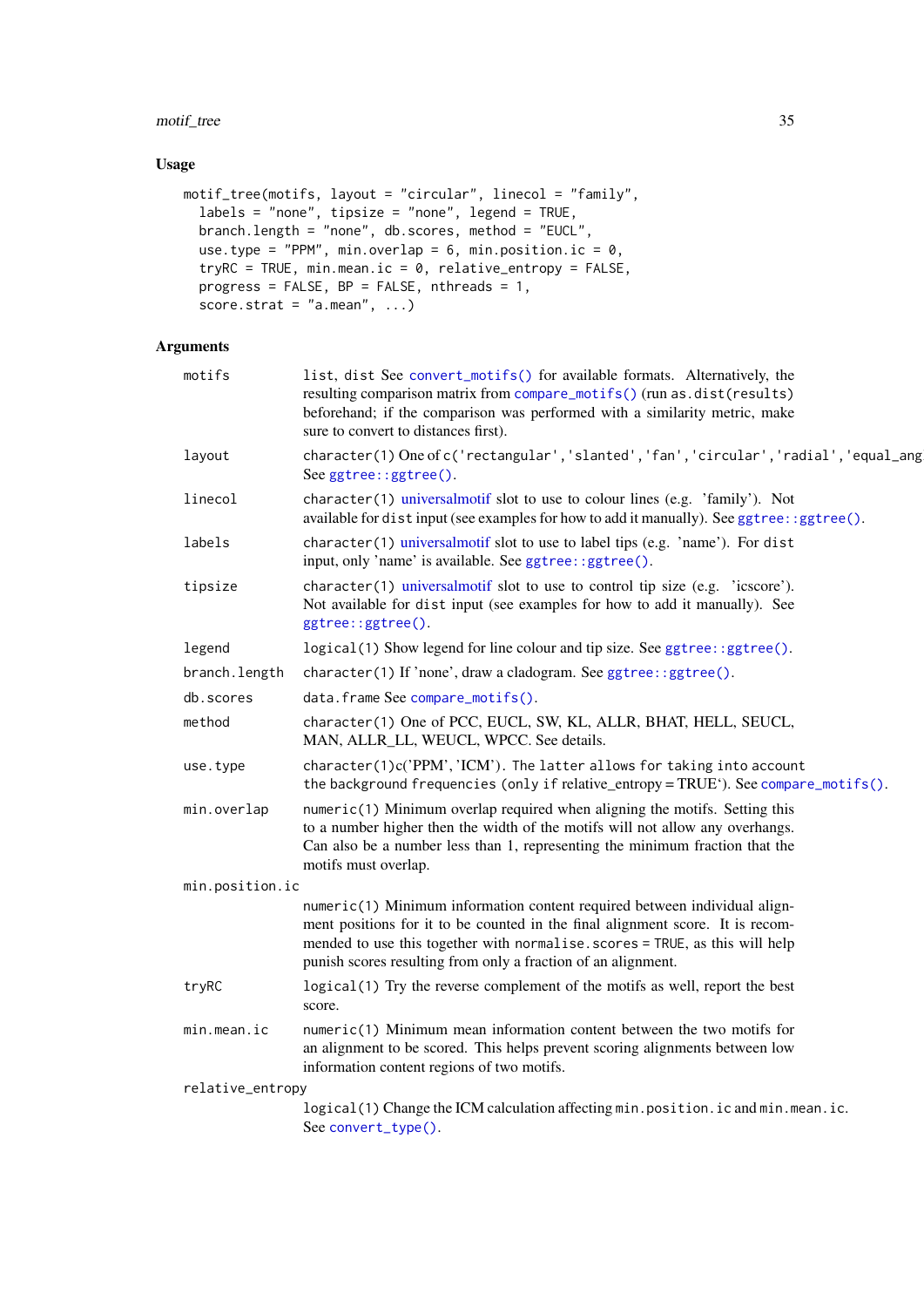| progress    | logical (1) Deprecated. Does nothing.                                                                                                                                                                                                                                                                                                                                             |
|-------------|-----------------------------------------------------------------------------------------------------------------------------------------------------------------------------------------------------------------------------------------------------------------------------------------------------------------------------------------------------------------------------------|
| ΒP          | logical(1) Deprecated. See nthreads.                                                                                                                                                                                                                                                                                                                                              |
| nthreads    | $numeric(1)$ Run compare_motifs() in parallel with nthreads threads. nthreads<br>$= 0$ uses all available threads.                                                                                                                                                                                                                                                                |
| score.strat | character(1) How to handle column scores calculated from motif alignments.<br>"sum": add up all scores. "a.mean": take the arithmetic mean. "g.mean":<br>take the geometric mean. "median": take the median. "wa.mean", "wg.mean":<br>weighted arithmetic/geometric mean. "fzt": Fisher Z-transform. Weights are the<br>total information content shared between aligned columns. |
| $\ddots$ .  | <b>ggtree</b> params. See ggtree::ggtree().                                                                                                                                                                                                                                                                                                                                       |
|             |                                                                                                                                                                                                                                                                                                                                                                                   |

#### Details

See [compare\\_motifs\(\)](#page-4-2) for more info on comparison parameters.

# Value

ggplot object.

# Author(s)

Benjamin Jean-Marie Tremblay, <b2tremblay@uwaterloo.ca>

## References

Wickham H (2009). *ggplot2: Elegant Graphics for Data Analysis*. Springer-Verlag New York. ISBN 978-0-387-98140-6, <http://ggplot2.org>.

Yu G, Smith D, Zhu H, Guan Y, Lam TT (2017). "ggtree: an R package for visualization and annotation of phylogenetic trees with their covariates and other associated data." *Methods in Ecology and Evolution*, 8, 28-36. doi: [10.1111/2041210X.12628,](https://doi.org/10.1111/2041-210X.12628) [http://onlinelibrary.wiley.com/](http://onlinelibrary.wiley.com/doi/10.1111/2041-210X.12628/abstract) [doi/10.1111/2041-210X.12628/abstract](http://onlinelibrary.wiley.com/doi/10.1111/2041-210X.12628/abstract).

# See Also

[motifStack::motifStack\(\)](#page-0-0), [compare\\_motifs\(\)](#page-4-2), [ggtree::ggtree\(\)](#page-0-0), [ggplot2::ggplot\(\)](#page-0-0)

#### Examples

```
jaspar <- read_jaspar(system.file("extdata", "jaspar.txt",
                                 package = "universalmotif"))
jaspar.tree <- motif_tree(jaspar, linecol = "none", labels = "name",
                          layout = "rectangular")
## Not run:
## When inputting a dist object, the linecol and tipsize options are
## not available. To add these manually:
library(MotifDb)
library(ggtree)
library(ggplot2)
motifs <- filter_motifs(MotifDb, organism = "Athaliana")[1:50]
comparison <- compare_motifs(motifs, method = "PCC", score.strat = "a.mean")
comparison <- as.dist(1 - comparison)
```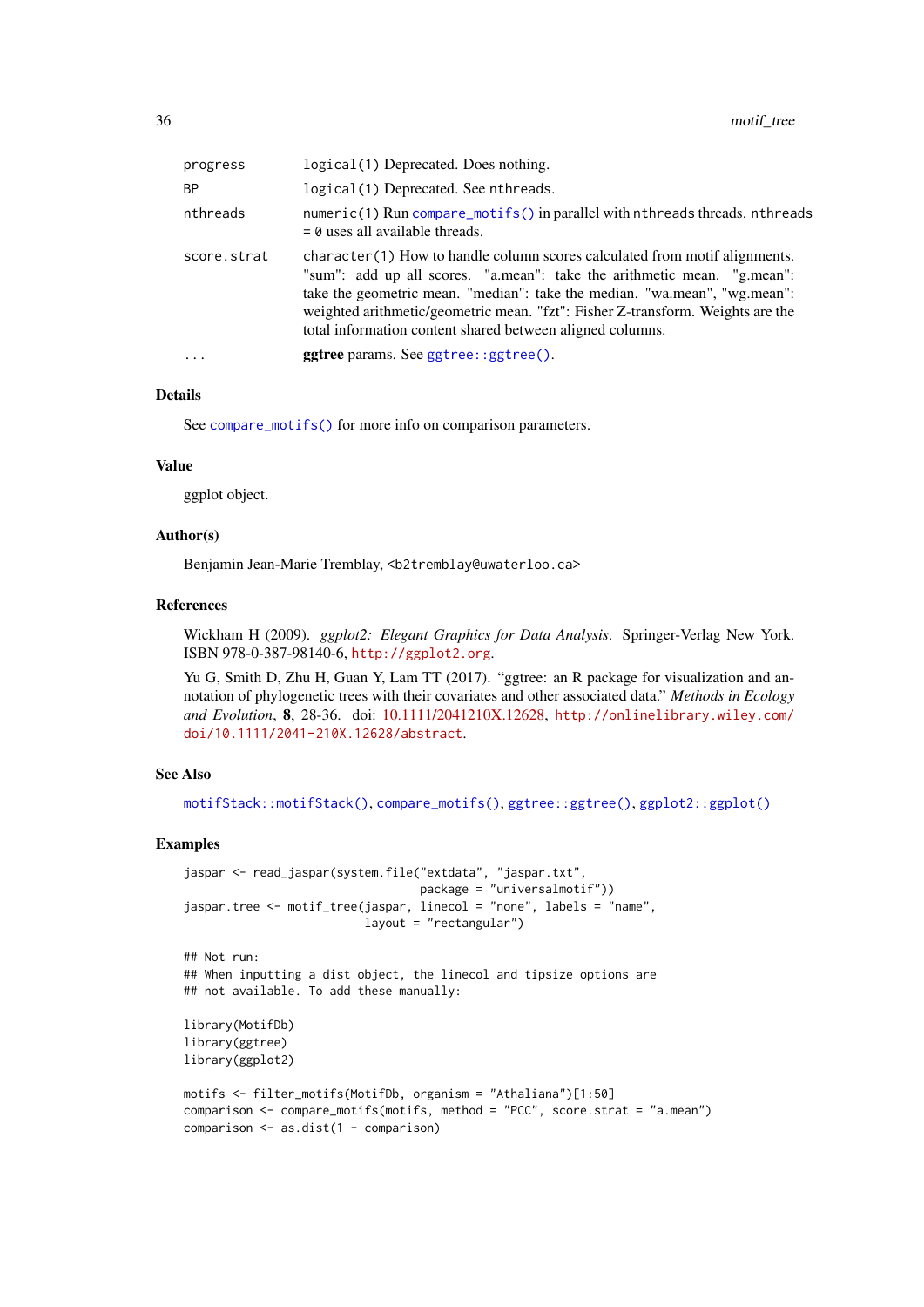## read\_cisbp 37

```
mot.names <- attr(comparison, "Labels")
tree <- motif_tree(comparison)
annotations <- data.frame(label = mot.names,
                           icscore = sapply(motifs, function(x) x["icscore"]),
                           family = sapply(motifs, function(x) x["family"]))
tree <- tree %<+% annotations +
          geom_tippoint(aes(size = icscore)) +
          \text{aes}(\text{colour} = \text{family}) +theme(legend.position = "right",
                 legend.title = element_blank())
## End(Not run)
```
<span id="page-36-0"></span>read\_cisbp *Import CIS-BP motifs.*

## Description

Import CIS-BP formatted motifs. See <http://cisbp.ccbr.utoronto.ca/index.php>. Assumed to be DNA motifs.

#### Usage

read\_cisbp(file, skip =  $0$ )

#### Arguments

| file | character(1) File name.                                                         |
|------|---------------------------------------------------------------------------------|
| skip | numeric(1) If not zero, will skip however many desired lines in the file before |
|      | starting to read.                                                               |

#### Value

list [universalmotif](#page-52-0) objects.

#### Author(s)

Benjamin Jean-Marie Tremblay, <b2tremblay@uwaterloo.ca>

#### References

Weirauch M, Yang A, Albu M, Cote A, Montenegro-Montero A, Drewe P, Najafabadi H, Lambert S, Mann I, Cook K, Zheng H, Goity A, van Bakel H, Lozano J, Galli M, Lewsey M, Huang E, Mukherjee T, Chen X, Reece-Hoyes J, Govindarajan S, Shaulsky G, Walhout A, Bouget F, Ratsch G, Larrondo L, Ecker J, Hughes T (2014). "Determination and inference of eukaryotic transcription factor sequence specificity." *Cell*, 158, 1431-1443.

#### See Also

Other read\_motifs: [read\\_homer](#page-37-0), [read\\_jaspar](#page-38-0), [read\\_matrix](#page-39-0), [read\\_meme](#page-40-0), [read\\_motifs](#page-41-0), [read\\_transfac](#page-42-0), [read\\_uniprobe](#page-43-0)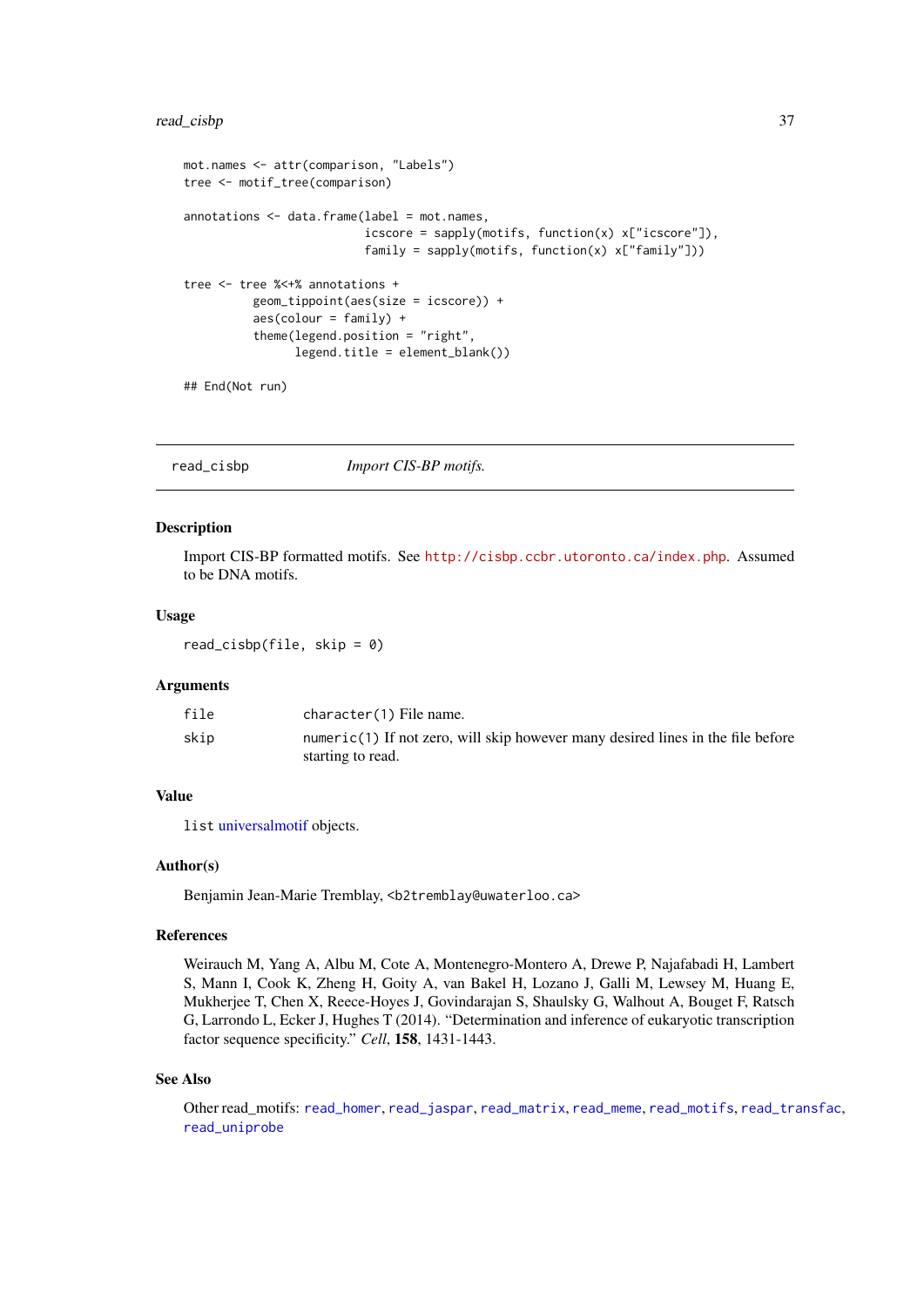38 read\_homer

# Examples

```
cisbp <- read_cisbp(system.file("extdata", "cisbp.txt",
                                package = "universalmotif"))
```
<span id="page-37-0"></span>read\_homer *Import HOMER motifs.*

# Description

Import HOMER formatted motifs. See <http://homer.ucsd.edu/homer/motif/>. Assumed to be DNA motifs. The logodds score is converted to a P-value.

#### Usage

read\_homer(file, skip =  $0$ )

# Arguments

| file | character(1) File name.                                                                                |
|------|--------------------------------------------------------------------------------------------------------|
| skip | $numeric(1)$ If not zero, will skip however many desired lines in the file before<br>starting to read. |

## Value

list [universalmotif](#page-52-0) objects.

#### Author(s)

Benjamin Jean-Marie Tremblay, <b2tremblay@uwaterloo.ca>

# References

Heinz S, Benner C, Spann N, Bertolino E, Lin Y, Laslo P, Cheng J, Murre C, Singh H, Glass C (2010). "Simple combinations of lineage-determining transcription factors prime cis-regulatory elements required for macrophage and B cell identities." *Molecular Cell*, 38, 576-589.

#### See Also

Other read\_motifs: [read\\_cisbp](#page-36-0), [read\\_jaspar](#page-38-0), [read\\_matrix](#page-39-0), [read\\_meme](#page-40-0), [read\\_motifs](#page-41-0), [read\\_transfac](#page-42-0), [read\\_uniprobe](#page-43-0)

```
homer <- read_homer(system.file("extdata", "homer.txt",
                               package = "universalmotif"))
```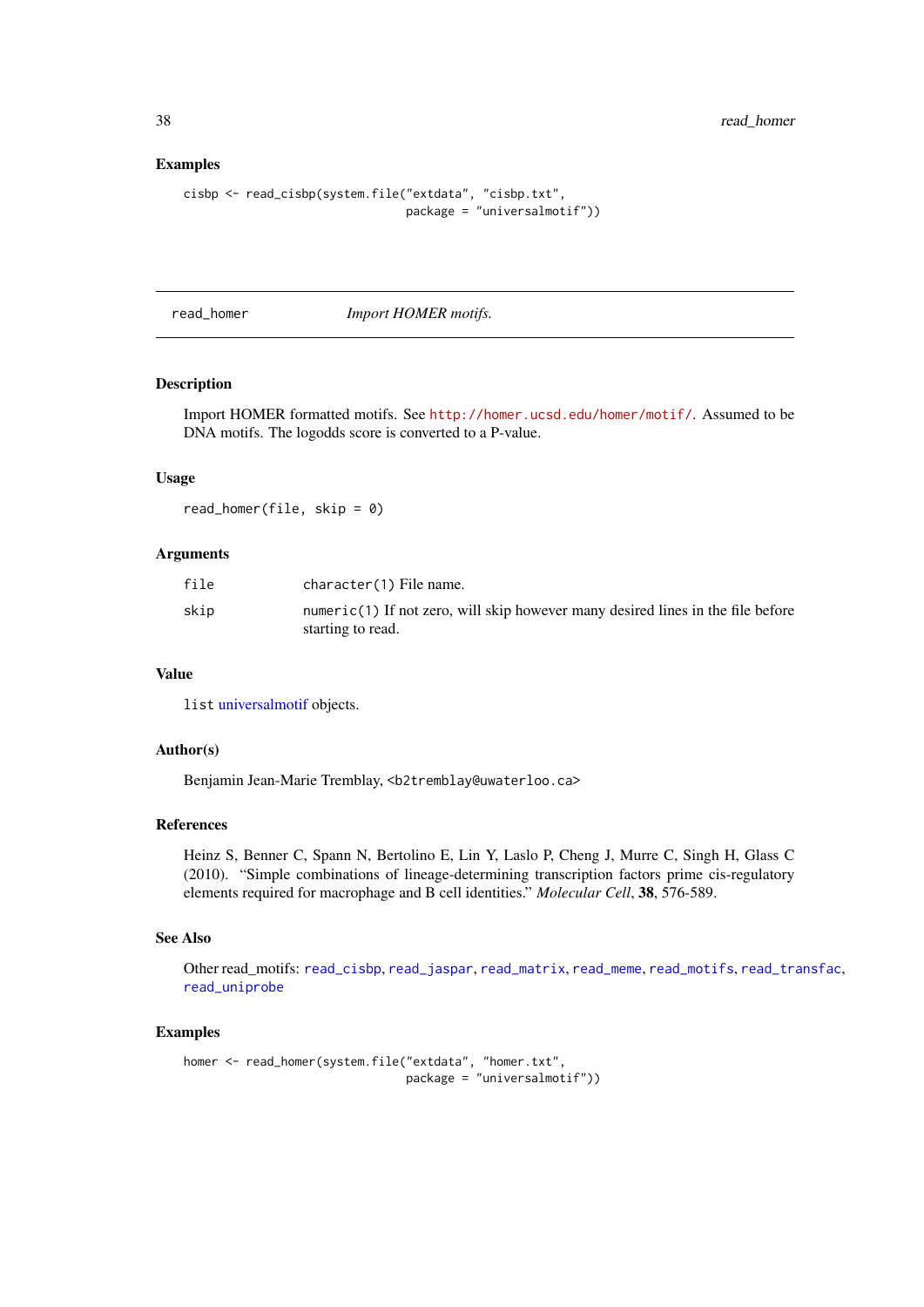<span id="page-38-0"></span>

Import JASPAR formatted motifs. See <http://jaspar.genereg.net/>. Can be either DNA, RNA, or AA motifs.

## Usage

read\_jaspar(file, skip = 0)

# Arguments

| file | character(1) File name.                                                                                |
|------|--------------------------------------------------------------------------------------------------------|
| skip | $numeric(1)$ If not zero, will skip however many desired lines in the file before<br>starting to read. |

# Value

list [universalmotif](#page-52-0) objects.

#### Author(s)

Benjamin Jean-Marie Tremblay, <b2tremblay@uwaterloo.ca>

#### References

Khan A, Fornes O, Stigliani A, Gheorghe M, Castro-Mondragon J, van der Lee R, Bessy A, Cheneby J, Kulkarni SR, Tan G, Baranasic D, Arenillas D, Sandelin A, Vandepoele K, Lenhard B, Ballester B, Wasserman W, Parcy F, Mathelier A (2018). "JASPAR 2018: update of the open-access database of transcription factor binding profiles and its web framework." *Nucleic Acids Research*, 46, D260-D266.

#### See Also

Other read\_motifs: [read\\_cisbp](#page-36-0), [read\\_homer](#page-37-0), [read\\_matrix](#page-39-0), [read\\_meme](#page-40-0), [read\\_motifs](#page-41-0), [read\\_transfac](#page-42-0), [read\\_uniprobe](#page-43-0)

```
jaspar <- read_jaspar(system.file("extdata", "jaspar.txt",
                                 package = "universalmotif"))
```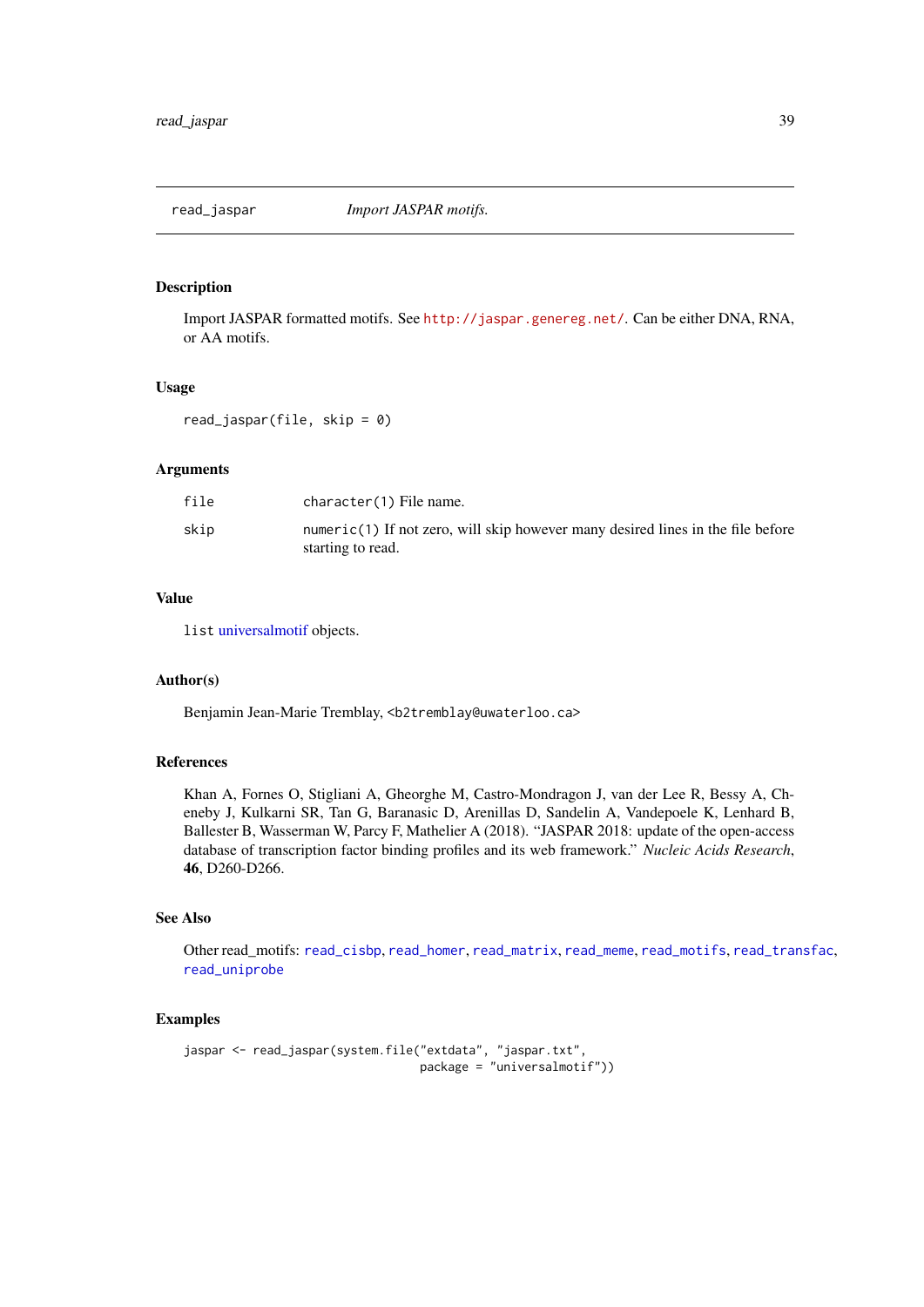<span id="page-39-0"></span>

Import simply formatted motifs.

# Usage

```
read_matrix(file, skip = 0, type, positions = "columns",
 alphabet = "DNA", sep = "", headers = TRUE, rownames = FALSE)
```
#### Arguments

| file      | character(1) File name.                                                                                                                        |
|-----------|------------------------------------------------------------------------------------------------------------------------------------------------|
| skip      | $numeric(1)$ If not zero, will skip however many desired lines in the file before<br>starting to read.                                         |
| type      | character(1) One of c('PCM', 'PPM', 'PWM', 'ICM'). If missing will try and<br>guess which one.                                                 |
| positions | character(1) One of $c$ ('columns', 'rows'). Indicate whether each position<br>within a motif is represented as a row or a column in the file. |
| alphabet  | character (1) One of c ('DNA', 'RNA', 'AA'), or a string of letters.                                                                           |
| sep       | character(1) Indicates how individual motifs are separated.                                                                                    |
| headers   | logical(1), character(1) Indicating if and how to read names.                                                                                  |
| rownames  | logical (1) Are there alphabet letters present as rownames?                                                                                    |

# Value

list [universalmotif](#page-52-0) objects.

#### Author(s)

Benjamin Jean-Marie Tremblay, <b2tremblay@uwaterloo.ca>

# See Also

Other read\_motifs: [read\\_cisbp](#page-36-0), [read\\_homer](#page-37-0), [read\\_jaspar](#page-38-0), [read\\_meme](#page-40-0), [read\\_motifs](#page-41-0), [read\\_transfac](#page-42-0), [read\\_uniprobe](#page-43-0)

```
hocomoco <- system.file("extdata", "hocomoco.txt", package = "universalmotif")
hocomoco <- read_matrix(hocomoco, headers = ">", positions = "rows")
```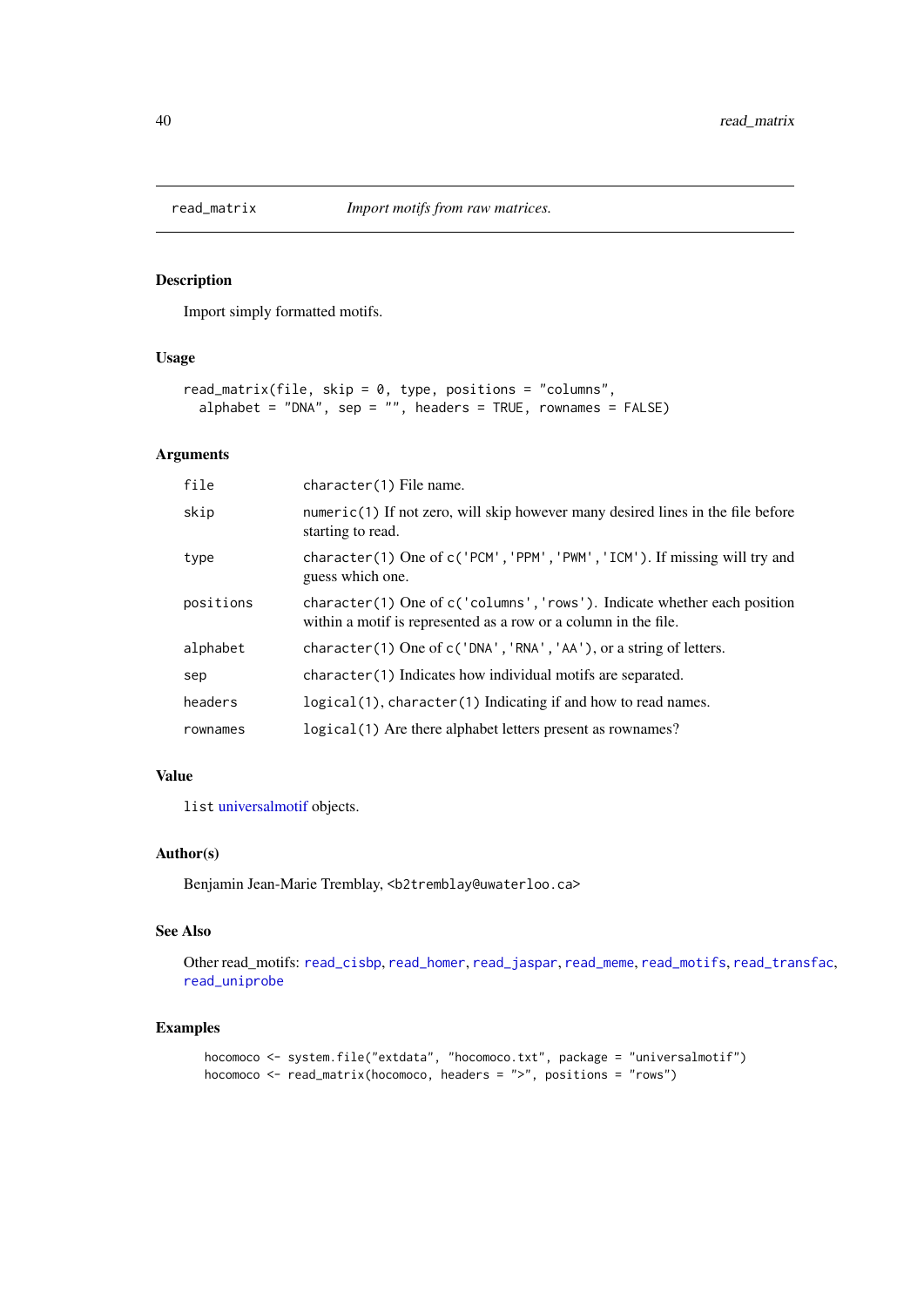<span id="page-40-0"></span>

Import MEME formatted motifs, as well as original motif sequences. See [http://meme-suite.](http://meme-suite.org/doc/meme-format.html) [org/doc/meme-format.html](http://meme-suite.org/doc/meme-format.html). Both 'full' and 'minimal' formats are supported.

#### Usage

read\_meme(file, skip =  $0$ , readsites = FALSE, readsites.meta = FALSE)

#### Arguments

| file      | character(1) File name.                                                                                  |
|-----------|----------------------------------------------------------------------------------------------------------|
| skip      | $numeric(1)$ If not zero, will skip however many desired lines in the file before<br>starting to read.   |
| readsites | logical (1) If TRUE, the motif sites will be read as well.                                               |
|           | readsites meta $logical(1)$ If readsites = TRUE, then additionally read site positions and P-<br>values. |

#### Details

Please note that the typical number precision limit in R is around 1e-308. This means that motif P-values in MEME files below this limit are rounded automatically to 0. To get around this, the E-value is also stored as a string in the extrainfo slot.

# Value

list [universalmotif](#page-52-0) objects. If readsites = TRUE, a list comprising of a sub-list of motif objects and a sub-list of motif sites will be returned. If readsites.meta = TRUE, then two additional list items will be present, one containing site positions and P-values, and another containing combined sequence p-values.

#### Author(s)

Benjamin Jean-Marie Tremblay, <b2tremblay@uwaterloo.ca>

# References

Bailey T, Boden M, Buske F, Frith M, Grant C, Clementi L, Ren J, Li W, Noble W (2009). "MEME SUITE: tools for motif discovery and searching." *Nucleic Acids Research*, 37, W202-W208.

# See Also

Other read\_motifs: [read\\_cisbp](#page-36-0), [read\\_homer](#page-37-0), [read\\_jaspar](#page-38-0), [read\\_matrix](#page-39-0), [read\\_motifs](#page-41-0), [read\\_transfac](#page-42-0), [read\\_uniprobe](#page-43-0)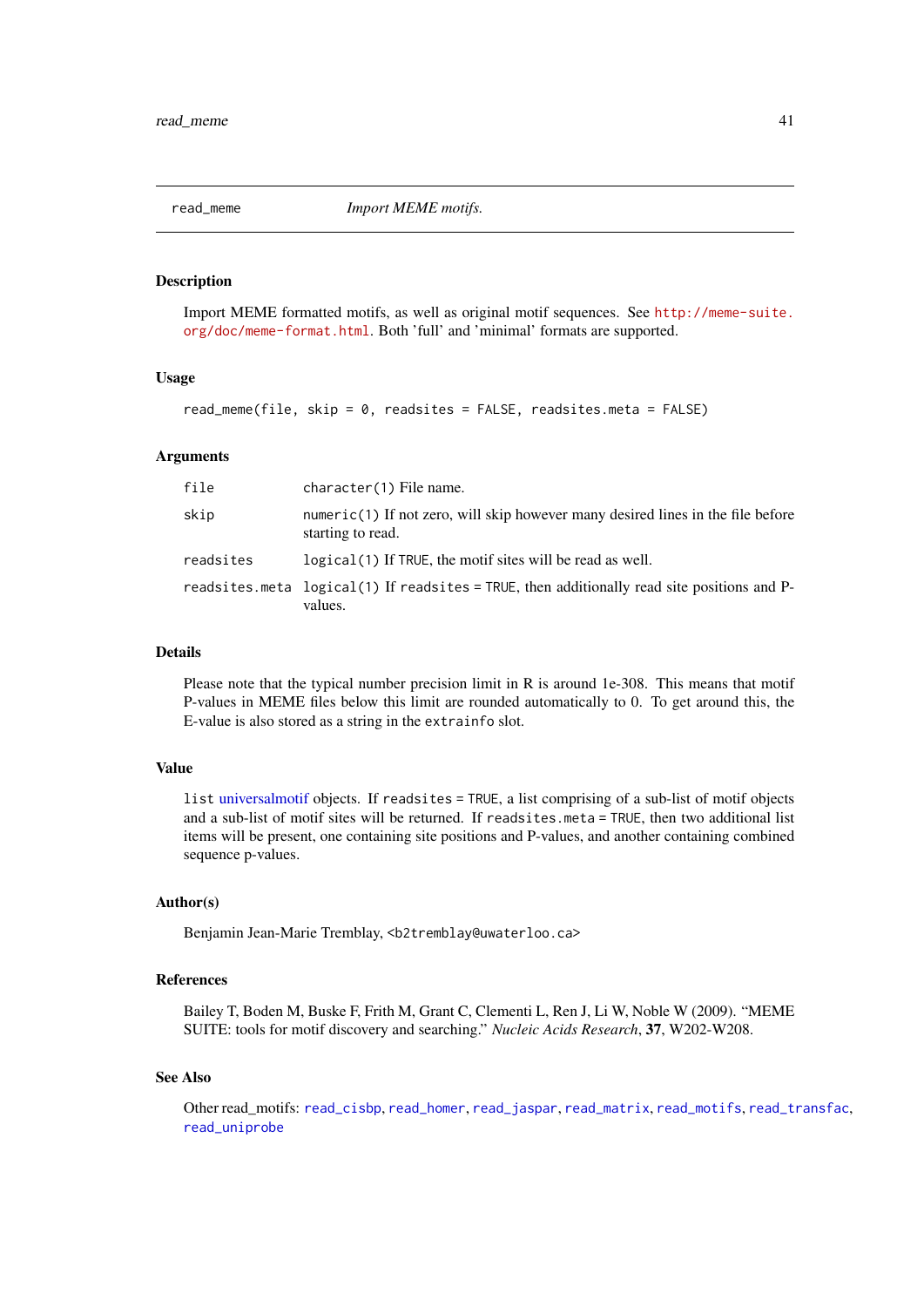<span id="page-41-1"></span>42 read\_motifs

# Examples

```
meme.minimal <- read_meme(system.file("extdata", "meme_minimal.txt",
                                      package = "universalmotif"))
meme.full <- read_meme(system.file("extdata", "meme_full.txt",
                                   package = "universalmotif"))
```
<span id="page-41-0"></span>

read\_motifs *Import universalmotif formatted motifs.*

# Description

Import motifs created from [write\\_motifs\(\)](#page-69-0). For optimal storage of universalmotif class motifs, consider using [saveRDS\(\)](#page-0-0) and [readRDS\(\)](#page-0-0). Currently the universalmotif format is YAML-based.

# Usage

read\_motifs(file, skip =  $0$ , progress = FALSE, BP = FALSE)

## Arguments

| file     | character(1) File name.                                                                                                                    |
|----------|--------------------------------------------------------------------------------------------------------------------------------------------|
| skip     | $numeric(1)$ If not zero, will skip however many desired lines in the file before<br>starting to read.                                     |
| progress | $logical(1)$ Show progress.                                                                                                                |
| ΒP       | logical(1) Allows for the use of <b>BiocParallel</b> within read_motifs(). See<br>BiocParallel:: register() to change the default backend. |

# Value

list [universalmotif](#page-52-0) objects.

#### Author(s)

Benjamin Jean-Marie Tremblay, <b2tremblay@uwaterloo.ca>

## See Also

Other read\_motifs: [read\\_cisbp](#page-36-0), [read\\_homer](#page-37-0), [read\\_jaspar](#page-38-0), [read\\_matrix](#page-39-0), [read\\_meme](#page-40-0), [read\\_transfac](#page-42-0), [read\\_uniprobe](#page-43-0)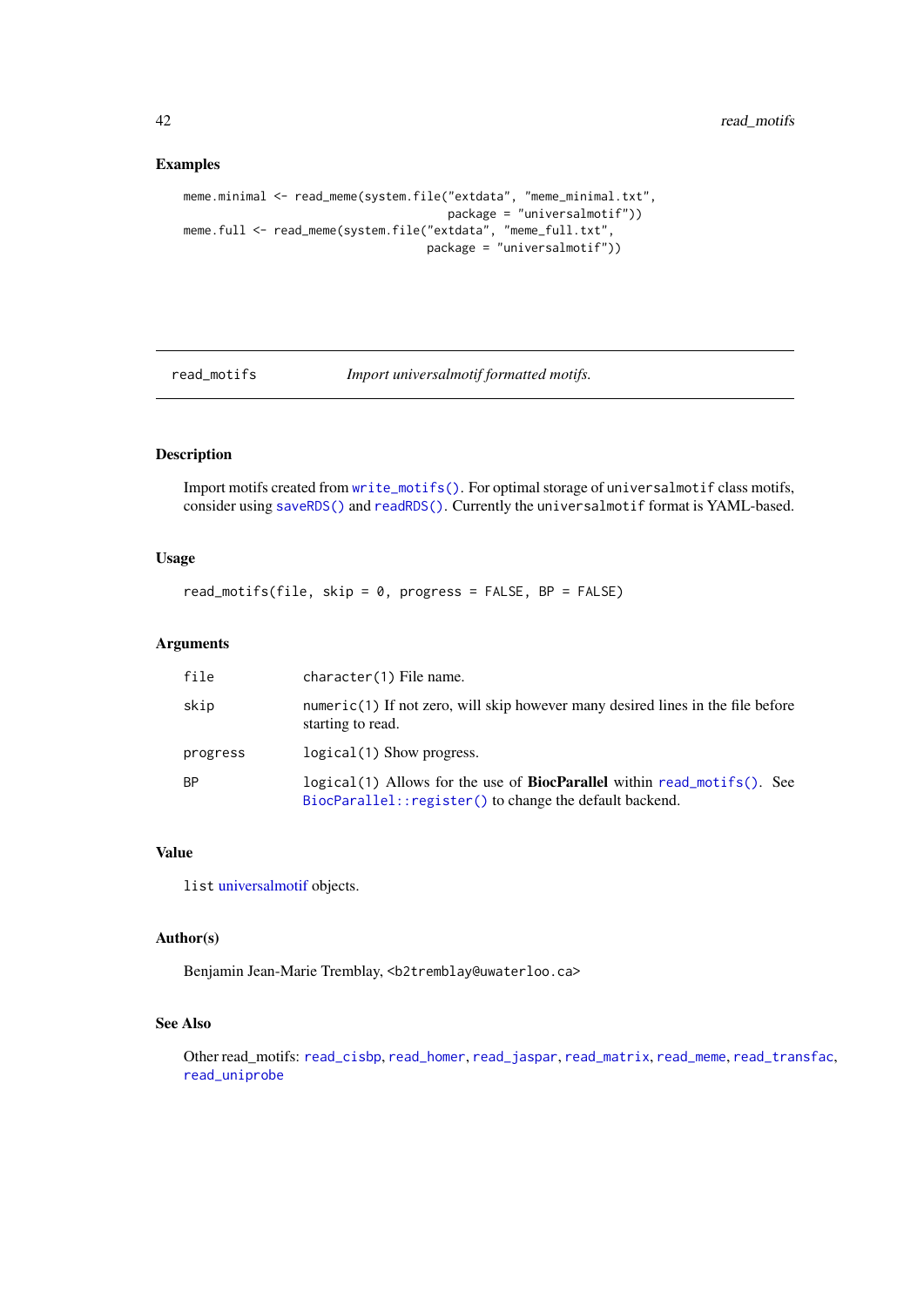<span id="page-42-0"></span>

Import TRANSFAC formatted motifs. Assumed to be DNA motifs, type PCM. See system. file("extdata", "transfa for an example motif.

# Usage

read\_transfac(file, skip =  $0$ )

## Arguments

| file | character(1) File name.                                                                                |
|------|--------------------------------------------------------------------------------------------------------|
| skip | $numeric(1)$ If not zero, will skip however many desired lines in the file before<br>starting to read. |

# Value

list [universalmotif](#page-52-0) objects.

#### Author(s)

Benjamin Jean-Marie Tremblay, <b2tremblay@uwaterloo.ca>

# References

Wingender E, Dietze P, Karas H, Knuppel R (1996). "TRANSFAC: A Database on Transcription Factors and Their DNA Binding Sites." *Nucleic Acids Research*, 24, 238-241.

#### See Also

Other read\_motifs: [read\\_cisbp](#page-36-0), [read\\_homer](#page-37-0), [read\\_jaspar](#page-38-0), [read\\_matrix](#page-39-0), [read\\_meme](#page-40-0), [read\\_motifs](#page-41-0), [read\\_uniprobe](#page-43-0)

```
transfac <- read_transfac(system.file("extdata", "transfac.txt",
                                     package = "universalmotif"))
```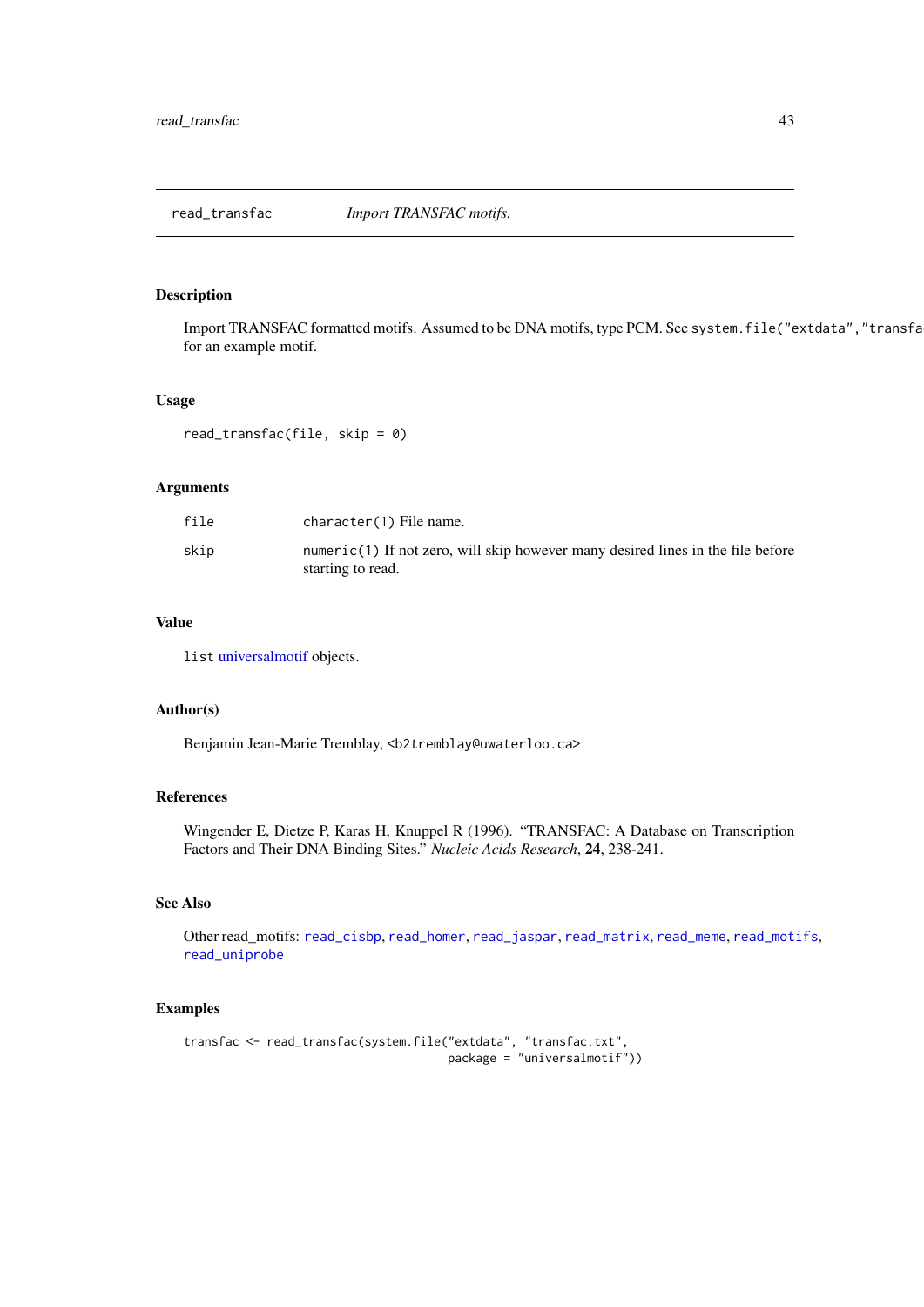<span id="page-43-0"></span>

Import UNIPROBE formatted motifs. Assumed DNA.

#### Usage

read\_uniprobe(file, skip = 0)

# Arguments

| file | character(1) File name.                                                                              |
|------|------------------------------------------------------------------------------------------------------|
| skip | numeric(1) If not zero, will skip however many desired lines in the file before<br>starting to read. |

# Value

list [universalmotif](#page-52-0) objects.

# Author(s)

Benjamin Jean-Marie Tremblay, <b2tremblay@uwaterloo.ca>

# References

Hume M, Barrera L, Gisselbrecht S, Bulyk M (2015). "UniPROBE, update 2015: new tools and content for the online database of protein-binding microarray data on protein-DNA interactions." *Nucleic Acids Research*, 43, D117-D122.

# See Also

Other read\_motifs: [read\\_cisbp](#page-36-0), [read\\_homer](#page-37-0), [read\\_jaspar](#page-38-0), [read\\_matrix](#page-39-0), [read\\_meme](#page-40-0), [read\\_motifs](#page-41-0), [read\\_transfac](#page-42-0)

```
uniprobe.minimal <- read_uniprobe(system.file("extdata", "uniprobe_minimal.txt",
                                              package = "universalmotif"))
uniprobe.full <- read_uniprobe(system.file("extdata", "uniprobe_full.txt",
                                           package = "universalmotif"))
```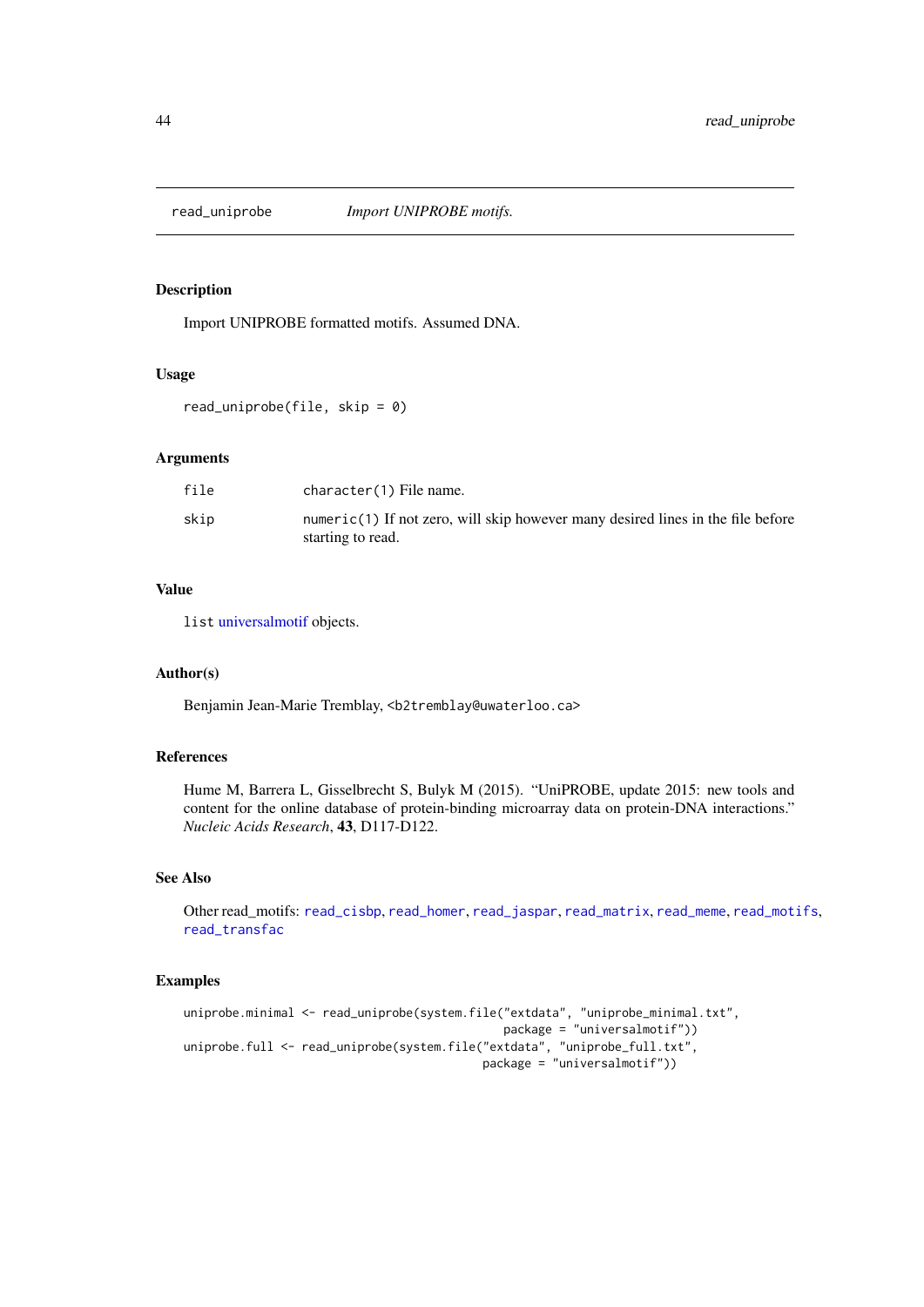<span id="page-44-0"></span>

De novo motif discovery via MEME. For a detailed description of the command, see [http://](http://meme-suite.org/doc/meme.html) [meme-suite.org/doc/meme.html](http://meme-suite.org/doc/meme.html). For a brief description of the command parameters, run run\_meme(). Parameters in [run\\_meme\(\)](#page-44-0) which are directly taken from the MEME program are tagged with [MEME].

#### Usage

```
run_meme(target.sequences, output = NULL, overwrite.dir = FALSE,
 control.sequences = NULL, weights = NULL, text = FALSE,
 brief = 1000, objfun = "classic", test = NULL, use_llr = FALSE,
 shuf = 2, hsfrac = NULL, cefrac = NULL, searchsize = NULL,
 norand = FALSE, csites = 1000, seed = 0, alph = NULL,
 revcomp = FALSE, pal = FALSE, mod = "zoops", nmotifs = 3,
 evt = NULL, nsites = NULL, minsites = NULL, maxsites = NULL,
 wnsites = 0.8, w = NULL, minw = 8, maxw = 50, allw = NULL,
 nomatrim = FALSE, wg = 11, ws = 1, noendgaps = FALSE,
 bfile = NULL, markov_order = 0, psp = NULL, maxiter = 50,
 distance = 0.001, prior = NULL, b = NULL, plib = NULL,
 spfuzz = NULL, spmap = NULL, cons = NULL, p = NULL,
 maxsize = NULL, maxtime = NULL, wd = getwd(),logfile = paste0(wd, "/memerun.log"), readsites = TRUE,
 echo = FALSE, verbose = 1, timeout = Inf,
 bin = getOption("meme.bin"))
```
## Arguments

target.sequences

[XStringSet](#page-0-0) List of sequences to get motifs from.

| output            | character(1) Name of the output folder. If NULL, MEME output will be<br>deleted. |
|-------------------|----------------------------------------------------------------------------------|
| overwrite.dir     | logical (1) If output is set but already exists, allow over-writting.            |
| control.sequences |                                                                                  |
|                   | XStringSet List of negative sequences. Only used if objfun = $c$ ("de", "se").   |
| weights           | numeric Vector of numbers between 0 and 1, representing sequence weights.        |
| text              | logical(1) [MEME]                                                                |
| brief             | numeric(1) [MEME]                                                                |
| objfun            | character(1) [MEME]                                                              |
| test              | character(1) [MEME]                                                              |
| use_llr           | logical(1) [MEME]                                                                |
| shuf              | $numeric(1)$ [MEME]                                                              |
| hsfrac            | numeric(1) [MEME]                                                                |
| cefrac            | $numeric(1)$ [MEME]                                                              |
|                   |                                                                                  |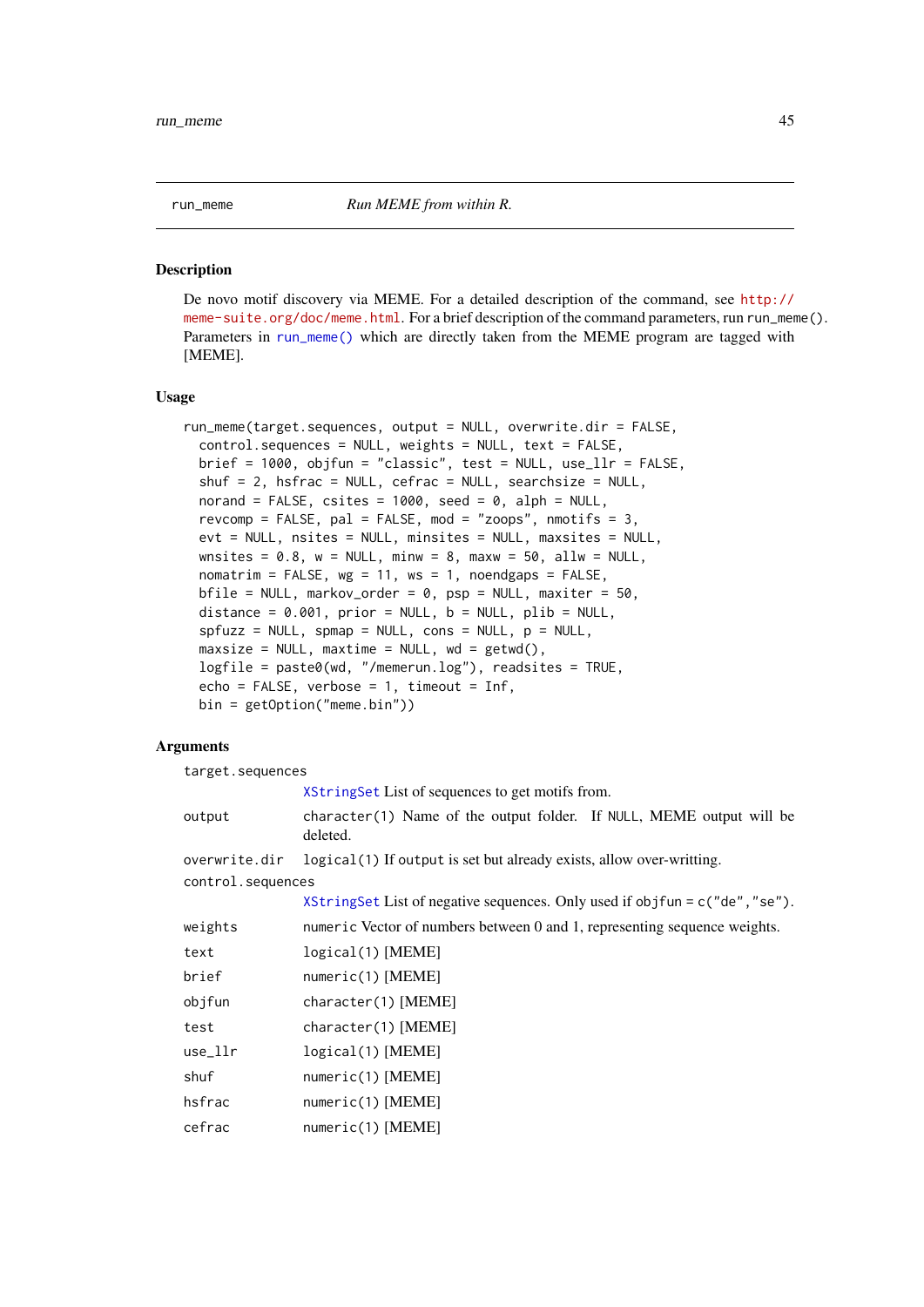| searchsize   | numeric(1) [MEME]                                                                                              |
|--------------|----------------------------------------------------------------------------------------------------------------|
| norand       | logical(1) [MEME]                                                                                              |
| csites       | $numeric(1)$ [MEME]                                                                                            |
| seed         | $numeric(1)$ [MEME]                                                                                            |
| alph         | character(1) [MEME]                                                                                            |
| revcomp      | logical(1) [MEME]                                                                                              |
| pal          | logical(1) [MEME]                                                                                              |
| mod          | character(1) [MEME]                                                                                            |
| nmotifs      | numeric(1) [MEME]                                                                                              |
| evt          | $numeric(1)$ [MEME]                                                                                            |
| nsites       | $numeric(1)$ [MEME]                                                                                            |
| minsites     | numeric(1) [MEME]                                                                                              |
| maxsites     | numeric(1) [MEME]                                                                                              |
| wnsites      | $numeric(1)$ [MEME]                                                                                            |
| W            | $numeric(1)$ [MEME]                                                                                            |
| minw         | $numeric(1)$ [MEME]                                                                                            |
| maxw         | numeric(1) [MEME]                                                                                              |
| allw         | $numeric(1)$ [MEME]                                                                                            |
| nomatrim     | logical(1) [MEME]                                                                                              |
| wg           | numeric(1) [MEME]                                                                                              |
| WS           | $numeric(1)$ [MEME]                                                                                            |
| noendgaps    | logical(1) [MEME]                                                                                              |
| bfile        | character(1) [MEME]                                                                                            |
| markov_order | numeric(1) [MEME]                                                                                              |
| psp          | character(1) [MEME]                                                                                            |
| maxiter      | $numeric(1)$ [MEME]                                                                                            |
| distance     | $numeric(1)$ [MEME]                                                                                            |
| prior        | character(1) [MEME]                                                                                            |
| b            | $numeric(1)$ [MEME]                                                                                            |
| plib         | character(1) [MEME]                                                                                            |
| spfuzz       | numeric(1) [MEME]                                                                                              |
| spmap        | character(1) [MEME]                                                                                            |
| cons         | character(1) [MEME]                                                                                            |
| p            | $numeric(1)$ [MEME]                                                                                            |
| maxsize      | $numeric(1)$ [MEME]                                                                                            |
| maxtime      | $numeric(1)$ [MEME]                                                                                            |
| wd           | character(1) Working directory to run MEME in.                                                                 |
| logfile      | character(1) File to dump MEME stderr. If NULL, no logs will be saved.                                         |
| readsites    | logical(1) Read sites from MEME output (from read_meme()).                                                     |
| echo         | logical(1) Dump MEME output to console.                                                                        |
| verbose      | numeric(1) Set verbose = $0$ to quiet run_meme().                                                              |
| timeout      | numeric(1) Stop MEME program past timeout (seconds). See processx::run().                                      |
| bin          | character(1) Location of MEME binary. Alternatively, set this via options (meme.bin<br>= '/path/to/meme/bin'). |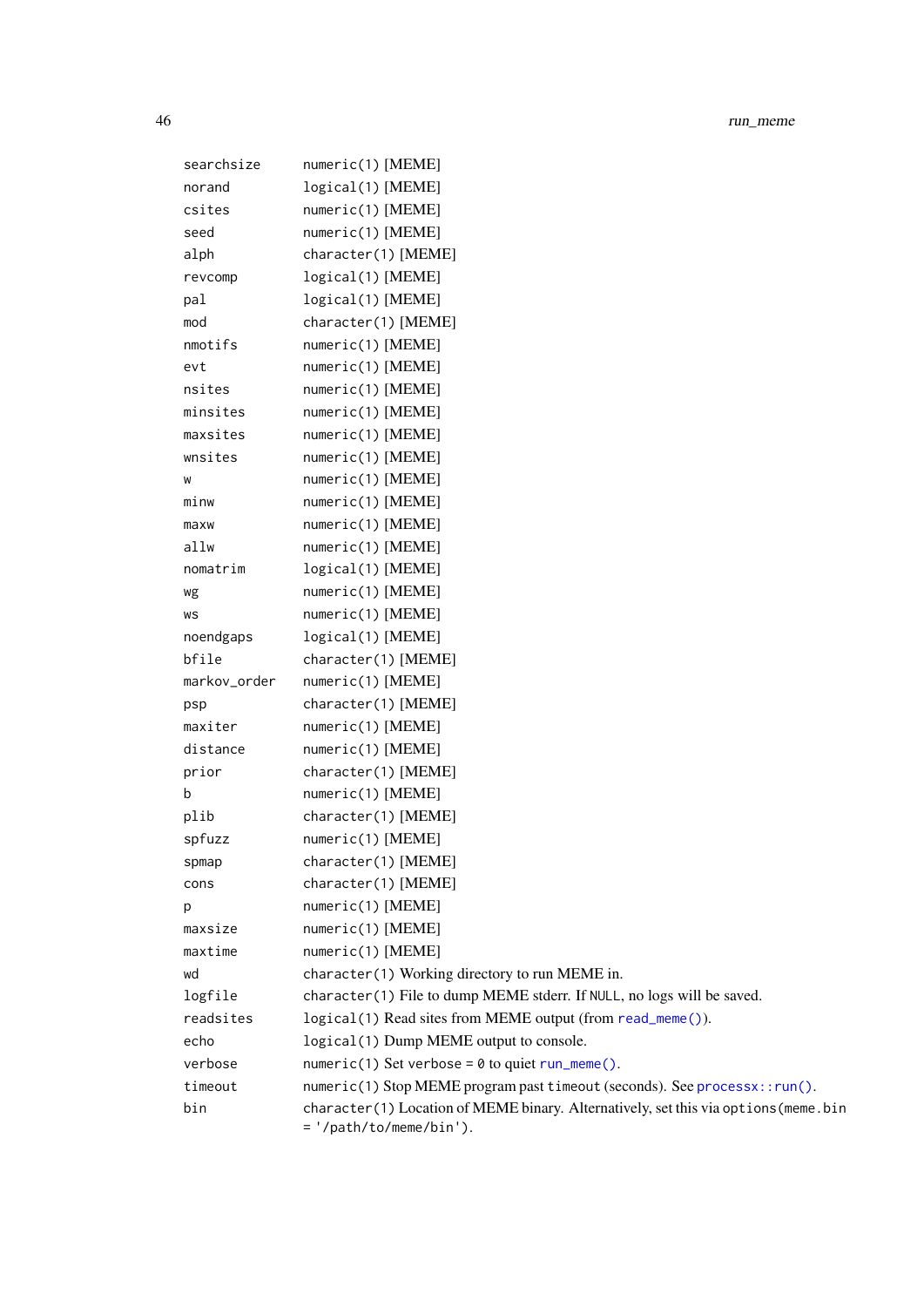#### <span id="page-46-0"></span>sample\_sites 47

# Value

list The output file is read with [read\\_meme\(\)](#page-40-0).

#### Author(s)

Benjamin Jean-Marie Tremblay, <b2tremblay@uwaterloo.ca>

#### References

Bailey T, Elkan C (1994). "Fitting a mixture model by expectation maximization to discover motifs in biopolymers." *Proceedings of the Second International Conference on Intelligent Systems for Molecular Biology*, 2, 28–36.

# See Also

```
read_meme(), create_sequences(), shuffle_sequences(), processx::run()
```
# Examples

```
## Not run:
## To check that you are properly linking to the binary:
run_meme()
```
## End(Not run)

sample\_sites *Generate binding sites from a motif.*

#### Description

Given probabilities for a sequence as represented by a motif, generate random sequences with the same length as the motif.

## Usage

sample\_sites(motif, n = 100, use.freq = 1)

# Arguments

| motif    | See convert_motifs() for acceptable formats.                                                |
|----------|---------------------------------------------------------------------------------------------|
| n        | numeric(1) Number of sites to generate.                                                     |
| use.freg | numeric(1) If one, use regular motif matrix. Otherwise, use respective multifreq<br>matrix. |

# Value

[XStringSet](#page-0-0) object.

# Author(s)

Benjamin Jean-Marie Tremblay, <b2tremblay@uwaterloo.ca>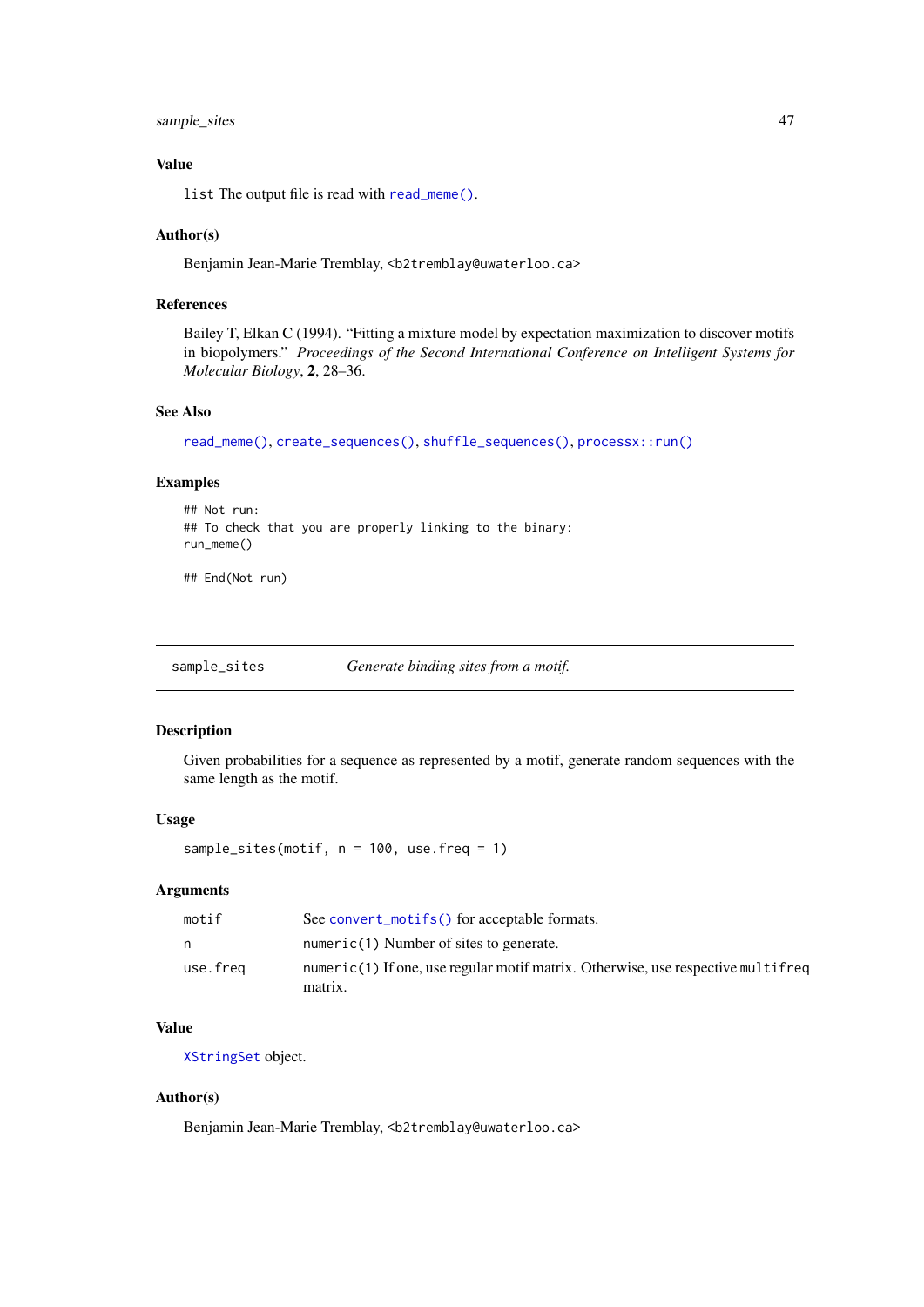# See Also

```
create_sequences(), create_motif(), add_multifreq()
```
#### Examples

```
motif <- create_motif()
sites <- sample_sites(motif)
```
<span id="page-47-0"></span>scan\_sequences *Scan sequences for matches to input motifs.*

#### Description

For sequences of any alphabet, scan them using the PWM matrices of a set of input motifs.

#### Usage

```
scan_sequences(motifs, sequences, threshold = 0.001,
 threshold.type = "pvalue", RC = FALSE, use.freq = 1, verbose = 0,
 progress = FALSE, BP = FALSE, nthreads = 1, motif_pvalue.k = 8)
```
# Arguments

| motifs    | See convert_motifs() for acceptable motif formats.                                                                                                                                                                                       |
|-----------|------------------------------------------------------------------------------------------------------------------------------------------------------------------------------------------------------------------------------------------|
| sequences | XStringSet Sequences to scan. Alphabet should match motif.                                                                                                                                                                               |
| threshold | numeric(1) Between $0$ and $1$ . See details.                                                                                                                                                                                            |
|           | threshold.type character(1) One of c('logodds', 'logodds.abs', 'pvalue'). See details.                                                                                                                                                   |
| <b>RC</b> | logical (1) If TRUE, check reverse complement of input sequences.                                                                                                                                                                        |
| use.freg  | numeric(1) The default, 1, uses the motif matrix (from the motif['motif']<br>slot) to search for sequences. If a higher number is used, then the matching k-let<br>matrix from the motif['multifreq'] slot is used. See add_multifreq(). |
| verbose   | numeric(1) Describe progress, from none $(\theta)$ to verbose (3).                                                                                                                                                                       |
| progress  | logical (1) Deprecated. Does nothing.                                                                                                                                                                                                    |
| <b>BP</b> | logical(1) Deprecated. See nthreads.                                                                                                                                                                                                     |
| nthreads  | $numeric(1)$ Run scan_sequences() in parallel with nthreads threads. nthreads<br>$= 0$ uses all available threads. Note that no speed up will occur for jobs with only<br>a single motif and sequence.                                   |
|           |                                                                                                                                                                                                                                          |

motif\_pvalue.k numeric(1) Control [motif\\_pvalue\(\)](#page-30-0) approximation. See [motif\\_pvalue\(\)](#page-30-0).

# Details

Similar to [Biostrings::matchPWM\(\)](#page-0-0), the scanning method uses logodds scoring. (To see the scoring matrix for any motif, simply run convert\_type(motif,"PWM"); for a multifreq scoring matrix: apply(motif["multifreq"]\$2,2,ppm\_to\_pwm)). In order to score a sequence, at each position within a sequence of length equal to the length of the motif, the scores for each base are summed. If the score sum is above the desired threshold, it is kept.

<span id="page-47-1"></span>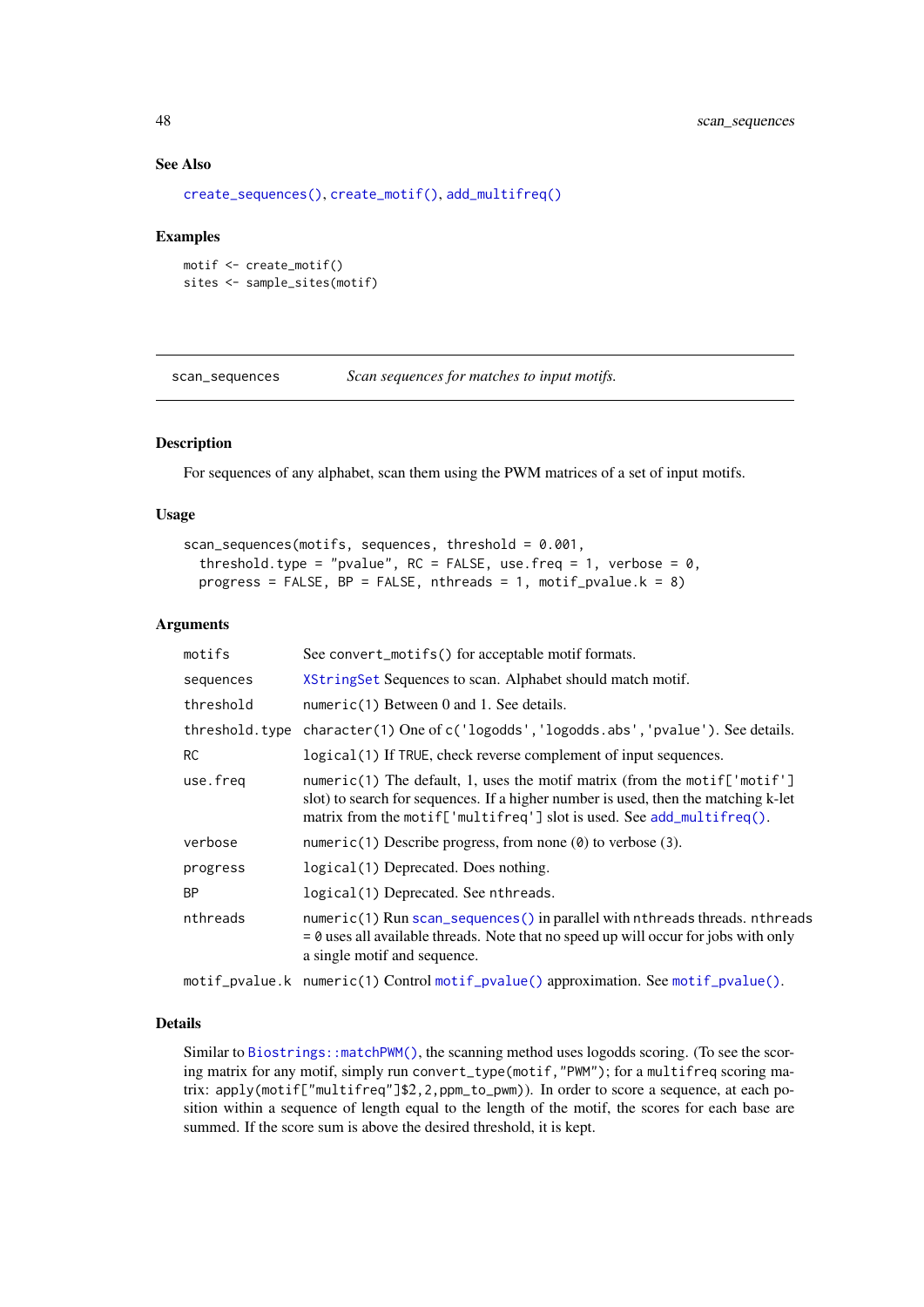#### <span id="page-48-0"></span>scan\_sequences 49

If threshold.type = 'logodds', then to calculate the minimum allowed score the max possible score for a motif is multiplied by the value set by threshold. To determine the maximum possible scores a motif (of type PWM), run motif\_score(motif,1). If threshold.type = 'pvalue', then threshold logodds scores are generated using [motif\\_pvalue\(\)](#page-30-0). Finally, if threshold.type = 'logodds.abs', then the exact values provided will be used as thresholds.

Non-standard letters (such as "N", "+", "-", ".", etc in [DNAString](#page-0-0) objects) will be safely ignored, resulting only in a warning and a very minor performance cost. This can used to scan masked sequences. See [Biostrings::mask\(\)](#page-0-0) for masking sequences (generating [MaskedXString](#page-0-0) objects), and [Biostrings::injectHardMask\(\)](#page-0-0) to recover masked [XStringSet](#page-0-0) objects for use with [scan\\_sequences\(\)](#page-47-0).

# Value

DataFrame with each row representing one hit; if the input sequences are [DNAStringSet](#page-0-0) or [RNAStringSet](#page-0-0), then an additional column with the strand is included. Function args are stored in the metadata slot.

#### Author(s)

Benjamin Jean-Marie Tremblay, <b2tremblay@uwaterloo.ca>

# See Also

[add\\_multifreq\(\)](#page-2-0), [Biostrings::matchPWM\(\)](#page-0-0), [enrich\\_motifs\(\)](#page-19-0), [motif\\_pvalue\(\)](#page-30-0)

#### Examples

```
## any alphabet can be used
## Not run:
set.seed(1)
alphabet \leq paste(c(letters), collapse = "")
motif <- create_motif("hello", alphabet = alphabet)
sequences <- create_sequences(alphabet, seqnum = 1000, seqlen = 100000)
scan_sequences(motif, sequences)
```
## End(Not run)

```
## Sequence masking:
library(Biostrings)
data(ArabidopsisMotif)
data(ArabidopsisPromoters)
seq <- ArabidopsisPromoters[[1]] # Only works for XString, not XStringSet
seq <- mask(seq, pattern = "AAAA") # MaskedDNAString class
seq <- injectHardMask(seq, letter = "+") # Recover XString
seq <- DNAStringSet(seq) # scan_sequences() needs XStringSet
scan_sequences(ArabidopsisMotif, seq)
# A warning regarding the presence of non-standard letters will be given,
# but can be safely ignored in this case.
```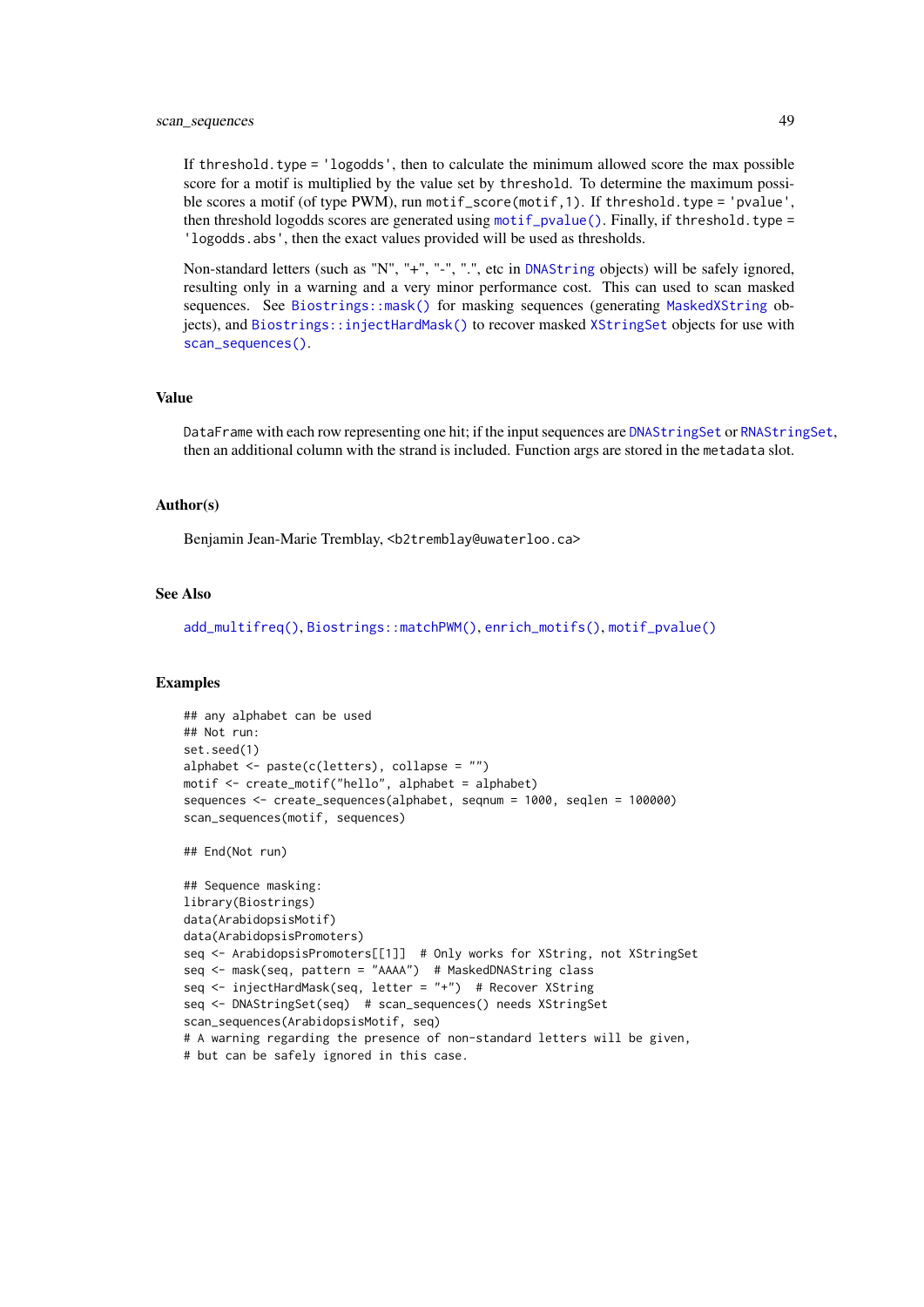<span id="page-49-2"></span><span id="page-49-1"></span>

Given a set of motifs, shuffle the columns between them. Currently does not support keeping the 'multifreq' slot. Only the 'bkg', 'nsites', 'strand', and 'bkgsites' slots will be preserved. Uses the same shuffling methods as [shuffle\\_sequences\(\)](#page-49-0). When shuffling more than one motif, they are shuffled together.

# Usage

```
shuffle_motifs(motifs, k = 2, method = "linear")
```
# Arguments

| motifs | See convert_motifs() for acceptable formats.      |
|--------|---------------------------------------------------|
| k      | $numeric(1)$ K-let size.                          |
| method | character(1) Currently only 'linear' is accepted. |

# Value

Motifs. See [convert\\_motifs\(\)](#page-7-0) for available output formats.

# Author(s)

Benjamin Jean-Marie Tremblay, <b2tremblay@uwaterloo.ca>

# See Also

[shuffle\\_sequences\(\)](#page-49-0)

<span id="page-49-0"></span>shuffle\_sequences *Shuffle input sequences.*

# Description

Given a set of input sequences, shuffle the letters within those sequences with any k-let size.

#### Usage

```
shuffle_sequences(sequences, k = 1, method = "euler",
 progress = FALSE, BP = FALSE, nthreads = 1,
 rng.seed = sample.int(1e+09, 1))
```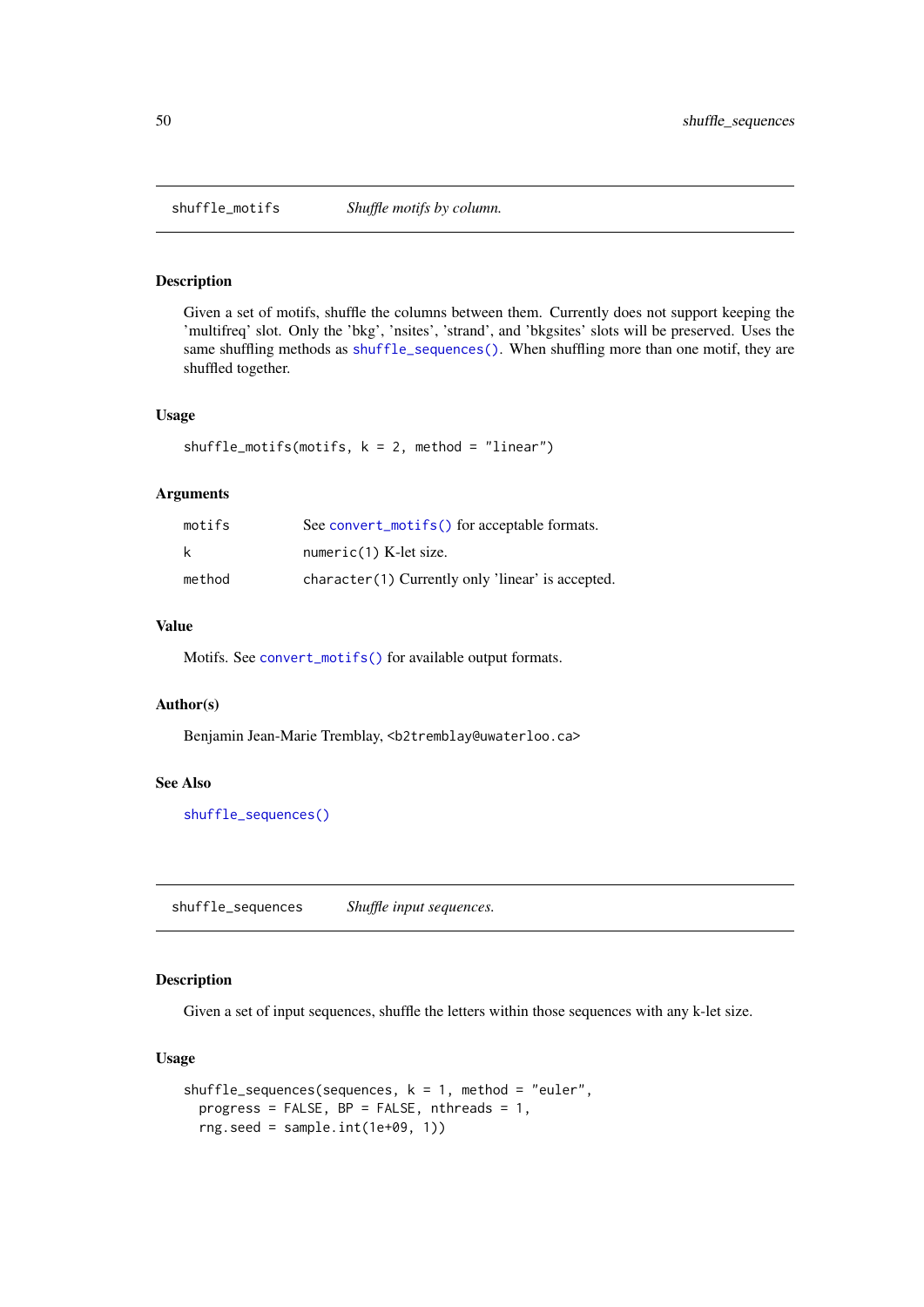#### Arguments

| sequences | XString Set Set of sequences to shuffle. Works with any set of characters.                                                                                                                                                                                                                                                                                                                                                                                                                                     |
|-----------|----------------------------------------------------------------------------------------------------------------------------------------------------------------------------------------------------------------------------------------------------------------------------------------------------------------------------------------------------------------------------------------------------------------------------------------------------------------------------------------------------------------|
| k         | $numeric(1)$ K-let size.                                                                                                                                                                                                                                                                                                                                                                                                                                                                                       |
| method    | character(1) One of $c$ ('euler', 'markov', 'linear'). Only relevant is $k >$<br>1. See details.                                                                                                                                                                                                                                                                                                                                                                                                               |
| progress  | logical (1) Deprecated. Does nothing.                                                                                                                                                                                                                                                                                                                                                                                                                                                                          |
| BP        | logical(1) Deprecated. See nthreads.                                                                                                                                                                                                                                                                                                                                                                                                                                                                           |
| nthreads  | numeric(1) Run shuffle_sequences() in parallel with nthreads threads.<br>nthreads $= 0$ uses all available threads. Note that no speed up will occur for<br>jobs with only a single sequence.                                                                                                                                                                                                                                                                                                                  |
| rng.seed  | numeric(1) Set random number generator seed. Since shuffling can occur si-<br>multaneously in multiple threads using $C_{++}$ , it cannot communicate with the<br>regular R random number generator state and thus requires an independent seed.<br>Each individual sequence in an XStringSet object will be given the following<br>seed: $rng. seed * index. The default is to pick a random number as chosen by$<br>sample(), which effectively is make shuffle_sequences() dependent on the<br>R RNG state. |

# Details

If method = 'markov', then the Markov model is used to generate sequences which will maintain (on average) the k-let frequencies. Please note that this method is not a 'true' shuffling, and for short sequences (e.g. <100bp) this can result in slightly more dissimilar sequences versus true shuffling. See Fitch (1983) for a discussion on the topic.

If method = 'euler', then the sequence shuffling method proposed by Altschul and Erickson (1985) is used. As opposed to the 'markov' method, this one preserves exact k-let frequencies. This is done by creating a k-let edge graph, then following a random Eulerian walk through the graph. Not all walks will use up all available letters however, so the cycle-popping algorithm proposed by Propp and Wilson (1998) is used to find a random Eulerian path. A side effect of using this method is that the starting and ending sequence letters will remain unshuffled.

If method = 'linear', then the input sequences are split linearly every k letters; for example, for k = 3 'ACAGATAGACCC' becomes 'ACA GAT AGA CCC'; after which these 3-lets are shuffled randomly.

Do note however, that the method parameter is only relevant for  $k > 1$ . For  $k = 1$ , a simple sample call is performed.

#### Value

[XStringSet](#page-0-0) The input sequences will be returned with identical names and lengths.

#### Author(s)

Benjamin Jean-Marie Tremblay, <b2tremblay@uwaterloo.ca>

## References

Altschul SF, Erickson BW (1985). "Significance of Nucleotide Sequence Alignments: A Method for Random Sequence Permutation That Preserves Dinucleotide and Codon Usage." *Molecular Biology and Evolution*, 2, 526-538.

Fitch WM (1983). "Random sequences." *Journal of Molecular Biology*, 163, 171-176.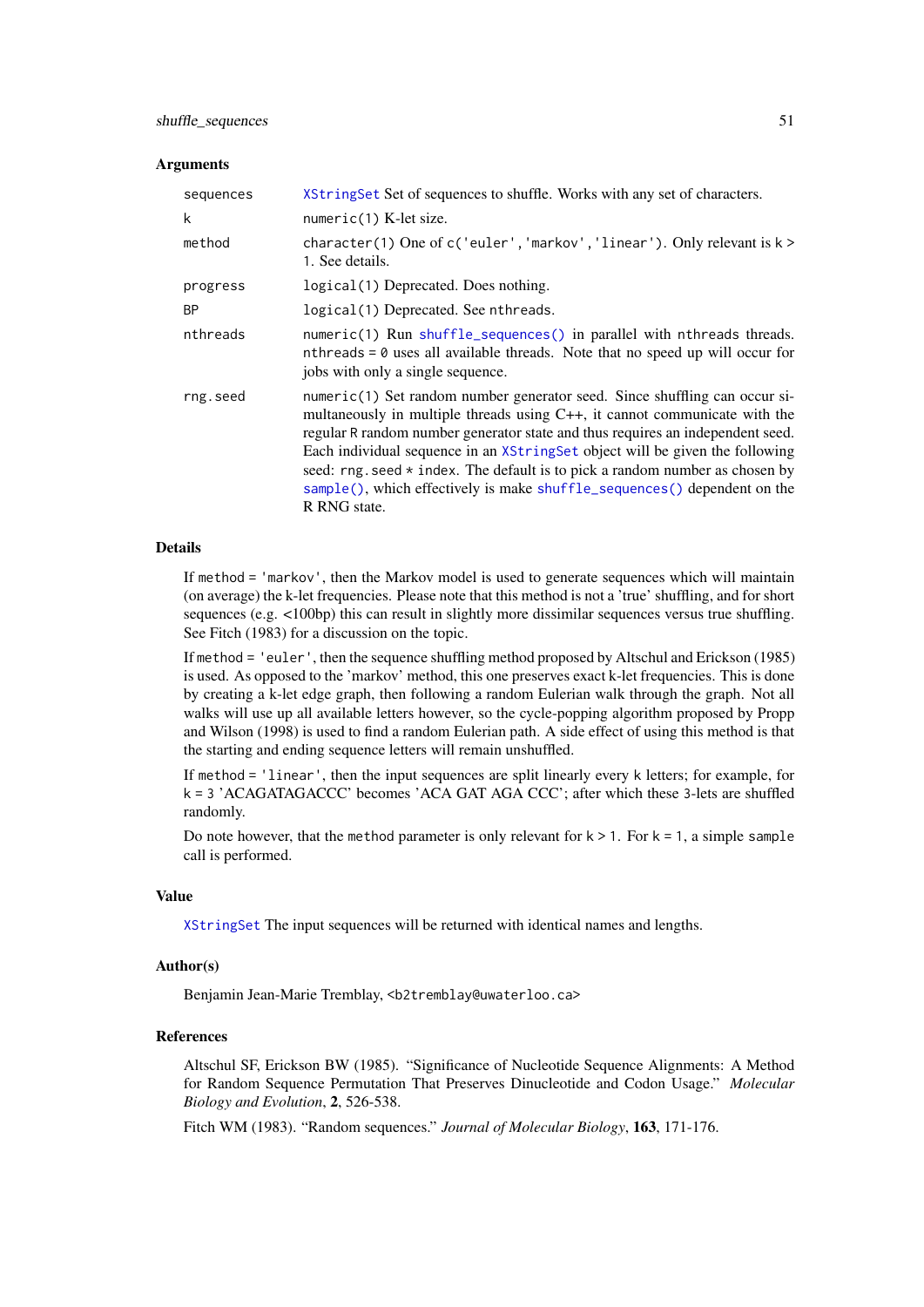Propp J, Wilson D (1998). "How to get a perfectly random sample from a generic markov chain and generate a random spanning tree of a directed graph." *Journal of Algorithms*, 27, 170–217.

## See Also

```
create_sequences(), scan_sequences(), enrich_motifs(), shuffle_motifs()
```
#### Examples

```
sequences <- create_sequences()
sequences.shuffled <- shuffle_sequences(sequences, k = 2)
```
switch\_alph *Switch between DNA and RNA alphabets.*

# Description

Convert a motif from DNA to RNA, or RNA to DNA.

# Usage

```
switch_alph(motifs)
```
# Arguments

motifs See [convert\\_motifs\(\)](#page-7-0) for acceptable formats.

# Value

The DNA/RNA version of the motifs. See [convert\\_motifs\(\)](#page-7-0) for acceptable output formats.

#### Author(s)

Benjamin Jean-Marie Tremblay, <b2tremblay@uwaterloo.ca>

# See Also

[create\\_motif\(\)](#page-13-0)

```
DNA.motif <- create_motif()
RNA.motif <- switch_alph(DNA.motif)
```
<span id="page-51-0"></span>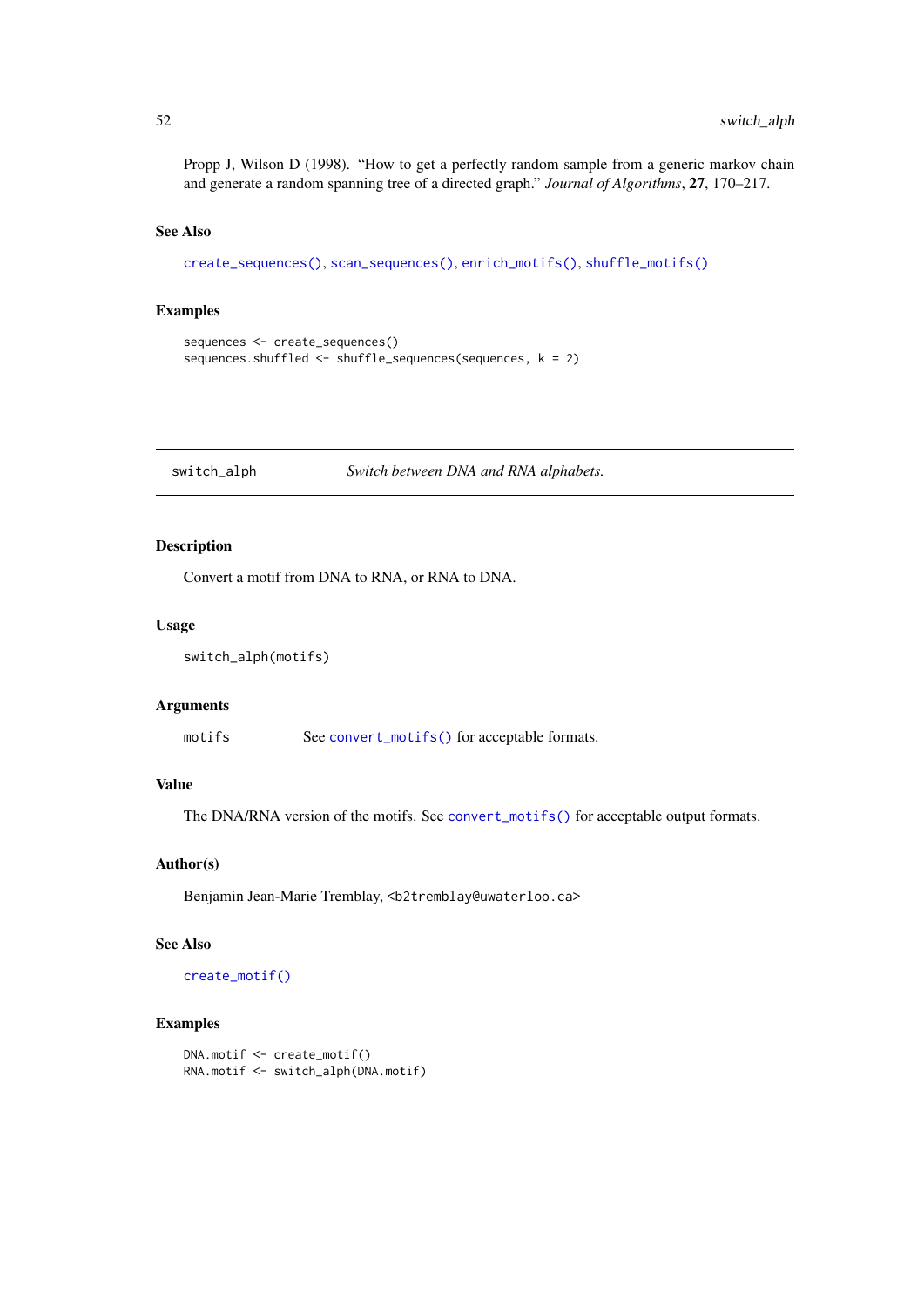<span id="page-52-1"></span>trim\_motifs *Trim motifs.*

# Description

Remove edges of motifs with low information content. Currently does not trim multifreq representations.

# Usage

trim\_motifs(motifs, min.ic = 0.25)

#### Arguments

| motifs | See convert_motifs() for acceptable formats.                           |
|--------|------------------------------------------------------------------------|
| min.ic | numeric(1) Minimum allowed information content. See convert_type() for |
|        | a discussion on information content.                                   |

# Value

Motifs See [convert\\_motifs\(\)](#page-7-0) for available output formats.

#### Author(s)

Benjamin Jean-Marie Tremblay, <b2tremblay@uwaterloo.ca>

# See Also

[create\\_motif\(\)](#page-13-0), [convert\\_type\(\)](#page-11-0)

# Examples

```
jaspar <- read_jaspar(system.file("extdata", "jaspar.txt",
                                  package = "universalmotif"))
jaspar.trimmed <- trim_motifs(jaspar)
```
<span id="page-52-0"></span>universalmotif-class *universalmotif: Motif class.*

# Description

Container for motif objects. See [create\\_motif\(\)](#page-13-0) for creating motifs as well as a more detailed description of the slots. For a brief description of available methods, see examples.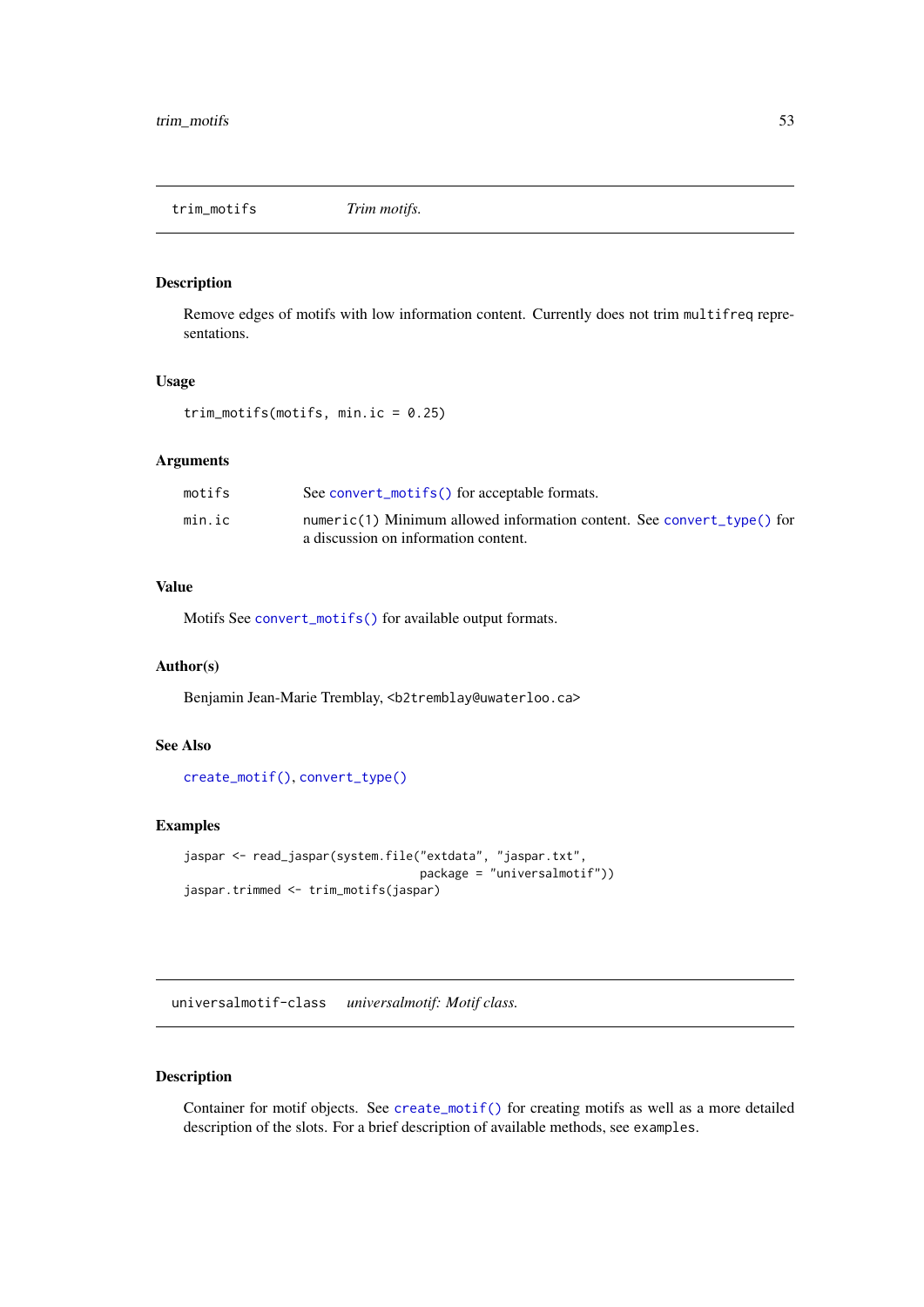## Usage

```
## S4 method for signature 'universalmotif'
x[i]
## S4 replacement method for signature 'universalmotif'
x[i] <- value
## S4 method for signature 'universalmotif'
initialize(.Object, name, altname, family,
 organism, motif, alphabet = "DNA", type, icscore, nsites,
 pseudocount = 1, bkg, bkgsites, consensus, strand = "+-", pval, qval,
 eval, multifreq, extrainfo, gapinfo)
## S4 method for signature 'universalmotif'
show(object)
## S4 method for signature 'universalmotif'
as.data.frame(x)
## S4 method for signature 'universalmotif'
subset(x, select)
## S4 method for signature 'universalmotif'
normalize(object)
## S4 method for signature 'universalmotif'
rowMeans(x)
## S4 method for signature 'universalmotif'
colMeans(x)
## S4 method for signature 'universalmotif'
colSums(x)
## S4 method for signature 'universalmotif'
rowSums(x)
## S4 method for signature 'universalmotif'
nrow(x)
## S4 method for signature 'universalmotif'
ncol(x)
## S4 method for signature 'universalmotif'
colnames(x)
## S4 method for signature 'universalmotif'
rownames(x)
## S4 method for signature 'universalmotif'
cbind(..., deparse.level = 0)
```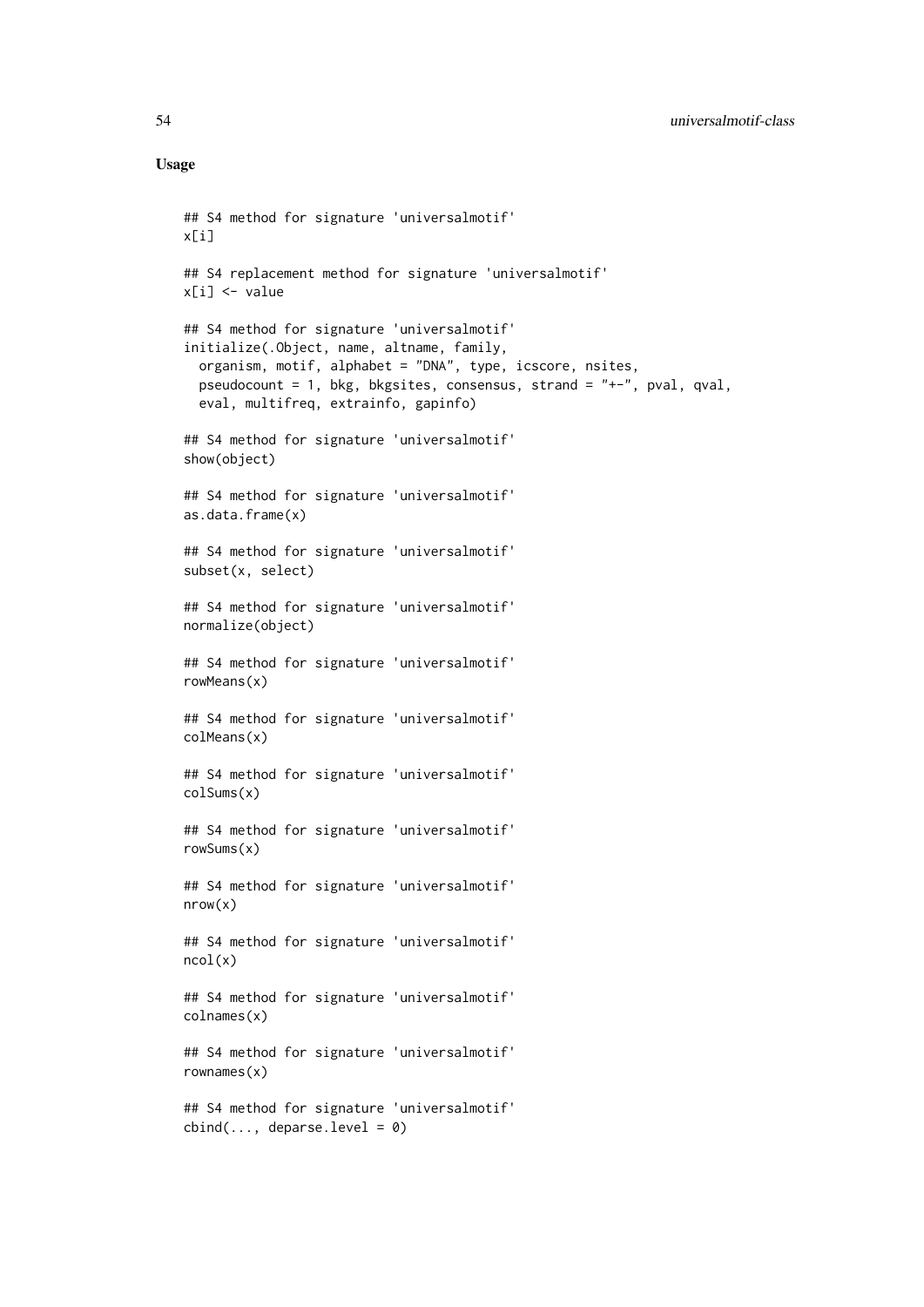# <span id="page-54-0"></span>Arguments

| x             | universalmotif Motif.                                                                                                                                  |
|---------------|--------------------------------------------------------------------------------------------------------------------------------------------------------|
| i             | character Slot.                                                                                                                                        |
| value         | Object to replace slot with.                                                                                                                           |
| .0bject       | universalmotif Final motif.                                                                                                                            |
| name          | character(1) Motif name.                                                                                                                               |
| altname       | character(1) Alternate motif name.                                                                                                                     |
| family        | character(1) Transcription factor family.                                                                                                              |
| organism      | character(1) Species of origin.                                                                                                                        |
| motif         | matrix Each column represents a position in the motif.                                                                                                 |
| alphabet      | character(1) One of c('DNA', 'RNA', 'AA'), or a combined string represent-<br>ing the letters.                                                         |
| type          | character(1) One of c('PCM', 'PPM', 'PWM', 'ICM').                                                                                                     |
| icscore       | numeric(1) Total information content. Automatically generated.                                                                                         |
| nsites        | numeric(1) Number of sites the motif was constructed from.                                                                                             |
| pseudocount   | numeric(1) Correction to be applied to prevent -Inf from appearing in PWM<br>matrices.                                                                 |
| bkg           | numeric A vector of probabilities, each between 0 and 1. If higher order back-<br>grounds are provided, then the elements of the vector must be named. |
| bkgsites      | numeric(1) Total number of sites used to find the motif.                                                                                               |
| consensus     | character(1) Consensus string. Automatically generated for 'DNA', 'RNA',<br>and 'AA' alphabets.                                                        |
| strand        | $character(1)$ Whether the motif is specific to a certain strand.                                                                                      |
| pval          | $numeric(1)$ P-value associated with motif.                                                                                                            |
| qval          | numeric(1) Adjusted P-value associated with motif.                                                                                                     |
| eval          | $numeric(1)$ E-value associated with motif.                                                                                                            |
| multifreq     | list See add_multifreq().                                                                                                                              |
| extrainfo     | character Any other extra information, represented as a named character vec-<br>tor.                                                                   |
| gapinfo       | universalmotif_gapped(1) Gapped motif information.                                                                                                     |
| object        | universalmotif Motif.                                                                                                                                  |
| select        | numeric Columns to keep.                                                                                                                               |
| .             | universalmotif Motifs.                                                                                                                                 |
| deparse.level | Unused.                                                                                                                                                |

# Value

A motif object of class [universalmotif.](#page-52-0)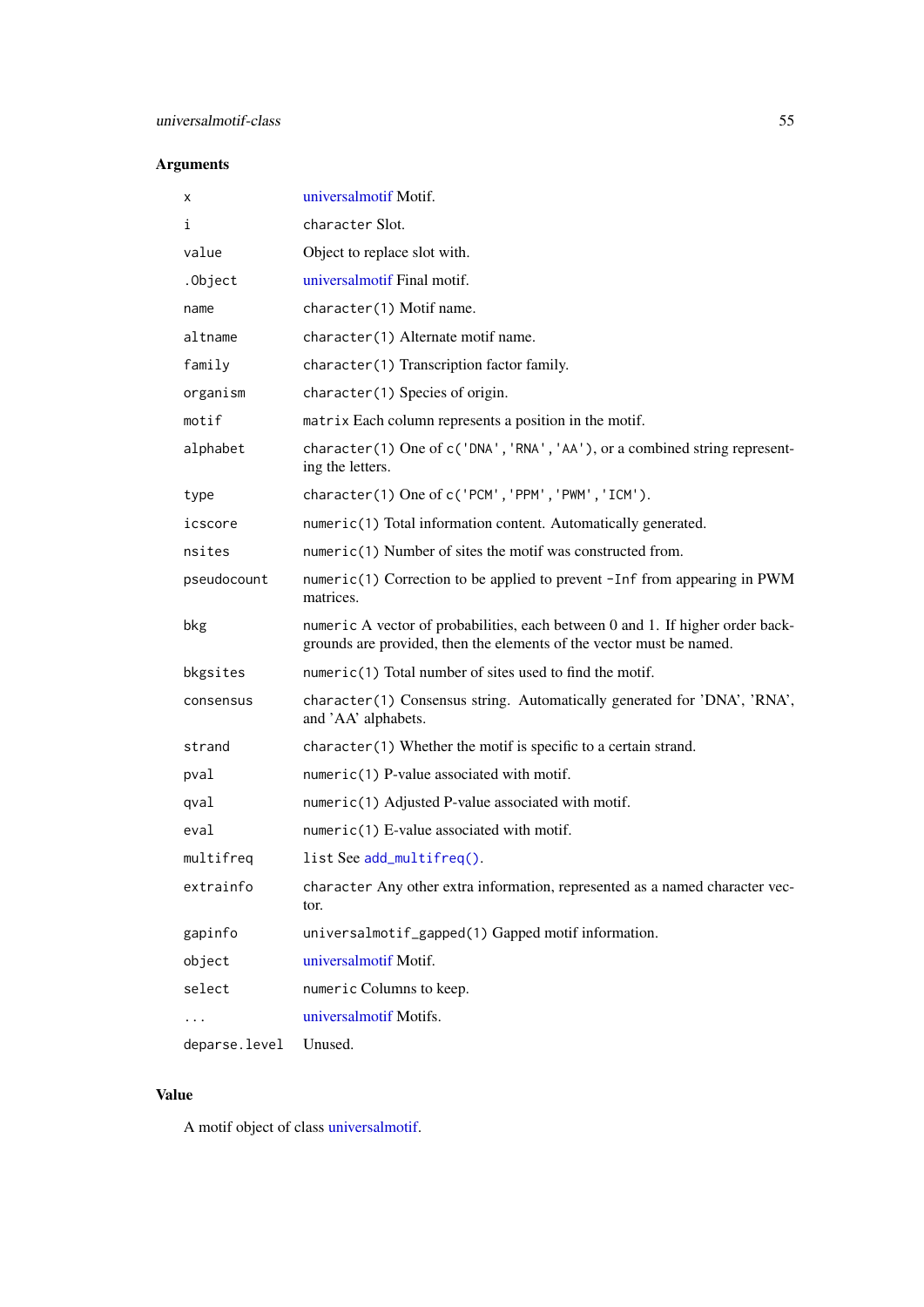# Slots

```
name character(1)
altname character(1)
family character(1)
organism character(1)
motif matrix
alphabet character(1)
type character(1)
icscore numeric(1) Generated automatically.
nsites numeric(1)
pseudocount numeric(1)
bkg numeric 0-order probabilities must be provided for all letters.
bkgsites numeric(1)
consensus character Generated automatically.
strand character(1)
pval numeric(1)
qval numeric(1)
eval numeric(1)
multifreq list
extrainfo character
gapinfo universalmotif_gapped(1)
```
# Author(s)

Benjamin Jean-Marie Tremblay, <b2tremblay@uwaterloo.ca>

```
## [
## Access the slots.
motif <- create_motif()
motif["motif"]
# you can also access multiple slots at once, released as a list
motif[c("motif", "name")]
## [<-
## Replace the slots.
motif["name"] <- "new name"
# some slots are protected
# motif["consensus"] <- "AAAA" # not allowed
## c
## Assemble a list of motifs.
c(motif, motif)
## as.data.frame
## Represent a motif as a data.frame. The actual motif matrix is lost.
## Necessary for `summarise_motifs`.
```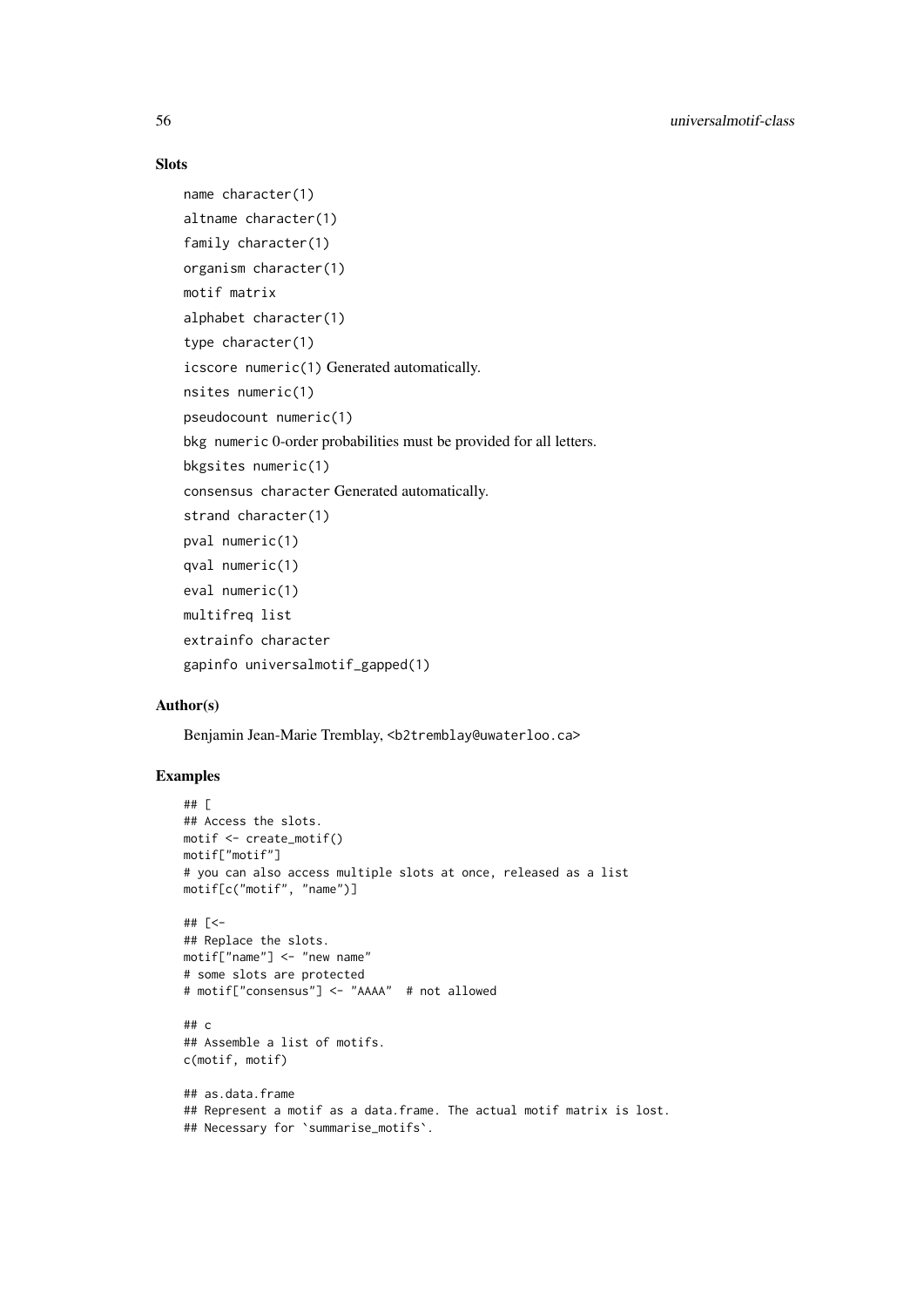#### universalmotif-pkg 57

```
as.data.frame(motif)
## subset
## Subset a motif matrix by column.
subset(motif, 3:7) # extract motif core
## normalize
## Apply the pseudocount slot (or `1`, if the slot is set to zero) to the
## motif matrix.
motif2 <- create_motif("AAAAA", nsites = 100, pseudocount = 1)
normalize(motif2)
## rowMeans
## Calculate motif rowMeans.
rowMeans(motif)
## colMeans
## Calculate motif colMeans.
colMeans(motif)
## colSums
## Calculate motif colSums
colSums(motif)
## rowSums
## Calculate motif rowSums.
rowSums(motif)
## nrow
## Count motif rows.
nrow(motif)
## ncol
## Count motif columns.
ncol(motif)
## colnames
## Get motif colnames.
colnames(motif)
## rownames
## Get motif rownames.
rownames(motif)
## cbind
## Bind motifs together to create a new motif.
cbind(motif, motif2)
```
universalmotif-pkg *universalmotif: Import, Modify and Export Motifs with R*

# Description

universalmotif: Import, Modify and Export Motifs with R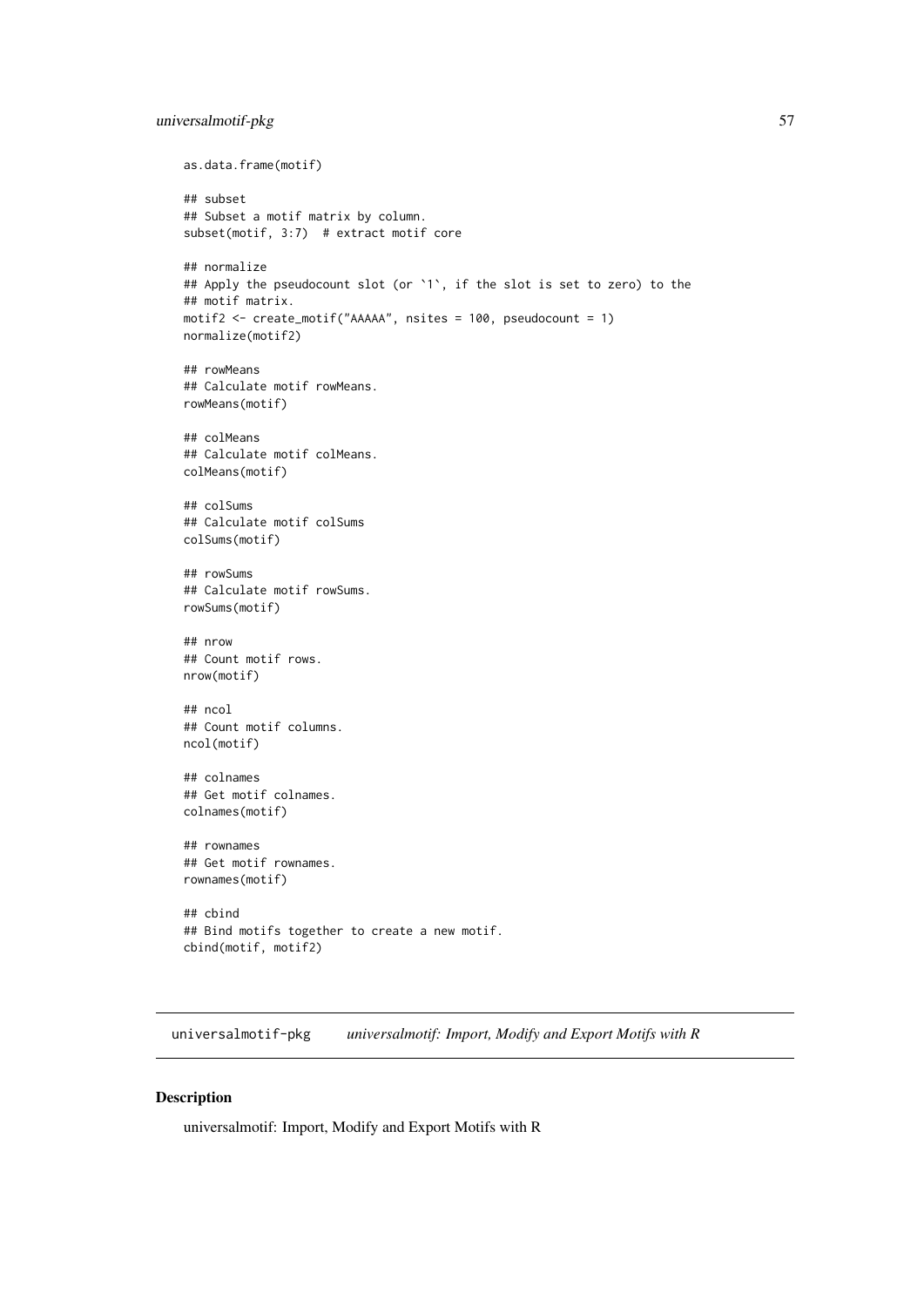#### Details

A collection of utility functions for working with motifs.

|  | Utility functions. | utilities |
|--|--------------------|-----------|
|--|--------------------|-----------|

# Description

Utility functions have been split into two categories: those related to motifs ?utils-motif, and those related to sequences ?utils-sequence.

# Author(s)

Benjamin Jean-Marie Tremblay, <b2tremblay@uwaterloo.ca>

# See Also

[utils-motif,](#page-57-0) [utils-sequence](#page-62-0)

<span id="page-57-0"></span>

utils-motif *Motif-related utility functions.*

# <span id="page-57-1"></span>Description

Motif-related utility functions.

#### Usage

```
add_gap(motif, gaploc, mingap, maxgap)
compare_columns(x, y, method, bkg1 = rep(1/length(x), length(x)),
 bkg2 = rep(1/length(y), length(y)), nsites1 = 100, nsites2 = 100)
consensus_to_ppm(letter)
consensus_to_ppmAA(letter)
get_consensus(position, alphabet = "DNA", type = "PPM",
 pseudocount = 1)get\_consensusAA(position, type = "PPM", pseudocount = 0)get_matches(motif, score)
get_scores(motif)
icm_to_ppm(position)
motif_score(motif, threshold = c(0, 1), use.freq = 1)
```
<span id="page-57-2"></span>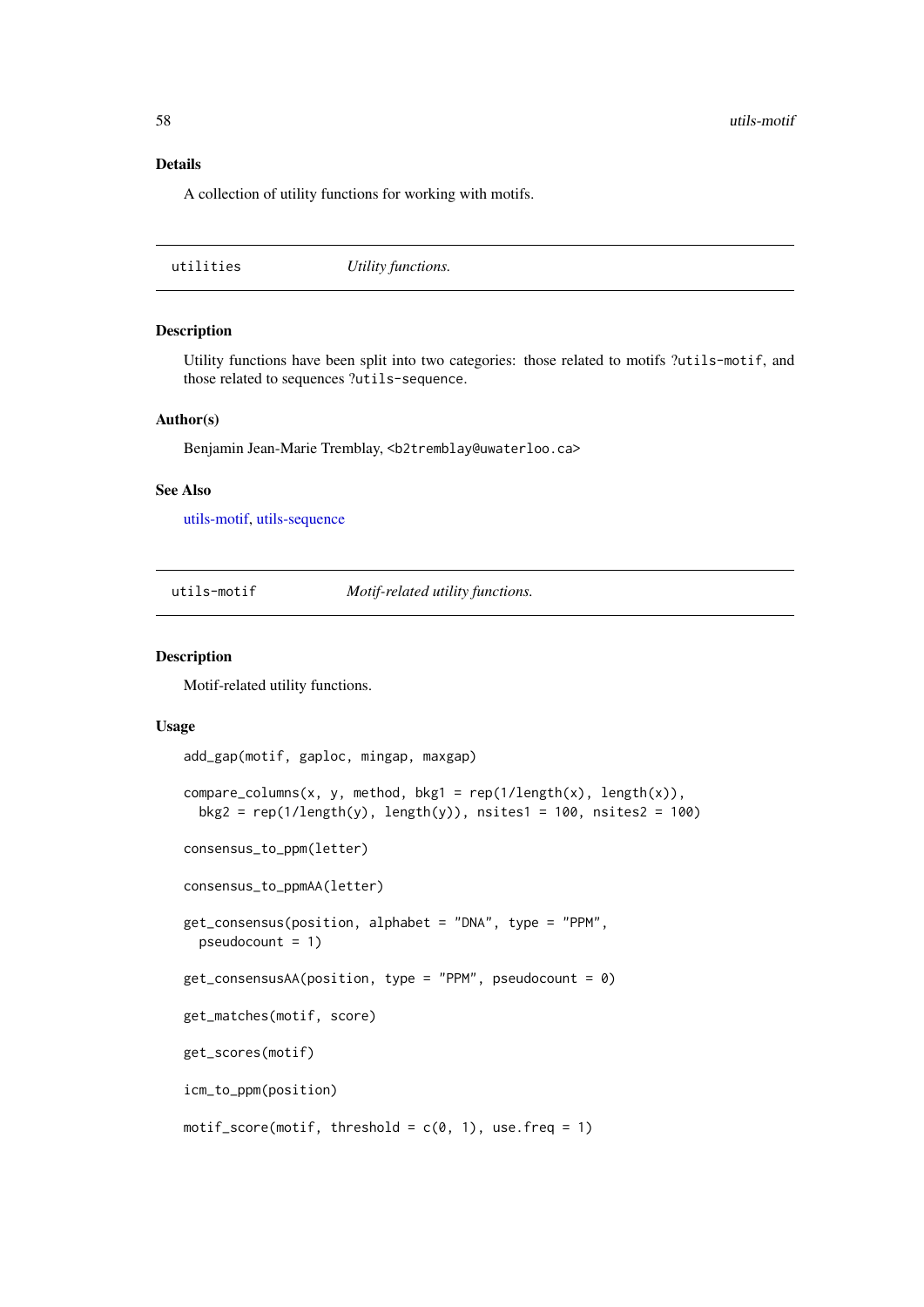#### <span id="page-58-0"></span>utils-motif 59

```
pcm_to_ppm(position, pseudocount = 0)
position_icscore(position, bkg = numeric(), type = "PPM",
  pseudocount = 1, nsites = 100, relative_entropy = FALSE,
  schneider_correction = FALSE)
ppm_to_icm(position, bkg = numeric(), schneider_correction = FALSE,
  nsites = 100, relative_entropy = FALSE)
ppm_to_pcm(position, nsites = 100)
ppm_to_pwm(position, bkg = numeric(), pseudocount = 1, nsites = 100,smooth = TRUE)
pwm_to_ppm(position, bkg = numeric())
score_match(motif, match)
summarise_motifs(motifs, na.rm = TRUE)
ungap(motif, delete = FALSE)
```
# Arguments

| motif    | Motif object to calculate scores from, or add/remove gap.                                                                       |
|----------|---------------------------------------------------------------------------------------------------------------------------------|
| gaploc   | numeric Motif gap locations. The gap occurs immediately after every position<br>value. If missing, uses round(ncol(motif) / 2). |
| mingap   | numeric Minimum gap size. Must have one value for every location. If missing,<br>set to 1.                                      |
| maxgap   | numeric Maximum gap size. Must have one value for every location. If missing,<br>set to 5.                                      |
| X        | numeric First column for comparison.                                                                                            |
| У        | numeric Second column for comparison.                                                                                           |
| method   | character(1) Column comparison metric. See compare_motifs() for details.                                                        |
| bkg1     | numeric Vector of background probabilities for the first column. Only relevant<br>if method $=$ "ALLR".                         |
| bkg2     | numeric Vector of background probabilities for the second column. Only rele-<br>vant if method = $"ALLR".$                      |
| nsites1  | $numeric(1)$ Number of sites for the first column. Only relevant if method =<br>"ALLR".                                         |
| nsites2  | $numeric(1)$ Number of sites for the second column. Only relevant if method =<br>"ALLR".                                        |
| letter   | character(1) Any DNA, RNA, or AA IUPAC letter. Ambiguity letters are<br>accepted.                                               |
| position | numeric A numeric vector representing the frequency or probability for each<br>alphabet letter at a specific position.          |
| alphabet | character(1) One of c('DNA', 'RNA').                                                                                            |
| type     | character(1) One of c('PCM', 'PPM', 'PWM' 'ICM').                                                                               |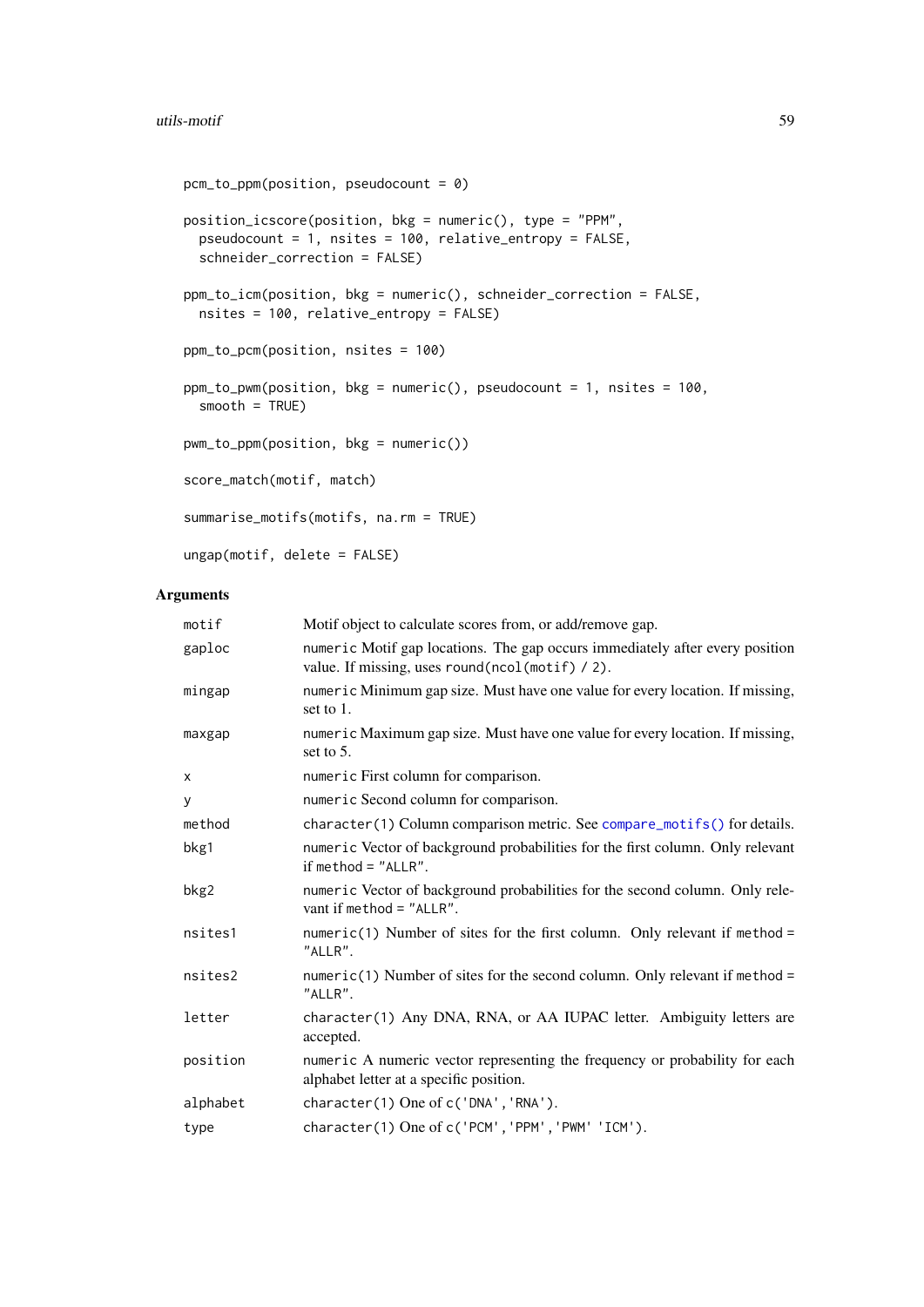<span id="page-59-0"></span>

| pseudocount          | numeric(1) Used to prevent zeroes in motif matrix.                                                                 |  |
|----------------------|--------------------------------------------------------------------------------------------------------------------|--|
| score                | $numeric(1)$ Logodds motif score.                                                                                  |  |
| threshold            | $numeric(1)$ Any number of numeric values between 0 and 1 representing score<br>percentage.                        |  |
| use.freq             | $numeric(1)$ Use regular motif or the respective multifreq representation.                                         |  |
| bkg                  | numeric Should be the same length as the alphabet length.                                                          |  |
| nsites               | numeric(1) Number of sites motif originated from.                                                                  |  |
| relative_entropy     |                                                                                                                    |  |
|                      | logical (1) Calculate information content as relative entropy or Kullback-Leibler<br>divergence.                   |  |
| schneider_correction |                                                                                                                    |  |
|                      | logical (1) Apply sample size correction.                                                                          |  |
| smooth               | logical(1) Apply pseudocount correction.                                                                           |  |
| match                | character(1) Sequence string to calculate score from.                                                              |  |
| motifs               | list A list of universalmotif motifs.                                                                              |  |
| na.rm                | logical Remove columns where all values are NA.                                                                    |  |
| delete               | logical(1) Clear gap information from motif. If FALSE, then it can be reacti-<br>vated simply with add_gap(motif). |  |

## Value

For [consensus\\_to\\_ppm\(\)](#page-57-1) and [consensus\\_to\\_ppmAA\(\)](#page-57-1): a numeric vector of length 4 and 20, respectively.

For [get\\_consensus\(\)](#page-57-1) and [get\\_consensusAA\(\)](#page-57-1): a character vector of length 1.

For [get\\_matches\(\)](#page-57-1): a character vector of motif matches.

For [motif\\_score\(\)](#page-57-1): a named numeric vector of motif scores.

For [position\\_icscore\(\)](#page-57-1): a numeric vector of length 1.

For [ppm\\_to\\_icm\(\)](#page-57-1), [icm\\_to\\_ppm\(\)](#page-57-1), [pcm\\_to\\_ppm\(\)](#page-57-1), [ppm\\_to\\_pcm\(\)](#page-57-1), [ppm\\_to\\_pwm\(\)](#page-57-1), and [pwm\\_to\\_ppm\(\)](#page-57-1): a numeric vector with length equal to input numeric vector.

For [score\\_match\(\)](#page-57-1): a numeric vector with the match motif score.

For [summarise\\_motifs\(\)](#page-57-1): a data.frame with columns representing the [universalmotif](#page-52-0) slots.

# Author(s)

Benjamin Jean-Marie Tremblay, <b2tremblay@uwaterloo.ca>

# See Also

[create\\_motif\(\)](#page-13-0)

# Examples

data(examplemotif)

```
#######################################################################
## add_gap
## Add gap information to a motif.
m <- create_motif()
```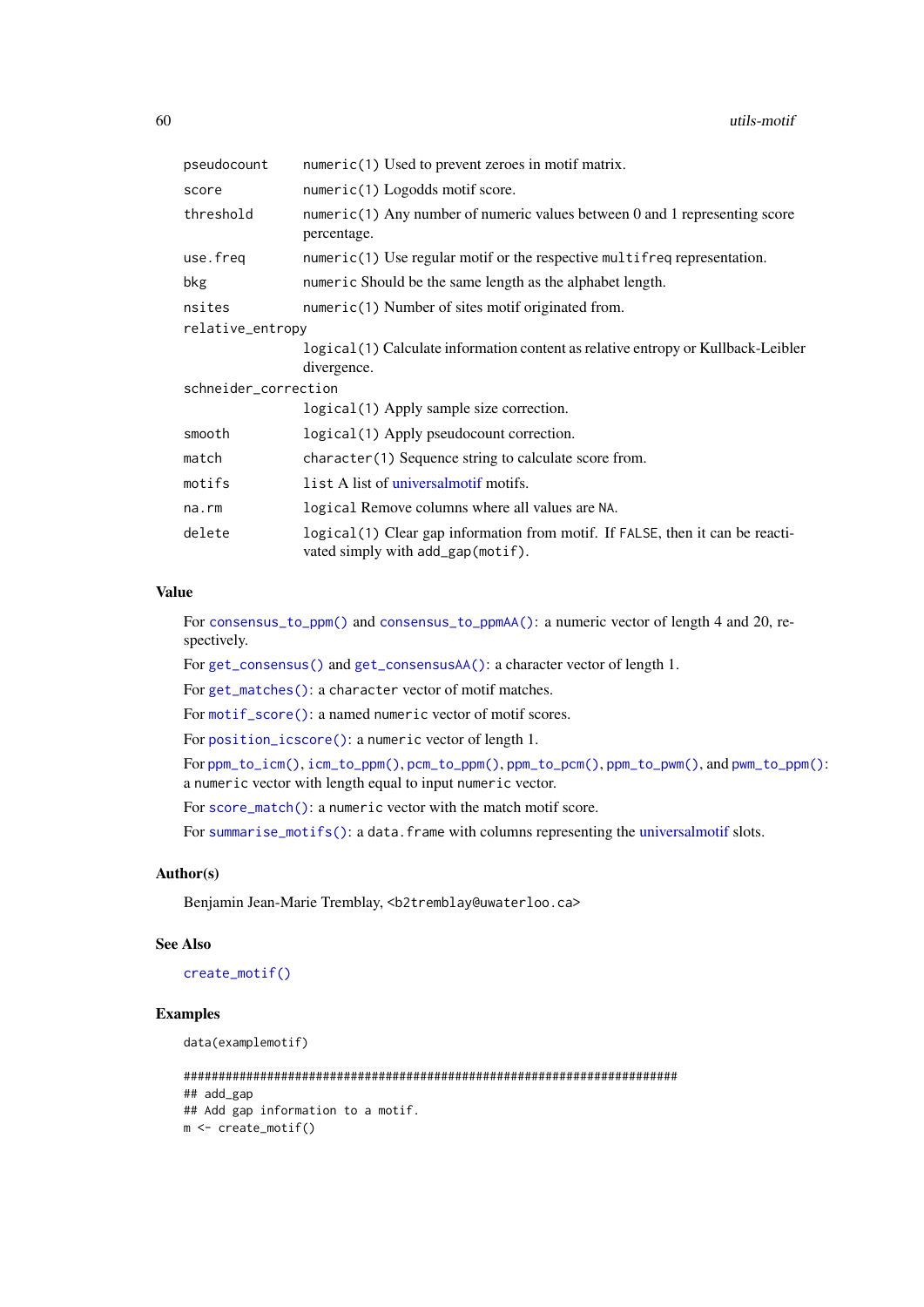#### utils-motif 61

```
# Add a gap size 5-8 between positions 4 and 5:
m \le - add gap(m, gaploc = 4, mingap = 5, maxgap = 8)
#######################################################################
## compare_columns
## Compare two numeric vectors using the metrics from compare_motifs()
compare_columns(c(0.5, 0.1, 0.1, 0.2), c(0.7, 0.1, 0.1, 0.1), "PCC")
#######################################################################
## consensus to ppm
## Do the opposite of get_consensus. Note that loss of information is
## inevitable. Generates a sequence matrix.
sapply(c("A", "G", "T", "B"), consensus_to_ppm)
#######################################################################
## consensus_to_ppmAA
## Do the opposite of get_consensusAA and generate a motif matrix.
sapply(c("V", "A", "L"), consensus_to_ppmAA)
#######################################################################
## get_consensus
## Get a consensus string from a DNA/RNA motif.
m <- create_motif()["motif"]
apply(m, 2, get_consensus)
#######################################################################
## get_consensusAA
## Get a consensus string from an amino acid motif. Unless each position
## is clearly dominated by a single amino acid, the resulting string will
## likely be useless.
m \leq create motif(alphabet = "AA")["motif"]
apply(m, 2, get\_consensusAA, type = "PPM")#######################################################################
## get_match
## Get all possible motif matches above input score
get_matches(examplemotif, 10)
#######################################################################
## get_scores
## Get all possible scores for a motif
length(get_scores(examplemotif))
#######################################################################
## icm_to_ppm
## Do the opposite of ppm_to_icm.
m <- create_motif(type = "ICM")["motif"]
apply(m, 2, icm_to_ppm)
#######################################################################
## motif score
## Calculate motif score from different thresholds
m <- normalize(examplemotif)
motif_score(m, c(0, 0.8, 1))
#######################################################################
## pcm_to_ppm
```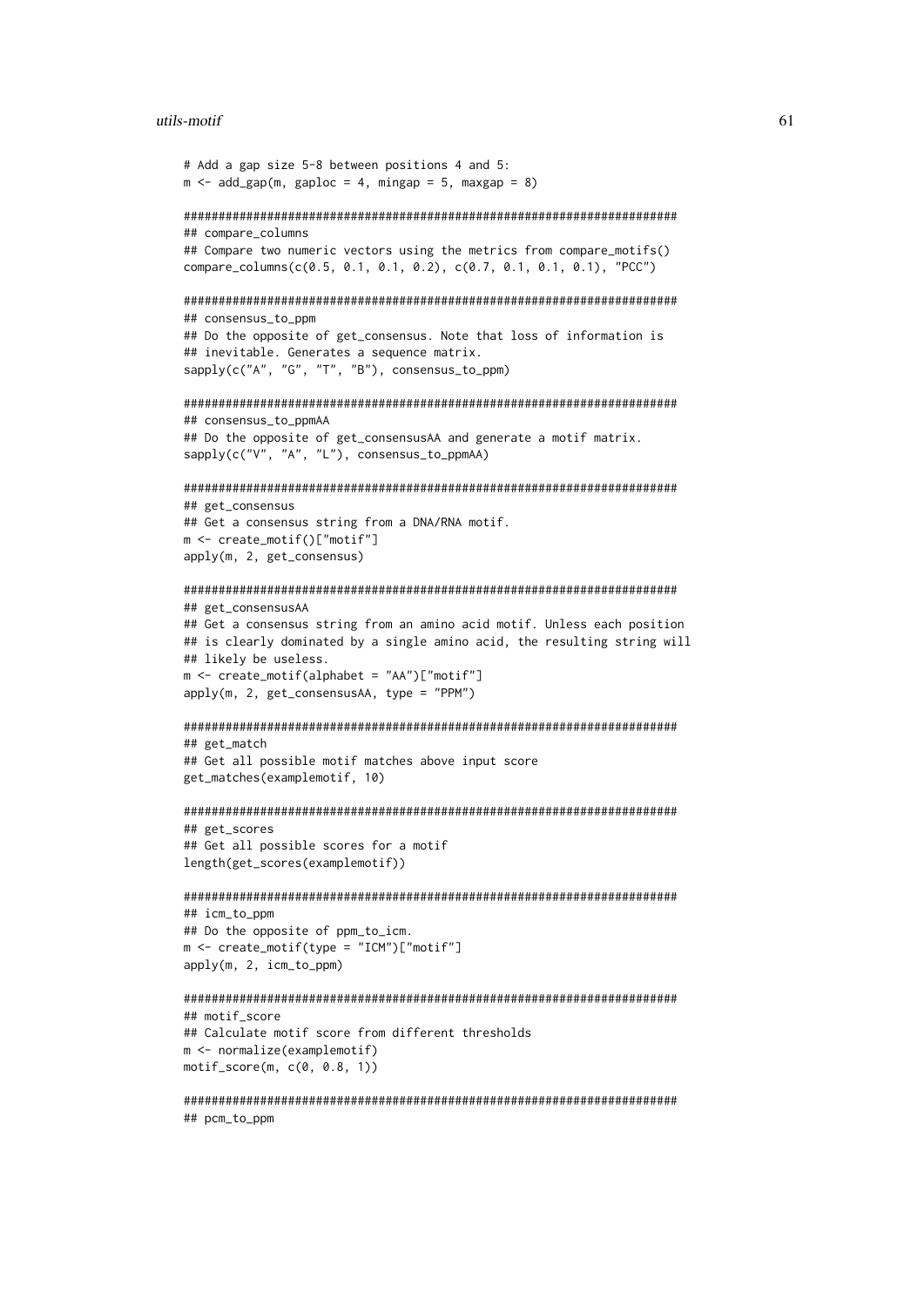```
## Go from a count type motif to a probability type motif.
m \le - create_motif(type = "PCM", nsites = 50)["motif"]
apply(m, 2, pcm_to_ppm, pseudocount = 1)#######################################################################
## position_icscore
## Similar to ppm_to_icm, except this calculates the position sum.
m <- create_motif()["motif"]
apply(m, 2, position\_iscore, type = "PPM", bkg = rep(0.25, 4))#######################################################################
## ppm_to_icm
## Convert one column from a probability type motif to an information
## content type motif.
m \le create_motif(nsites = 100, pseudocount = 0.8)["motif"]
apply(m, 2, ppm_to_icm, nsites = 100, bkg = rep(0.25, 4))#######################################################################
\# \# ppm \# pcm
## Do the opposite of pcm_to_ppm.
m <- create_motif()["motif"]
apply(m, 2, ppm_to_pcm, nsites = 50)#######################################################################
## ppm_to_pwm
## Go from a probability type motif to a weight type motif.
m <- create_motif()["motif"]
apply(m, 2, ppm_to_pwm, nsites = 100, bkg = rep(0.25, 4))#######################################################################
## pwm_to_ppm
## Do the opposite of ppm_to_pwm.
m \le create_motif(type = "PWM")["motif"]
apply(m, 2, pwm_to_ppm, bkg = rep(0.25, 4))#######################################################################
## Note that not all type conversions can be done directly; for those
## type conversions which are unavailable, universalmotif just chains
## together others (i.e. from PCM -> ICM => pcm_to_ppm -> ppm_to_icm)
#######################################################################
## score_match
## Calculate score of a particular match
score_match(examplemotif, "TATATAT")
score_match(examplemotif, "TATATAG")
#######################################################################
## summarise_motifs
## Create a data.frame of information based on a list of motifs.
m1 \leq create m \times i \in \capm2 \le - create motif()
m3 \le - create motif()summarise_motifs(list(m1, m2, m3))
#######################################################################
## ungap
```
## Unset motif's gap status. Does not delete actual gap data unless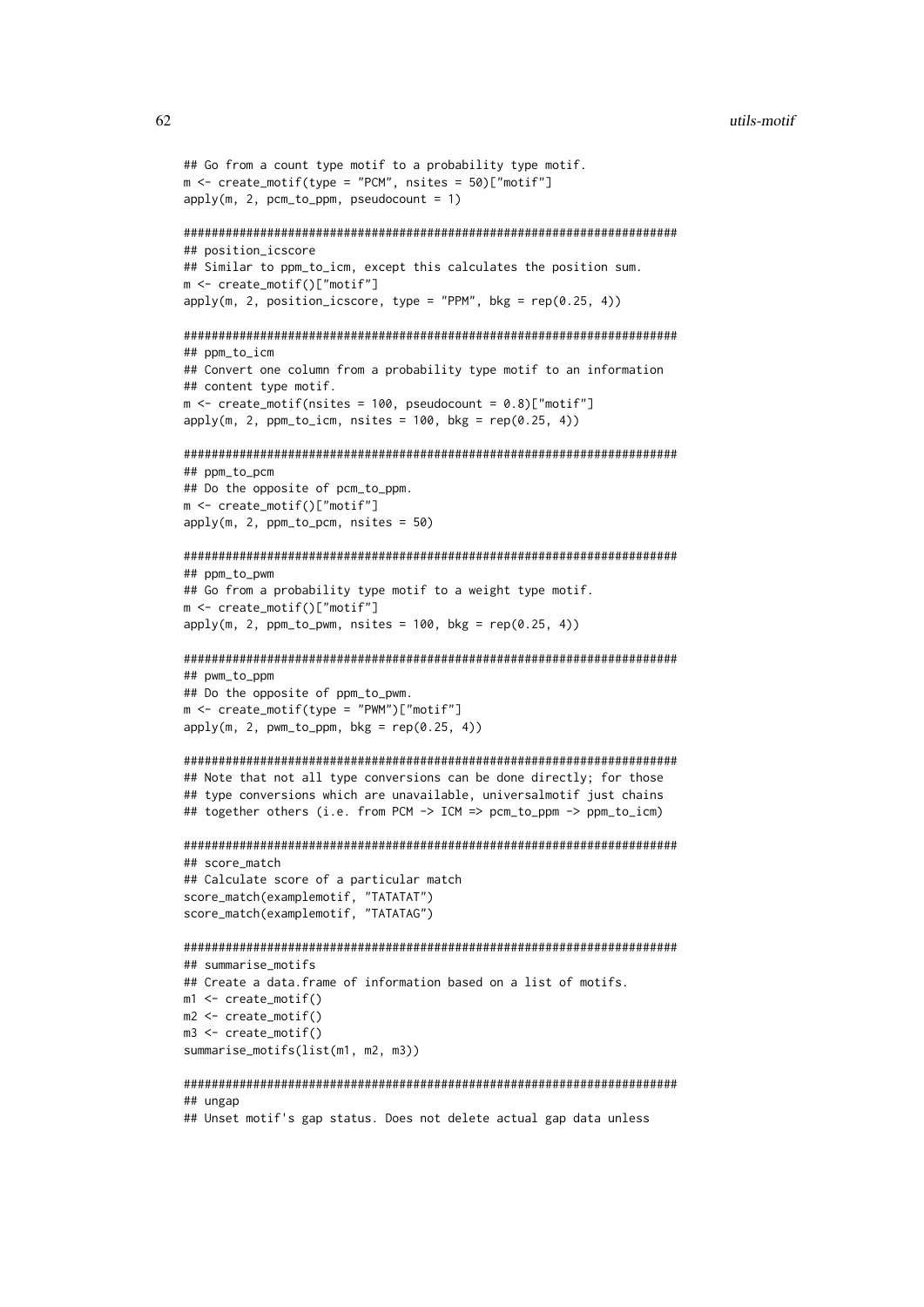#### <span id="page-62-2"></span>utils-sequence 63

```
## delete = TRUE.
m <- create_motif()
m \le - add_gap(m, 3, 2, 4)
m < - ungap(m)# Restore gap data:
m < -add_{gap(m)}
```
<span id="page-62-0"></span>utils-sequence *Sequence-related utility functions.*

# <span id="page-62-1"></span>Description

Sequence-related utility functions.

# Usage

```
count_klets(string, k = 1, alph)
get_klets(lets, k = 1)
shuffle_string(string, k = 1, method = c("euler", "linear", "markov"),
 rng.seed = sample.int(1e+09, 1))
```
# Arguments

| string   | character(1) A length one character vector.                                                                                                                                                                                                                                                                                                                                                                                |
|----------|----------------------------------------------------------------------------------------------------------------------------------------------------------------------------------------------------------------------------------------------------------------------------------------------------------------------------------------------------------------------------------------------------------------------------|
| k        | integer(1) K-let size.                                                                                                                                                                                                                                                                                                                                                                                                     |
| alph     | character (1) A single character string with the desired sequence alphabet. If<br>missing, finds the unique letters in the string.                                                                                                                                                                                                                                                                                         |
| lets     | character A character vector where each element will be considered a single<br>unit.                                                                                                                                                                                                                                                                                                                                       |
| method   | character(1) Shuffling method. One of c("euler", "linear", "markov").<br>See shuffle_sequences().                                                                                                                                                                                                                                                                                                                          |
| rng.seed | numeric(1) Set random number generator seed. Since shuffling in shuffle_sequences()<br>can occur simultaneously in multiple threads using $C_{++}$ , it cannot communi-<br>cate with the regular R random number generator state and thus requires an in-<br>dependent seed. Since shuffle_string() uses the same underlying code as<br>shuffle_sequences(), it also requires a separate seed even if it is run in serial. |

# Value

For [count\\_klets\(\)](#page-62-1): A data.frame with columns lets and counts. For [get\\_klets\(\)](#page-62-1): A character vector of k-lets. For [shuffle\\_string\(\)](#page-62-1): A single character string'.

# Author(s)

Benjamin Jean-Marie Tremblay, <b2tremblay@uwaterloo.ca>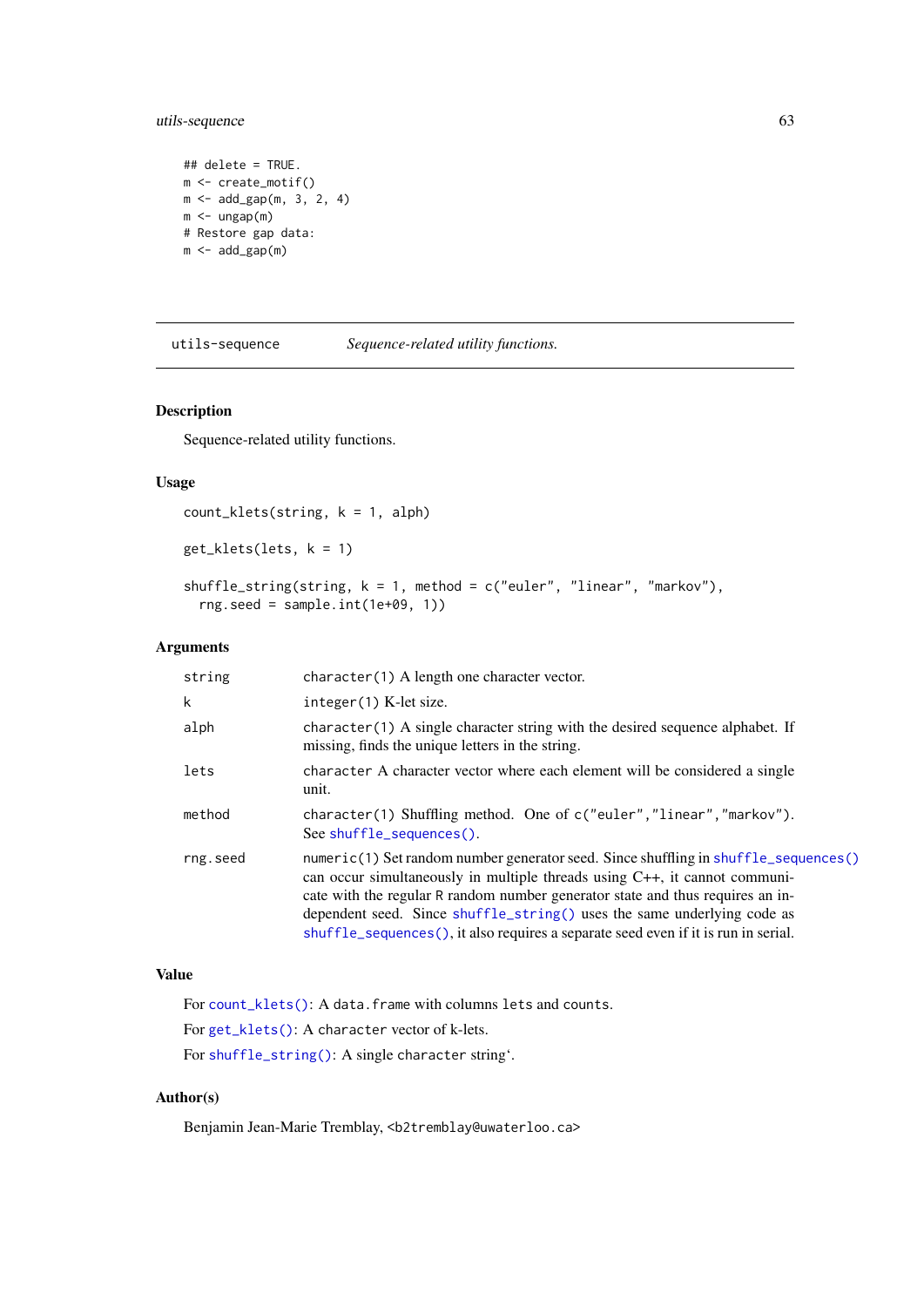#### See Also

[create\\_sequences\(\)](#page-18-0), [shuffle\\_sequences\(\)](#page-49-0)

#### Examples

```
#######################################################################
## count_klets
## Count k-lets for any string of characters
count_klets("GCAAATGTACGCAGGGCCGA", k = 2)
## The default 'k' value (1) counts individual letters
count_klets("GCAAATGTACGCAGGGCCGA")
#######################################################################
## get_klets
## Generate all possible k-lets for a set of characters
get_klets(c("A", "C", "G", "T"), 3)
## Note that each element in 'lets' is considered a single unit;
## see:
get_klets(c("AA", "B"), k = 2)#######################################################################
## shuffle_string
## Shuffle any string of characters
shuffle_string("ASDADASDASDASD", k = 2)
```
<span id="page-63-0"></span>view\_motifs *Plot motif logos.*

## Description

Show sequence logo. If given a list of more than one motif, then the motifs are aligned with the first in the list.

## Usage

```
view_motifs(motifs, use.type = "ICM", method = "ALLR", tryRC = TRUE,
 min.overlap = 6, min.mean.ic = 0.25, relative_entropy = FALSE,
 normalise.scores = FALSE, min.position.ic = 0, score.strat = "sum",
  ...)
```
## Arguments

| motifs   | See convert_motifs() for acceptable motif formats.                                                         |
|----------|------------------------------------------------------------------------------------------------------------|
| use.type | $character(1)$ One of $c('PCM', 'PPM', 'PWM', 'ICM').$                                                     |
| method   | character(1) One of PCC, EUCL, SW, KL, ALLR, BHAT, HELL, SEUCL,<br>MAN, ALLR LL, WEUCL, WPCC. See details. |
| tryRC    | logical (1) Try the reverse complement of the motifs as well, report the best<br>score.                    |

<span id="page-63-1"></span>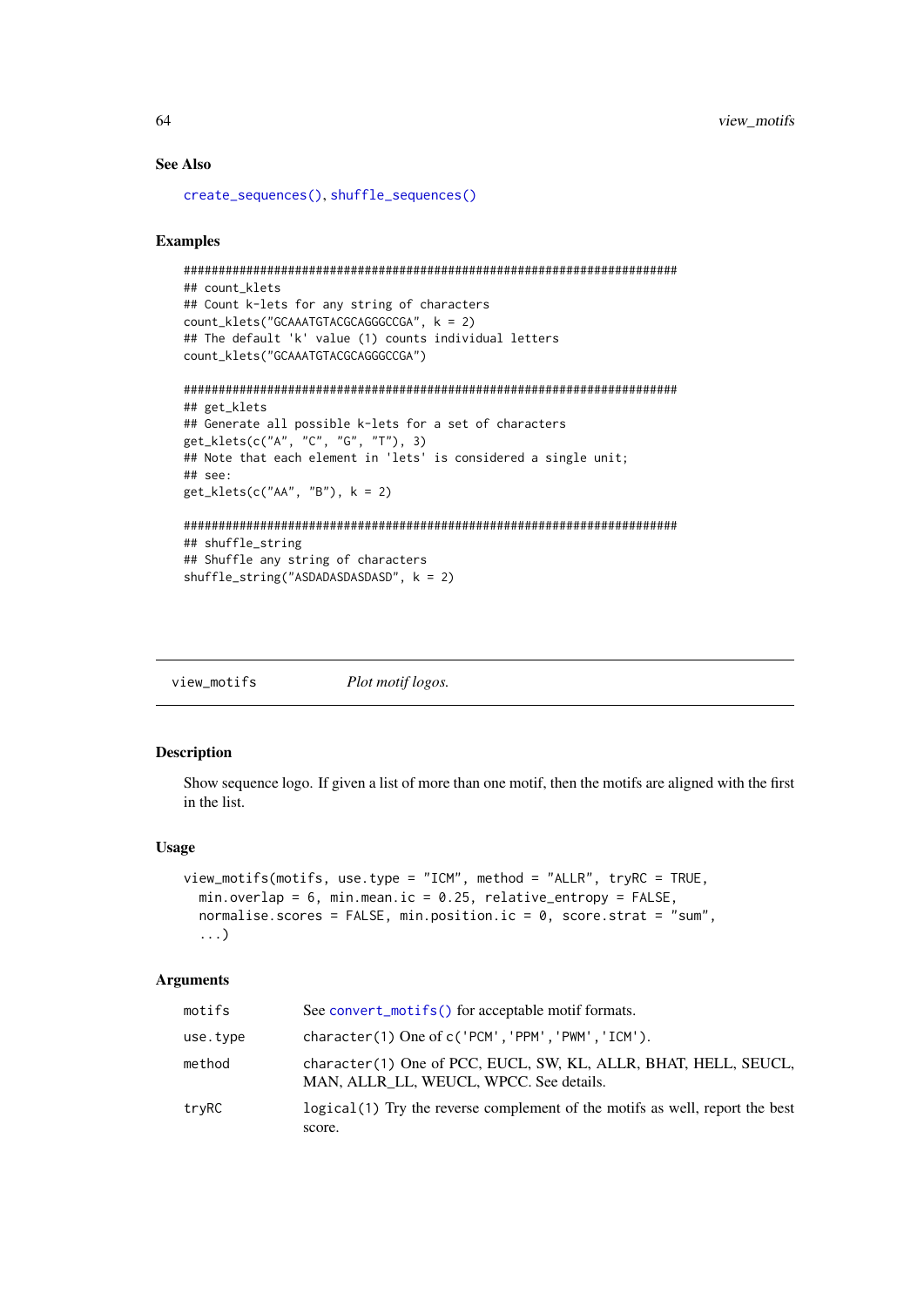<span id="page-64-0"></span>

| min.overlap      | numeric(1) Minimum overlap required when aligning the motifs. Setting this<br>to a number higher then the width of the motifs will not allow any overhangs.<br>Can also be a number less than 1, representing the minimum fraction that the<br>motifs must overlap.                                                                                                               |  |
|------------------|-----------------------------------------------------------------------------------------------------------------------------------------------------------------------------------------------------------------------------------------------------------------------------------------------------------------------------------------------------------------------------------|--|
| min. mean.       | numeric(1) Minimum mean information content between the two motifs for<br>an alignment to be scored. This helps prevent scoring alignments between low<br>information content regions of two motifs.                                                                                                                                                                              |  |
| relative_entropy |                                                                                                                                                                                                                                                                                                                                                                                   |  |
|                  | logical(1) Change the ICM calculation affecting min.position.ic and min.mean.ic.<br>See convert_type().                                                                                                                                                                                                                                                                           |  |
| normalise.scores |                                                                                                                                                                                                                                                                                                                                                                                   |  |
|                  | logical(1) Favour alignments which leave fewer unaligned positions, as well<br>as alignments between motifs of similar length. Similarity scores are multiplied<br>by the ratio of aligned positions to the total number of positions in the larger<br>motif, and the inverse for distance scores.                                                                                |  |
| min.position.ic  |                                                                                                                                                                                                                                                                                                                                                                                   |  |
|                  | numeric(1) Minimum information content required between individual align-<br>ment positions for it to be counted in the final alignment score. It is recom-<br>mended to use this together with normalise.scores = TRUE, as this will help<br>punish scores resulting from only a fraction of an alignment.                                                                       |  |
| score.strat      | character(1) How to handle column scores calculated from motif alignments.<br>"sum": add up all scores. "a.mean": take the arithmetic mean. "g.mean":<br>take the geometric mean. "median": take the median. "wa.mean", "wg.mean":<br>weighted arithmetic/geometric mean. "fzt": Fisher Z-transform. Weights are the<br>total information content shared between aligned columns. |  |
|                  | Additional options for ggseqlogo: : geom_logo().                                                                                                                                                                                                                                                                                                                                  |  |

# Details

Since the ggseqlogo package can only plot individual characters and not strings, plotting the multifreq slot is not supported. See the examples section for plotting the multifreq slot using the Logolas package.

See [compare\\_motifs\(\)](#page-4-0) for more info on comparison parameters.

Note: score.strat = "a.mean" is NOT recommended, as [view\\_motifs\(\)](#page-63-0) will not discriminate between two alignments with equal mean scores, even if one alignment is longer than the other.

## Value

A ggplot object.

# Author(s)

Benjamin Jean-Marie Tremblay, <b2tremblay@uwaterloo.ca>

# References

Dey KK, Xie D, Stephens M (2017). "A new sequence logo plot to highlight enrichment and depletion." *bioRxiv, p.226597*.

Wagih O (2017). *ggseqlogo: A 'ggplot2' Extension for Drawing Publication-Ready Sequence Logos*. R package version 0.1, <https://CRAN.R-project.org/package=ggseqlogo>.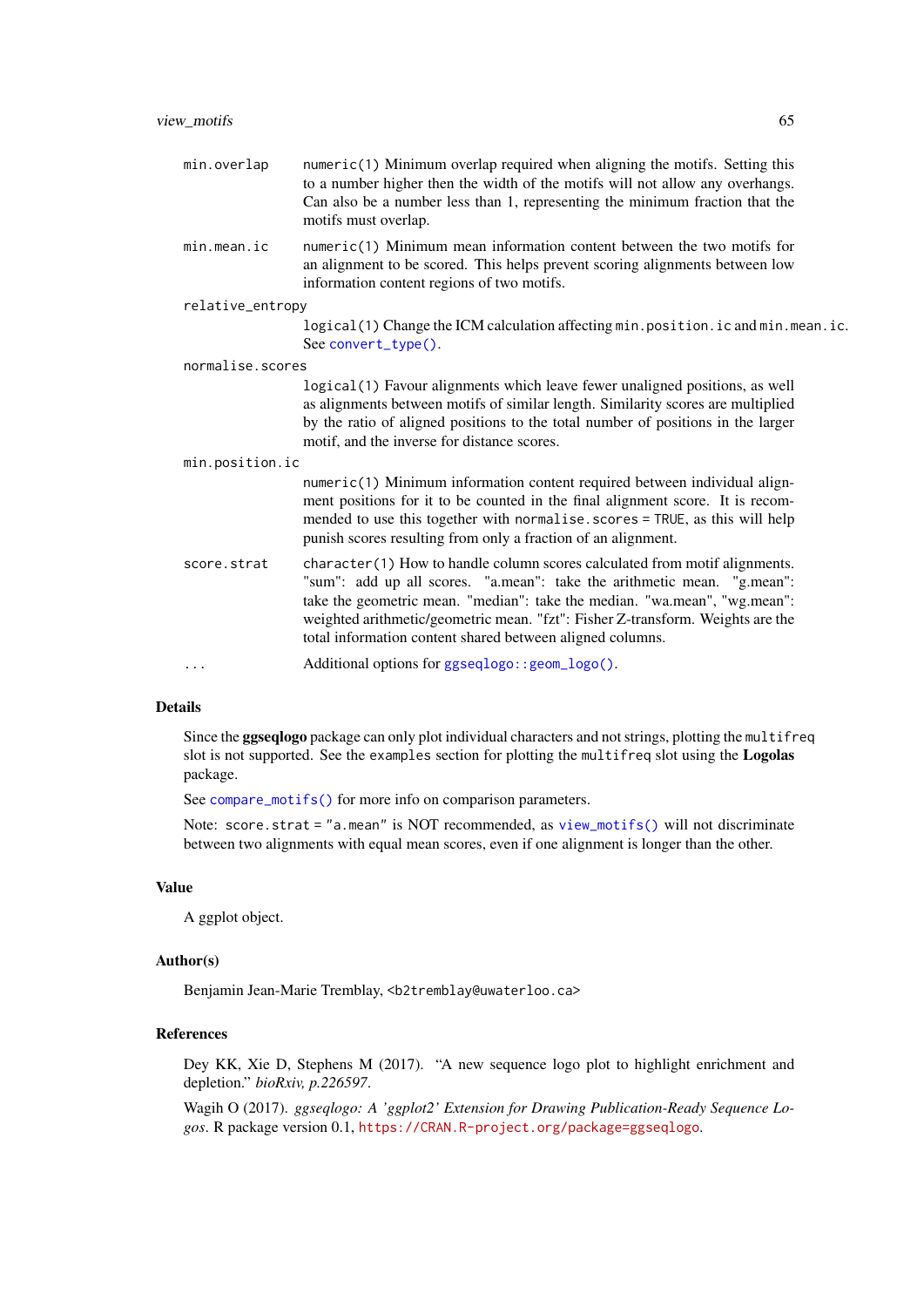#### See Also

[compare\\_motifs\(\)](#page-4-0), [add\\_multifreq\(\)](#page-2-0)

# Examples

```
## plotting multifreq motifs:
## Not run:
 motif <- create_motif()
 motif <- add_multifreq(motif, sample_sites(motif))
 Logolas::logomaker(motif["multifreq"][["2"]], type = "Logo",
                    color_type = "per_symbol")
```
## End(Not run)

<span id="page-65-0"></span>write\_homer *Export motifs in HOMER format.*

## Description

Convert DNA motifs to HOMER format and write to file. See [http://homer.ucsd.edu/homer/](http://homer.ucsd.edu/homer/motif/) [motif/](http://homer.ucsd.edu/homer/motif/).

# Usage

```
write_homer(motifs, file, logodds_threshold = 0.6, overwrite = FALSE,
  append = FALSE)
```
#### Arguments

| motifs            | See convert_motifs() for acceptable formats.                                  |  |
|-------------------|-------------------------------------------------------------------------------|--|
| file              | character(1) File name.                                                       |  |
| logodds_threshold |                                                                               |  |
|                   | numeric Stringency required for HOMER to match a motif. See scan_sequences(). |  |
| overwrite         | logical (1) Overwrite existing file.                                          |  |
| append            | logical(1) Add to an existing file.                                           |  |

#### Value

NULL, invisibly.

#### Author(s)

Benjamin Jean-Marie Tremblay, <b2tremblay@uwaterloo.ca>

# References

Heinz S, Benner C, Spann N, Bertolino E, Lin Y, Laslo P, Cheng J, Murre C, Singh H, Glass C (2010). "Simple combinations of lineage-determining transcription factors prime cis-regulatory elements required for macrophage and B cell identities." *Molecular Cell*, 38, 576-589.

<span id="page-65-1"></span>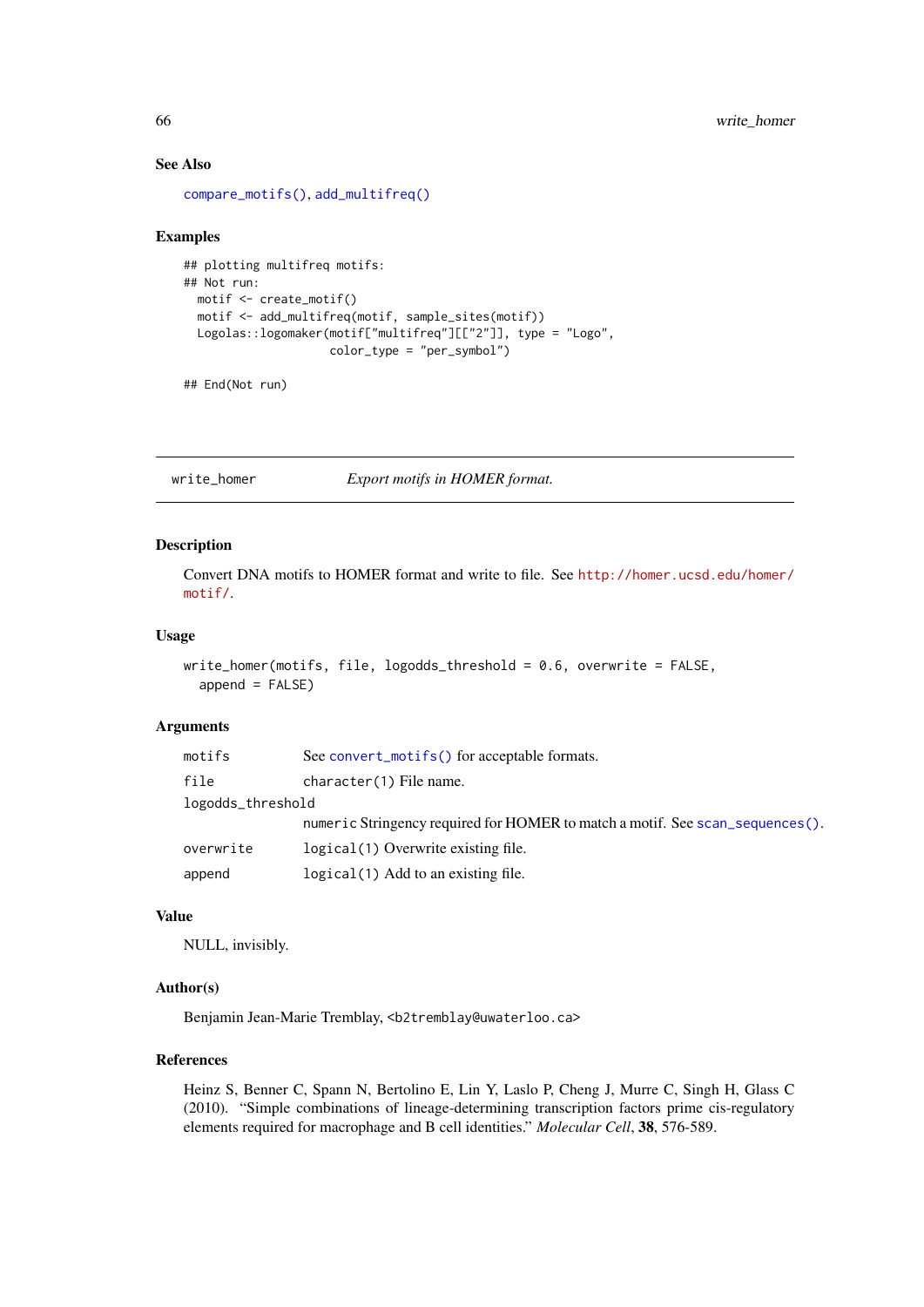#### write\_jaspar 67

#### See Also

[read\\_homer\(\)](#page-37-0)

Other write\_motifs: [write\\_jaspar](#page-66-0), [write\\_matrix](#page-67-0), [write\\_meme](#page-68-0), [write\\_motifs](#page-69-0), [write\\_transfac](#page-70-0)

# Examples

```
motif <- create_motif()
write_homer(motif, tempfile())
```
<span id="page-66-0"></span>write\_jaspar *Export motifs in JASPAR format.*

#### Description

Convert motifs to JASPAR format and write to file. See <http://jaspar.genereg.net/>.

# Usage

```
write_jaspar(motifs, file, overwrite = FALSE, append = FALSE)
```
# Arguments

| motifs    | See convert_motifs() for acceptable formats. |
|-----------|----------------------------------------------|
| file      | character(1) File name.                      |
| overwrite | logical (1) Overwrite existing file.         |
| append    | logical (1) Add to an existing file.         |

## Value

NULL, invisibly.

#### Author(s)

Benjamin Jean-Marie Tremblay, <b2tremblay@uwaterloo.ca>

# References

Khan A, Fornes O, Stigliani A, Gheorghe M, Castro-Mondragon J, van der Lee R, Bessy A, Cheneby J, Kulkarni SR, Tan G, Baranasic D, Arenillas D, Sandelin A, Vandepoele K, Lenhard B, Ballester B, Wasserman W, Parcy F, Mathelier A (2018). "JASPAR 2018: update of the open-access database of transcription factor binding profiles and its web framework." *Nucleic Acids Research*, 46, D260-D266.

#### See Also

[read\\_jaspar\(\)](#page-38-0)

Other write\_motifs: [write\\_homer](#page-65-0), [write\\_matrix](#page-67-0), [write\\_meme](#page-68-0), [write\\_motifs](#page-69-0), [write\\_transfac](#page-70-0)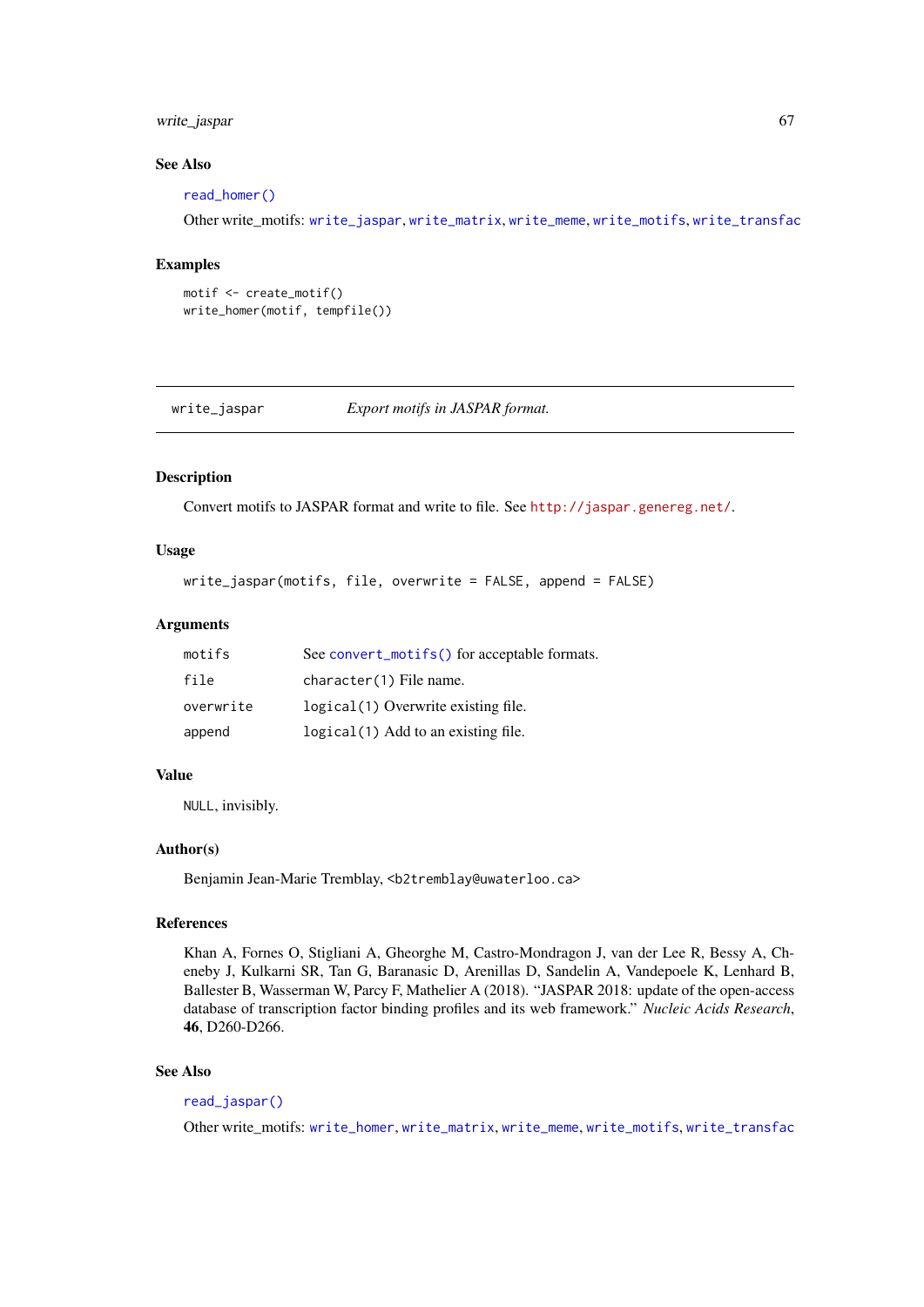# Examples

```
transfac <- read_transfac(system.file("extdata", "transfac.txt",
                                    package = "universalmotif"))
write_jaspar(transfac, tempfile())
```
<span id="page-67-0"></span>write\_matrix *Export motifs as raw matrices.*

# Description

Write motifs as simple matrices with optional headers to file.

# Usage

```
write_matrix(motifs, file, positions = "columns", rownames = FALSE,
  type, sep = "", headers = TRUE, overwrite = FALSE,
 append = FALSE)
```
# Arguments

| motifs    | See convert_motifs() for acceptable formats.                                                                                |
|-----------|-----------------------------------------------------------------------------------------------------------------------------|
| file      | character(1) File name.                                                                                                     |
| positions | character(1) One of c('columns', 'rows').                                                                                   |
| rownames  | logical (1) Include alphabet letters as rownames.                                                                           |
| type      | character(1) One of c('PCM', 'PPM', 'PWM', 'ICM'). If missing will use what-<br>ever type the motif is currently stored as. |
| sep       | character(1) Indicates how to separate individual motifs.                                                                   |
| headers   | logical(1), character(1) Indicating if and how to write names.                                                              |
| overwrite | logical(1) Overwrite existing file.                                                                                         |
| append    | logical (1) Add to an existing file.                                                                                        |

# Value

NULL, invisibly.

# Author(s)

Benjamin Jean-Marie Tremblay, <b2tremblay@uwaterloo.ca>

# See Also

#### [read\\_matrix\(\)](#page-39-0)

Other write\_motifs: [write\\_homer](#page-65-0), [write\\_jaspar](#page-66-0), [write\\_meme](#page-68-0), [write\\_motifs](#page-69-0), [write\\_transfac](#page-70-0)

```
motif <- create_motif()
write_matrix(motif, tempfile(), headers = ">")
```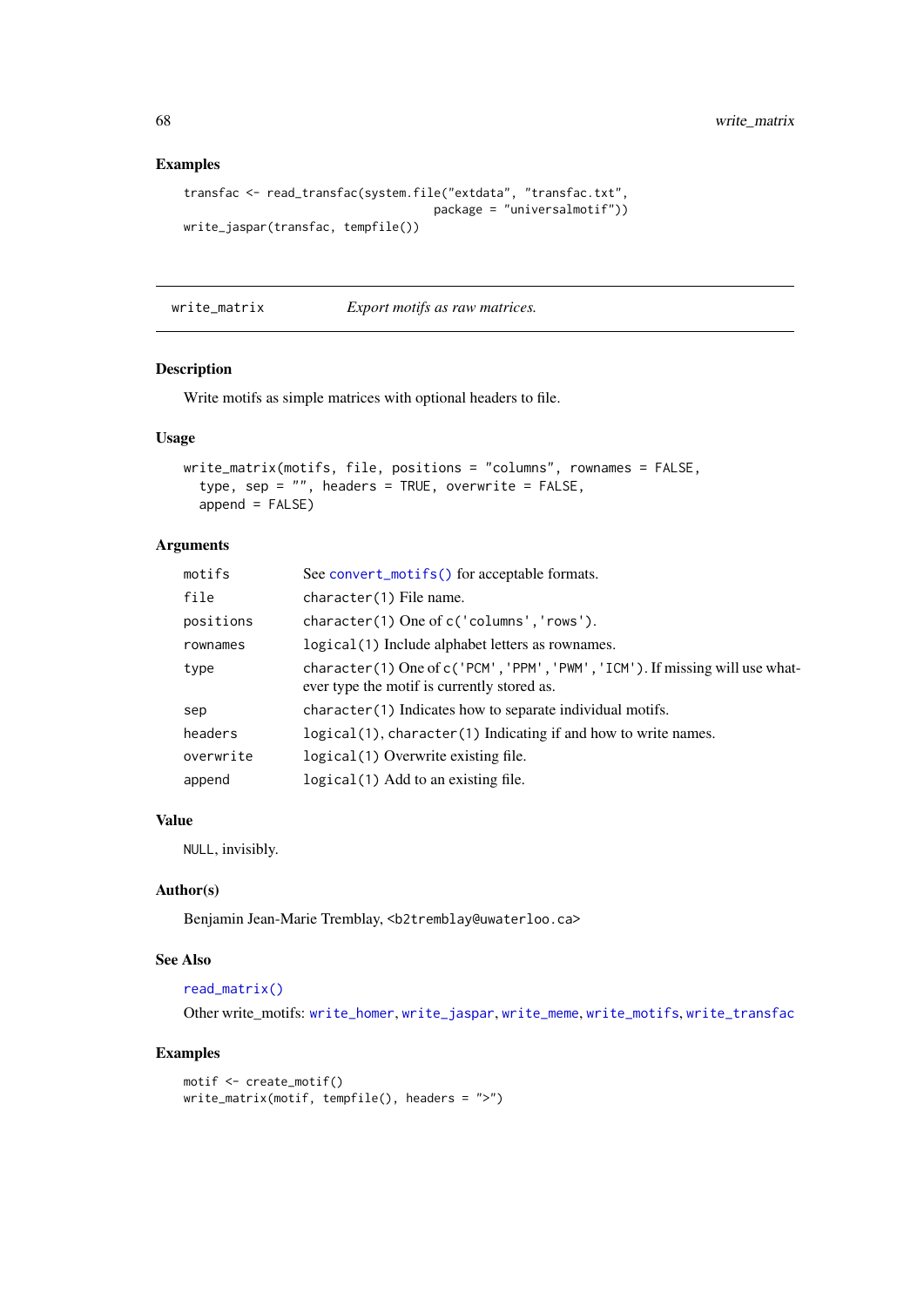<span id="page-68-0"></span>

Convert motifs to minimal MEME format and write to file. See [http://meme-suite.org/doc/](http://meme-suite.org/doc/meme-format.html) [meme-format.html](http://meme-suite.org/doc/meme-format.html).

#### Usage

```
write_meme(motifs, file, version = 5, bkg, strand, overwrite = FALSE,
  append = FALSE)
```
#### Arguments

| motifs    | See convert_motifs() for acceptable formats.                                                                                                                                                                  |
|-----------|---------------------------------------------------------------------------------------------------------------------------------------------------------------------------------------------------------------|
| file      | character(1) File name.                                                                                                                                                                                       |
| version   | numeric(1) MEME version.                                                                                                                                                                                      |
| bkg       | numeric Background letter frequencies. If missing, will use background fre-<br>quencies from motif objects (if they are identical); else background frequencies<br>will be set to freq $= 1/length(alphabet)$ |
| strand    | character If missing, will use strand from motif objects (if identical); other-<br>wise will default to " $+$ -"                                                                                              |
| overwrite | logical (1) Overwrite existing file.                                                                                                                                                                          |
| append    | logical (1) Add to an existing file. Motifs will be written in minimal format,<br>so it is recommended to only use this if the existing file is also a minimal MEME<br>format file.                           |

# Value

NULL, invisibly.

## Author(s)

Benjamin Jean-Marie Tremblay, <b2tremblay@uwaterloo.ca>

## References

Bailey T, Boden M, Buske F, Frith M, Grant C, Clementi L, Ren J, Li W, Noble W (2009). "MEME SUITE: tools for motif discovery and searching." *Nucleic Acids Research*, 37, W202-W208.

# See Also

[read\\_meme\(\)](#page-40-0)

Other write\_motifs: [write\\_homer](#page-65-0), [write\\_jaspar](#page-66-0), [write\\_matrix](#page-67-0), [write\\_motifs](#page-69-0), [write\\_transfac](#page-70-0)

```
transfac <- read_transfac(system.file("extdata", "transfac.txt",
                                   package = "universalmotif"))
write_meme(transfac, tempfile())
```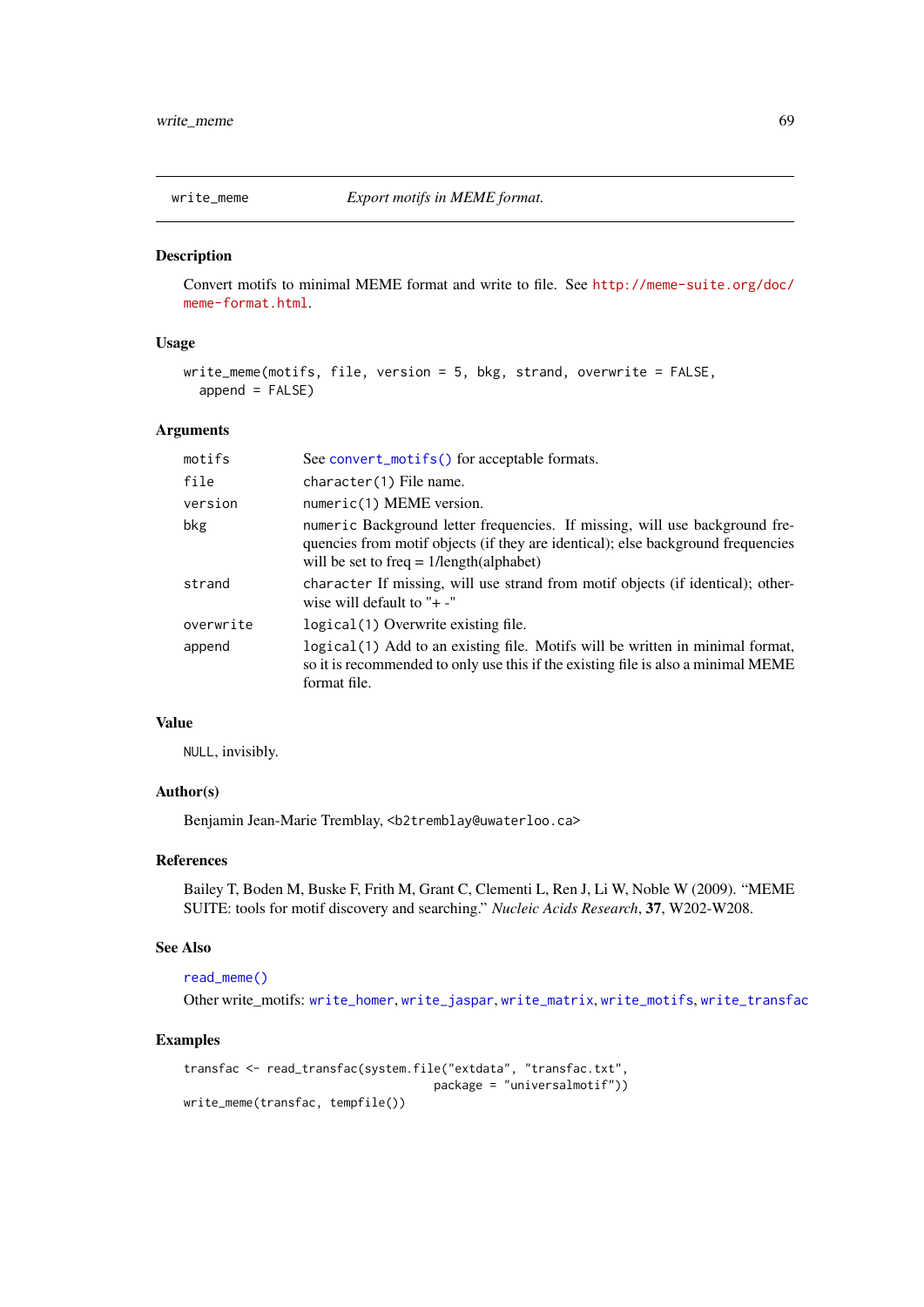<span id="page-69-1"></span><span id="page-69-0"></span>

Write motifs as universalmotif objects to file. For optimal storage of universalmotif class motifs, consider using [saveRDS\(\)](#page-0-0) and [readRDS\(\)](#page-0-0). Currently the universalmotif format is YAML-based.

# Usage

```
write_motifs(motifs, file, minimal = FALSE, multifreq = TRUE,
 progress = FALSE, overwrite = FALSE, append = FALSE, BP = FALSE)
```
# Arguments

| motifs    | See convert_motifs() for acceptable formats.                                                                                                |
|-----------|---------------------------------------------------------------------------------------------------------------------------------------------|
| file      | character(1) File name.                                                                                                                     |
| minimal   | logical (1) Only write essential motif information.                                                                                         |
| multifreg | logical(1) Write multifreg slot, if present.                                                                                                |
| progress  | $logical(1)$ Show progress.                                                                                                                 |
| overwrite | logical (1) Overwrite existing file.                                                                                                        |
| append    | logical (1) Add to an existing motif file. Package version in existing motif file<br>must be greater than 1.2.0.                            |
| <b>BP</b> | logical(1) Allows for the use of <b>BiocParallel</b> within write_motifs(). See<br>BiocParallel:: register() to change the default backend. |

#### Value

NULL, invisibly.

# Author(s)

Benjamin Jean-Marie Tremblay, <b2tremblay@uwaterloo.ca>

# See Also

Other write\_motifs: [write\\_homer](#page-65-0), [write\\_jaspar](#page-66-0), [write\\_matrix](#page-67-0), [write\\_meme](#page-68-0), [write\\_transfac](#page-70-0)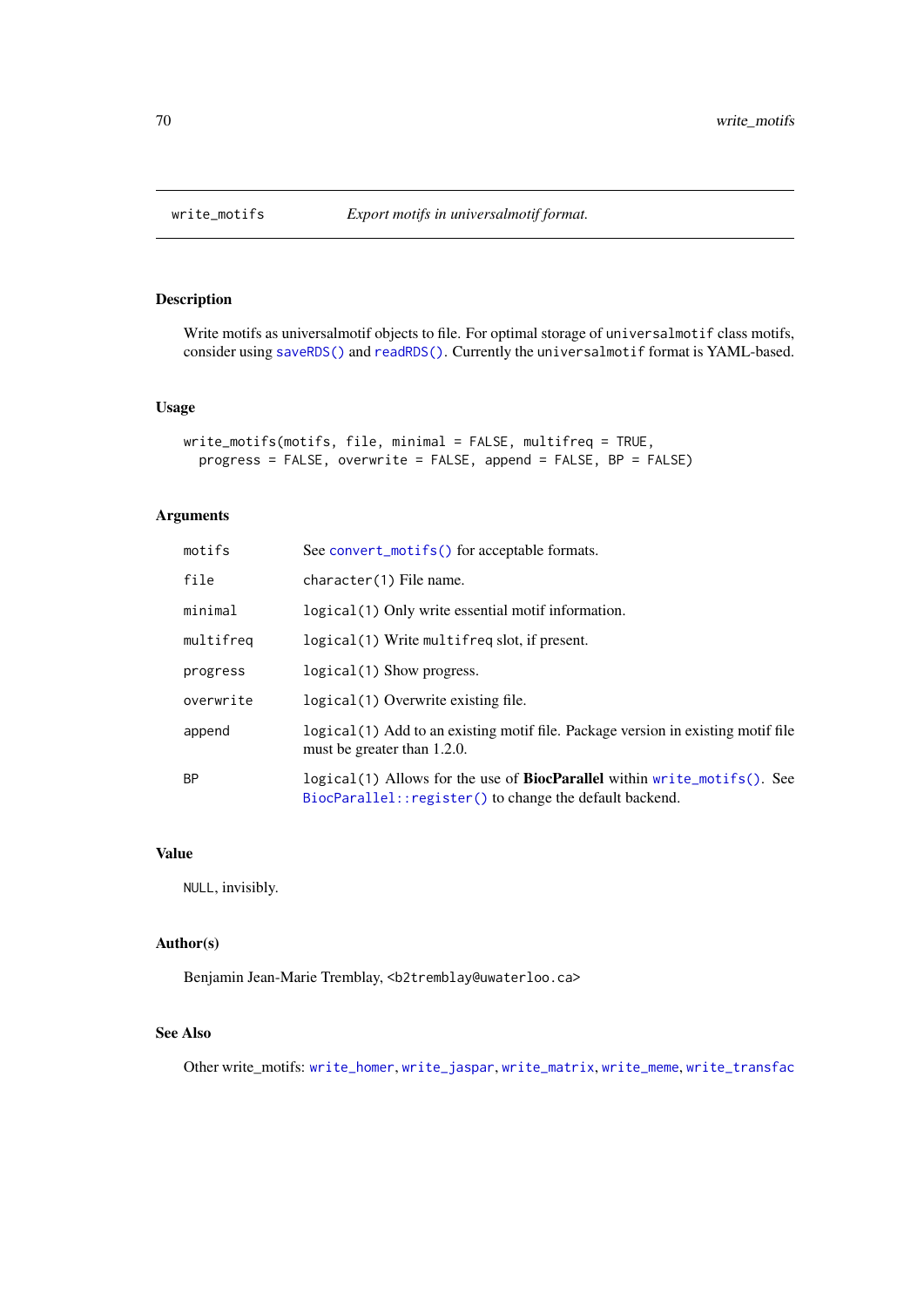<span id="page-70-1"></span><span id="page-70-0"></span>write\_transfac *Export motifs in TRANSFAC format.*

# Description

Convert motifs to TRANSFAC format and write to file.

# Usage

```
write_transfac(motifs, file, overwrite = FALSE, append = FALSE)
```
#### Arguments

| motifs    | See convert_motifs() for acceptable formats. |
|-----------|----------------------------------------------|
| file      | character(1) File name.                      |
| overwrite | logical (1) Overwrite existing file.         |
| append    | logical (1) Add to an existing file.         |

# Value

NULL, invisibly.

# Author(s)

Benjamin Jean-Marie Tremblay, <b2tremblay@uwaterloo.ca>

# References

Wingender E, Dietze P, Karas H, Knuppel R (1996). "TRANSFAC: A Database on Transcription Factors and Their DNA Binding Sites." *Nucleic Acids Research*, 24, 238-241.

# See Also

# [read\\_transfac\(\)](#page-42-0)

Other write\_motifs: [write\\_homer](#page-65-0), [write\\_jaspar](#page-66-0), [write\\_matrix](#page-67-0), [write\\_meme](#page-68-0), [write\\_motifs](#page-69-0)

```
jaspar <- read_jaspar(system.file("extdata", "jaspar.txt",
                                    package = "universalmotif"))
write_transfac(jaspar, tempfile())
```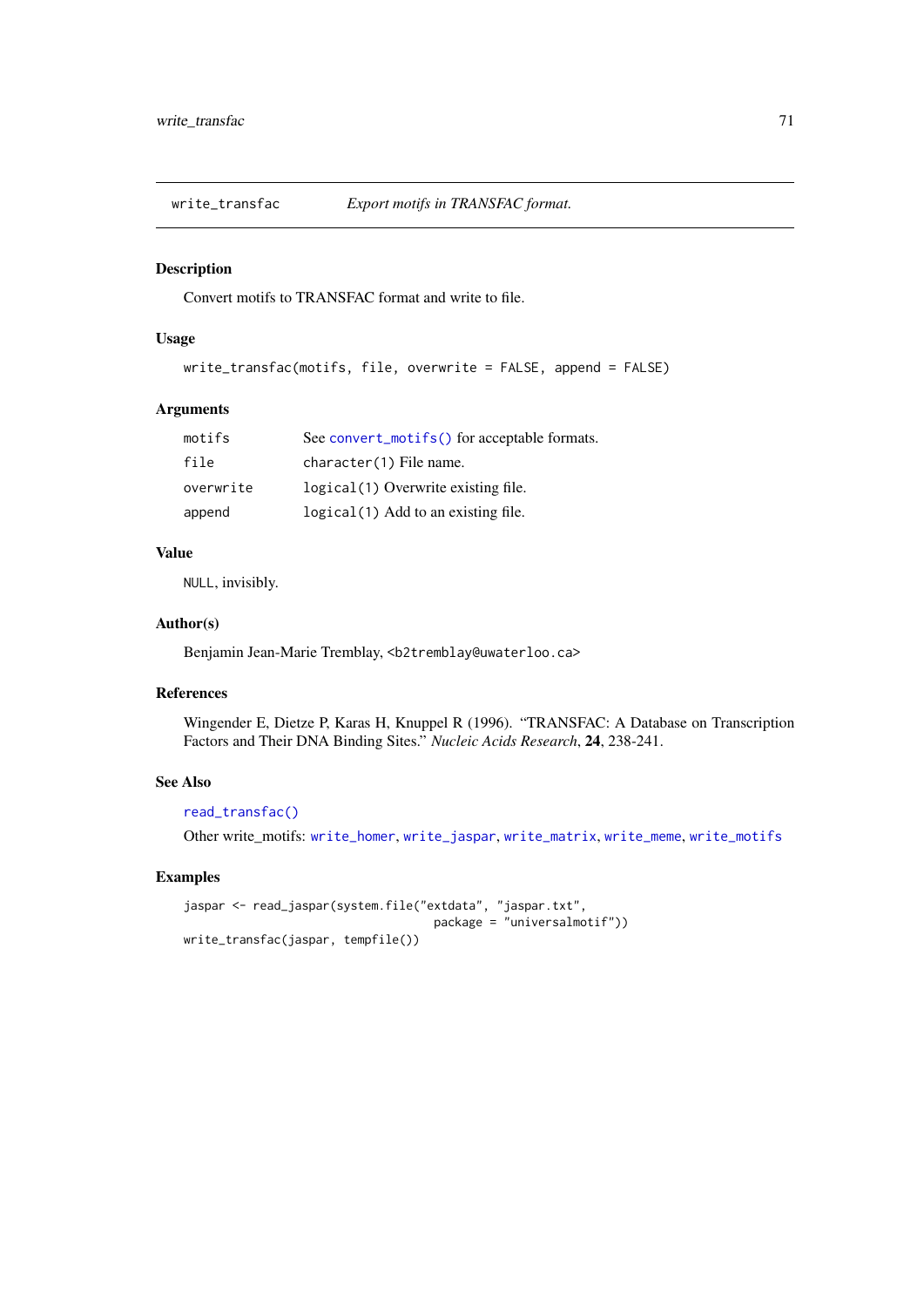# Index

∗Topic datasets ArabidopsisMotif, [5](#page-4-1) ArabidopsisPromoters, [5](#page-4-1) examplemotif, [22](#page-21-0) examplemotif2, [22](#page-21-0) JASPAR2018\_CORE\_DBSCORES, [25](#page-24-0) [,universalmotif-method *(*universalmotif-class*)*, [53](#page-52-1) [<-,universalmotif-method *(*universalmotif-class*)*, [53](#page-52-1) AAStringSet, *[16](#page-15-0)* add\_gap *(*utils-motif*)*, [58](#page-57-2) add\_multifreq, [3](#page-2-1) add\_multifreq(), *[4](#page-3-0)*, *[16,](#page-15-0) [17](#page-16-0)*, *[21,](#page-20-0) [22](#page-21-0)*, *[48,](#page-47-1) [49](#page-48-0)*, *[55](#page-54-0)*, *[66](#page-65-1)* ArabidopsisMotif, [5](#page-4-1) ArabidopsisPromoters, *[5](#page-4-1)*, [5](#page-4-1) as.data.frame,universalmotif-method *(*universalmotif-class*)*, [53](#page-52-1) BiocParallel::register(), *[30](#page-29-0)*, *[42](#page-41-1)*, *[70](#page-69-1)* Biostrings::injectHardMask(), *[49](#page-48-0)* Biostrings::mask(), *[49](#page-48-0)* Biostrings::matchPWM(), *[48,](#page-47-1) [49](#page-48-0)* Biostrings::oligonucleotideFrequency(), *[24](#page-23-0)* BStringSet, *[16](#page-15-0)* cbind,universalmotif-method *(*universalmotif-class*)*, [53](#page-52-1) colMeans,universalmotif-method *(*universalmotif-class*)*, [53](#page-52-1) colnames,universalmotif-method *(*universalmotif-class*)*, [53](#page-52-1) colSums,universalmotif-method *(*universalmotif-class*)*, [53](#page-52-1) compare\_columns *(*utils-motif*)*, [58](#page-57-2) compare\_motifs, [5](#page-4-1) compare\_motifs(), *[6,](#page-5-0) [7](#page-6-0)*, *[26–](#page-25-0)[29](#page-28-0)*, *[34–](#page-33-0)[36](#page-35-0)*, *[59](#page-58-0)*, *[65,](#page-64-0) [66](#page-65-1)* consensus\_to\_ppm *(*utils-motif*)*, [58](#page-57-2) consensus\_to\_ppm(), *[60](#page-59-0)* consensus\_to\_ppmAA *(*utils-motif*)*, [58](#page-57-2)

consensus\_to\_ppmAA(), *[60](#page-59-0)* convert\_motifs, [8](#page-7-1) convert\_motifs(), *[3,](#page-2-1) [4](#page-3-0)*, *[6](#page-5-0)*, *[8](#page-7-1)*, *[12](#page-11-1)[–14](#page-13-1)*, *[20](#page-19-1)*, *[23](#page-22-0)*, *[28,](#page-27-0) [29](#page-28-0)*, *[31](#page-30-1)*, *[34,](#page-33-0) [35](#page-34-0)*, *[47](#page-46-0)*, *[50](#page-49-2)*, *[52,](#page-51-0) [53](#page-52-1)*, *[64](#page-63-1)*, *[66](#page-65-1)[–71](#page-70-1)* convert\_motifs,ICMatrix-method *(*convert\_motifs*)*, [8](#page-7-1) convert\_motifs,list-method *(*convert\_motifs*)*, [8](#page-7-1) convert\_motifs,matrix-method *(*convert\_motifs*)*, [8](#page-7-1) convert\_motifs,Motif-method *(*convert\_motifs*)*, [8](#page-7-1) convert\_motifs,MotifList-method *(*convert\_motifs*)*, [8](#page-7-1) convert\_motifs,pcm-method *(*convert\_motifs*)*, [8](#page-7-1) convert\_motifs,pfm-method *(*convert\_motifs*)*, [8](#page-7-1) convert\_motifs,PFMatrix-method *(*convert\_motifs*)*, [8](#page-7-1) convert\_motifs,PWM-method *(*convert\_motifs*)*, [8](#page-7-1) convert\_motifs,pwm-method *(*convert\_motifs*)*, [8](#page-7-1) convert\_motifs,PWMatrix-method *(*convert\_motifs*)*, [8](#page-7-1) convert\_motifs,TFFMFirst-method *(*convert\_motifs*)*, [8](#page-7-1) convert\_motifs,universalmotif-method *(*convert\_motifs*)*, [8](#page-7-1) convert\_motifs,XMatrixList-method *(*convert\_motifs*)*, [8](#page-7-1) convert\_type, [12](#page-11-1) convert\_type(), *[6](#page-5-0)*, *[17](#page-16-0)*, *[29](#page-28-0)*, *[35](#page-34-0)*, *[53](#page-52-1)*, *[65](#page-64-0)* count\_klets *(*utils-sequence*)*, [63](#page-62-2) count\_klets(), *[63](#page-62-2)* create\_motif, [14](#page-13-1) create\_motif(), *[20](#page-19-1)*, *[26](#page-25-0)*, *[48](#page-47-1)*, *[52,](#page-51-0) [53](#page-52-1)*, *[60](#page-59-0)* create\_motif,AAStringSet-method *(*create\_motif*)*, [14](#page-13-1) create\_motif,BStringSet-method *(*create\_motif*)*, [14](#page-13-1)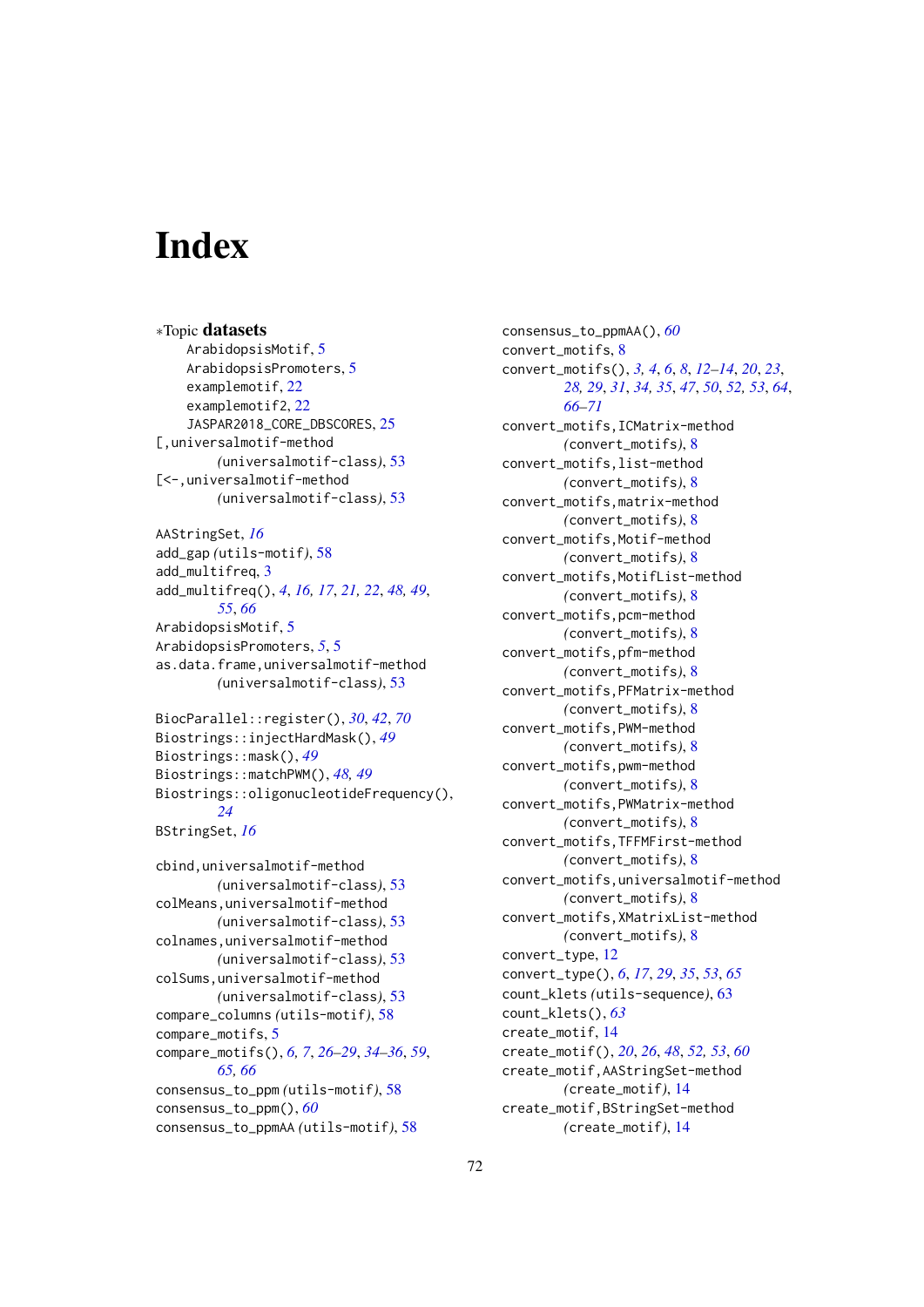## INDEX 23

```
create_motif,character-method
        (create_motif), 14
create_motif,DNAStringSet-method
        (create_motif), 14
create_motif,matrix-method
        (create_motif), 14
create_motif,missing-method
        (create_motif), 14
create_motif,numeric-method
        (create_motif), 14
create_motif,RNAStringSet-method
        (create_motif), 14
create_sequences, 19
create_sequences(), 17, 19, 25, 47, 48, 52,
        64
DNAString, 49
DNAStringSet, 5, 16, 49
enrich_motifs, 20
enrich_motifs(), 49, 52
examplemotif, 22
examplemotif2, 22
filter_motifs, 23
filter_motifs(), 23
get_bkg, 24
get_bkg(), 24, 25
get_consensus (utils-motif), 58
get_consensus(), 60
get_consensusAA (utils-motif), 58
get_consensusAA(), 60
get_klets (utils-sequence), 63
get_klets(), 63
get_matches (utils-motif), 58
get_matches(), 60
get_scores (utils-motif), 58
ggplot2::ggplot(), 36
ggseqlogo::geom_logo(), 65
ggtree::ggtree(), 34–36
icm_to_ppm (utils-motif), 58
icm_to_ppm(), 60
initialize,universalmotif-method
        (universalmotif-class), 53
JASPAR2018_CORE_DBSCORES, 25
```
make\_DBscores, [26](#page-25-0) make\_DBscores(), *[7,](#page-6-0) [8](#page-7-0)*, *[26,](#page-25-0) [27](#page-26-0)* MaskedXString, *[49](#page-48-0)* merge\_motifs, [28](#page-27-0) merge\_motifs(), *[29](#page-28-0)*

motif\_peaks, [30](#page-29-0) motif\_peaks(), *[21](#page-20-0)*, *[30](#page-29-0)* motif\_pvalue, [31](#page-30-0) motif\_pvalue(), *[21,](#page-20-0) [22](#page-21-0)*, *[32](#page-31-0)*, *[48,](#page-47-0) [49](#page-48-0)* motif\_rc, [34](#page-33-0) motif\_rc(), *[34](#page-33-0)* motif\_score *(*utils-motif*)*, [58](#page-57-0) motif\_score(), *[33](#page-32-0)*, *[60](#page-59-0)* motif\_tree, [34](#page-33-0) motif\_tree(), *[8](#page-7-0)*, *[34](#page-33-0)* motifStack::motifStack(), *[36](#page-35-0)* ncol,universalmotif-method *(*universalmotif-class*)*, [53](#page-52-0) normalize,universalmotif-method *(*universalmotif-class*)*, [53](#page-52-0) nrow,universalmotif-method *(*universalmotif-class*)*, [53](#page-52-0) pcm\_to\_ppm *(*utils-motif*)*, [58](#page-57-0) pcm\_to\_ppm(), *[60](#page-59-0)* position\_icscore *(*utils-motif*)*, [58](#page-57-0) position\_icscore(), *[60](#page-59-0)* ppm\_to\_icm *(*utils-motif*)*, [58](#page-57-0) ppm\_to\_icm(), *[60](#page-59-0)* ppm\_to\_pcm *(*utils-motif*)*, [58](#page-57-0) ppm\_to\_pcm(), *[60](#page-59-0)* ppm\_to\_pwm *(*utils-motif*)*, [58](#page-57-0) ppm\_to\_pwm(), *[60](#page-59-0)* processx::run(), *[46,](#page-45-0) [47](#page-46-0)* pwm\_to\_ppm *(*utils-motif*)*, [58](#page-57-0) pwm\_to\_ppm(), *[60](#page-59-0)* read\_cisbp, [37,](#page-36-0) *[38](#page-37-0)[–44](#page-43-0)* read\_homer, *[37](#page-36-0)*, [38,](#page-37-0) *[39](#page-38-0)[–44](#page-43-0)* read\_homer(), *[67](#page-66-0)*

read\_jaspar, *[37,](#page-36-0) [38](#page-37-0)*, [39,](#page-38-0) *[40](#page-39-0)[–44](#page-43-0)* read\_jaspar(), *[67](#page-66-0)* read\_matrix, *[37](#page-36-0)[–39](#page-38-0)*, [40,](#page-39-0) *[41](#page-40-0)[–44](#page-43-0)* read\_matrix(), *[68](#page-67-0)* read\_meme, *[37](#page-36-0)[–40](#page-39-0)*, [41,](#page-40-0) *[42](#page-41-0)[–44](#page-43-0)* read\_meme(), *[46,](#page-45-0) [47](#page-46-0)*, *[69](#page-68-0)* read\_motifs, *[37](#page-36-0)[–41](#page-40-0)*, [42,](#page-41-0) *[43,](#page-42-0) [44](#page-43-0)* read\_motifs(), *[42](#page-41-0)* read\_transfac, *[37](#page-36-0)[–42](#page-41-0)*, [43,](#page-42-0) *[44](#page-43-0)* read\_transfac(), *[71](#page-70-0)* read\_uniprobe, *[37](#page-36-0)[–43](#page-42-0)*, [44](#page-43-0) readRDS(), *[42](#page-41-0)*, *[70](#page-69-0)* RNAStringSet, *[16](#page-15-0)*, *[49](#page-48-0)* rowMeans,universalmotif-method *(*universalmotif-class*)*, [53](#page-52-0) rownames,universalmotif-method *(*universalmotif-class*)*, [53](#page-52-0)